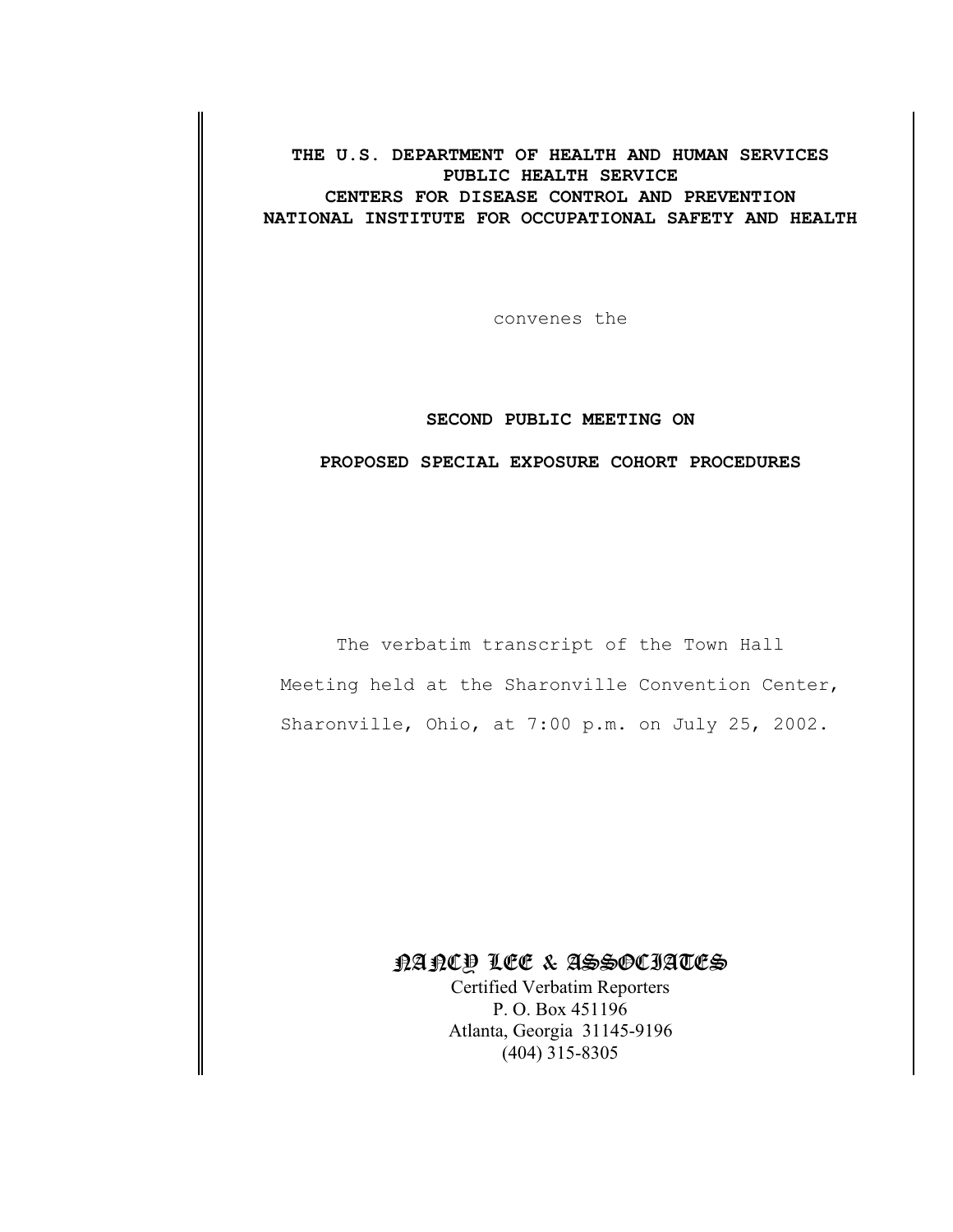| $\mathbf{2}$<br>3<br>gentlemen. There's plenty of room, so I<br>4<br>5<br>or five rows to move forward. It looks like<br>we've got a lot of seating capacity for this<br>6<br>7<br>evening.<br>8<br>Welcome to the public meeting of the<br>9<br>Department of Energy/Health and Human Services<br>10<br>proposed rule that outline the procedures for<br>11<br>12<br>add special -- add classes of workers to the<br>13<br>Special Exposure Cohort.<br>14<br>If you haven't done so thus far, I would<br>15<br>encourage you to please register at the table<br>16<br>17<br>probably would be a good time to do that.<br>18<br>My name is Jim Neton, and I'll serve as a<br>19<br>20<br>employee of the National Institute for<br>21<br>22<br>23<br>24<br>in Cincinnati. | $\mathbf 1$ | PROCEEDINGS                                       |
|---------------------------------------------------------------------------------------------------------------------------------------------------------------------------------------------------------------------------------------------------------------------------------------------------------------------------------------------------------------------------------------------------------------------------------------------------------------------------------------------------------------------------------------------------------------------------------------------------------------------------------------------------------------------------------------------------------------------------------------------------------------------------|-------------|---------------------------------------------------|
|                                                                                                                                                                                                                                                                                                                                                                                                                                                                                                                                                                                                                                                                                                                                                                           |             | DR. NETON: Okay. Good evening, ladies and         |
|                                                                                                                                                                                                                                                                                                                                                                                                                                                                                                                                                                                                                                                                                                                                                                           |             |                                                   |
|                                                                                                                                                                                                                                                                                                                                                                                                                                                                                                                                                                                                                                                                                                                                                                           |             | encourage anyone who's seated back more than four |
|                                                                                                                                                                                                                                                                                                                                                                                                                                                                                                                                                                                                                                                                                                                                                                           |             |                                                   |
|                                                                                                                                                                                                                                                                                                                                                                                                                                                                                                                                                                                                                                                                                                                                                                           |             |                                                   |
|                                                                                                                                                                                                                                                                                                                                                                                                                                                                                                                                                                                                                                                                                                                                                                           |             |                                                   |
|                                                                                                                                                                                                                                                                                                                                                                                                                                                                                                                                                                                                                                                                                                                                                                           |             |                                                   |
|                                                                                                                                                                                                                                                                                                                                                                                                                                                                                                                                                                                                                                                                                                                                                                           |             |                                                   |
|                                                                                                                                                                                                                                                                                                                                                                                                                                                                                                                                                                                                                                                                                                                                                                           |             |                                                   |
|                                                                                                                                                                                                                                                                                                                                                                                                                                                                                                                                                                                                                                                                                                                                                                           |             | dealing with the petitions that will be used to   |
|                                                                                                                                                                                                                                                                                                                                                                                                                                                                                                                                                                                                                                                                                                                                                                           |             |                                                   |
|                                                                                                                                                                                                                                                                                                                                                                                                                                                                                                                                                                                                                                                                                                                                                                           |             |                                                   |
|                                                                                                                                                                                                                                                                                                                                                                                                                                                                                                                                                                                                                                                                                                                                                                           |             |                                                   |
|                                                                                                                                                                                                                                                                                                                                                                                                                                                                                                                                                                                                                                                                                                                                                                           |             |                                                   |
|                                                                                                                                                                                                                                                                                                                                                                                                                                                                                                                                                                                                                                                                                                                                                                           |             | outside the front door, either -- on your way out |
|                                                                                                                                                                                                                                                                                                                                                                                                                                                                                                                                                                                                                                                                                                                                                                           |             |                                                   |
|                                                                                                                                                                                                                                                                                                                                                                                                                                                                                                                                                                                                                                                                                                                                                                           |             |                                                   |
|                                                                                                                                                                                                                                                                                                                                                                                                                                                                                                                                                                                                                                                                                                                                                                           |             | moderator this evening for this session. I'm an   |
|                                                                                                                                                                                                                                                                                                                                                                                                                                                                                                                                                                                                                                                                                                                                                                           |             |                                                   |
|                                                                                                                                                                                                                                                                                                                                                                                                                                                                                                                                                                                                                                                                                                                                                                           |             | Occupational Safety and Health, and am the Health |
|                                                                                                                                                                                                                                                                                                                                                                                                                                                                                                                                                                                                                                                                                                                                                                           |             | Science Administrator located within the Office   |
|                                                                                                                                                                                                                                                                                                                                                                                                                                                                                                                                                                                                                                                                                                                                                                           |             | of Compensation Analysis and Support based here   |
|                                                                                                                                                                                                                                                                                                                                                                                                                                                                                                                                                                                                                                                                                                                                                                           |             |                                                   |
| 25                                                                                                                                                                                                                                                                                                                                                                                                                                                                                                                                                                                                                                                                                                                                                                        |             | I'm also the technical manager over the dose      |

NANCY LEE & ASSOCIATES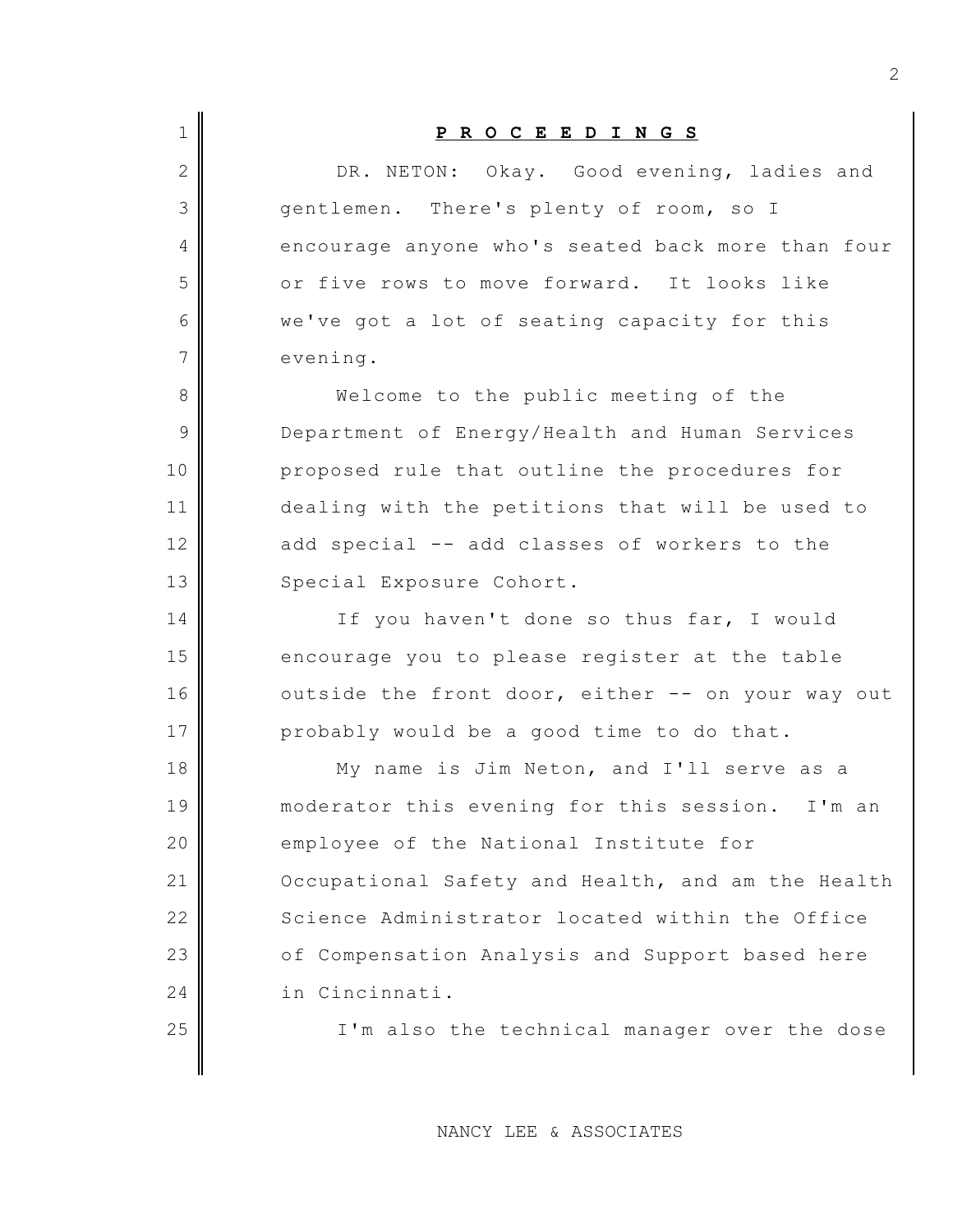1 reconstruction process involved with the Energy 2 Employees Compensation program. So I have 3 somewhat of a dual role this evening. I'll also 4 be answering questions of a technical nature 5 characeleric related to dosimetry activities and particularly 6 related to the Special Exposure Cohort, which is  $7$  the subject of this evening's meeting.

8 With me this evening are two additional  $9 \parallel$  people that I'd like to introduce at this time. 10 To my right is Ted Katz, who's also of the 11 | National Institute for Occupational Safety and 12 Health. And seated in the first row right in 13 front of me is Roberta Mosier, who is here with 14 us from the Department of Labor. Roberta is the 15 Deputy Director of the Division of Energy 16 Employees Occupational Illness Compensation. As 17 | vou may know, the Department of Labor actually 18 administers the overall program, the quotes and 19 provisions included in the Act.

20 The purpose of this meeting is to provide 21 NIOSH the opportunity to present and discuss 22 these procedures that we published in the *Federal* 23 *Register* on June 25th. And those procedures are 24 to be used by NIOSH, as I previously mentioned, 25 and consider petitions from classes of workers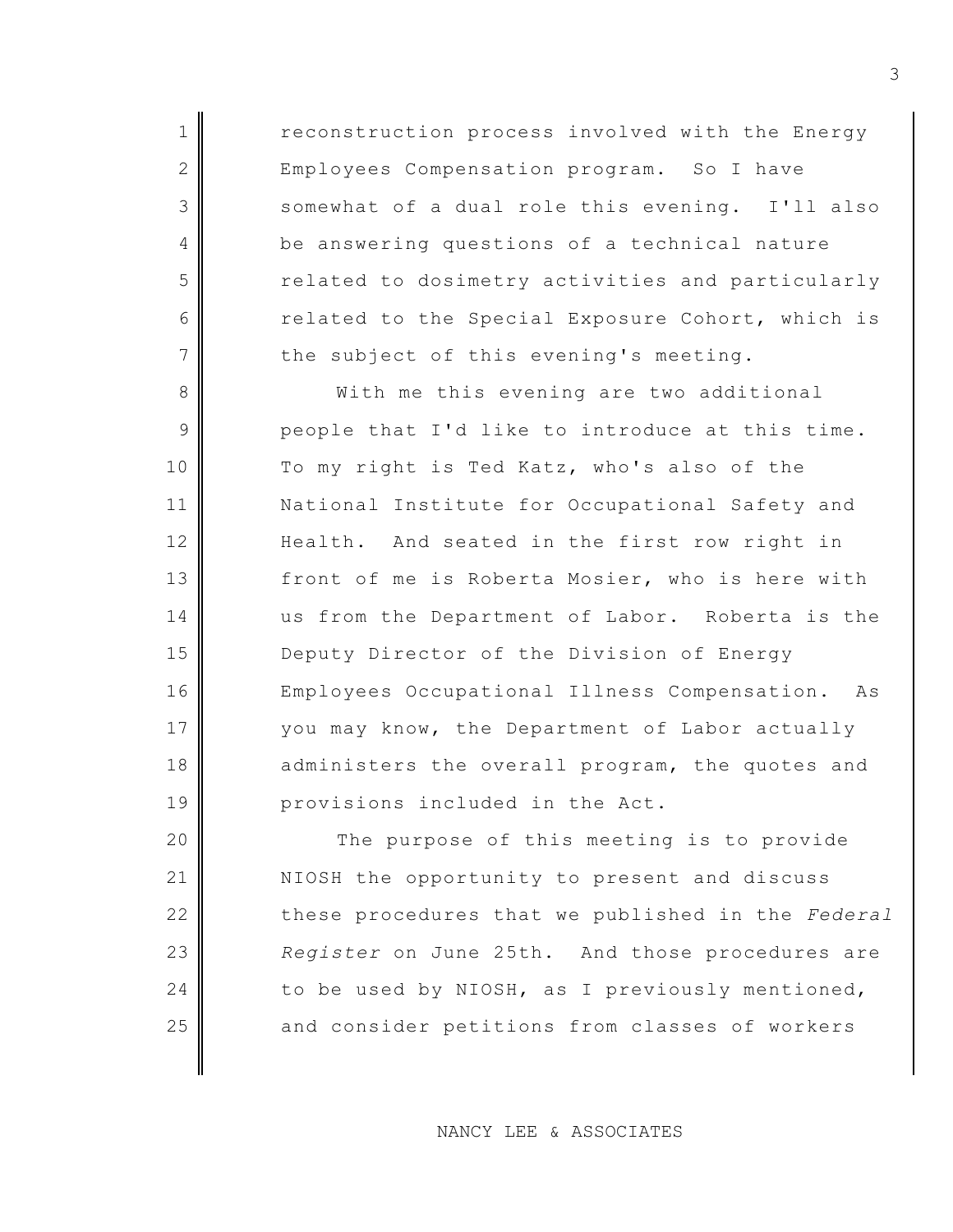1 Who want to be added to the Special Exposure 2 Cohort. And Ted will be addressing this shortly  $3$  with a presentation this evening.

4 During the meeting, we welcome questions 5 from everyone in attendance. All comments made 6 during the meeting will be recorded and 7 considered in finalizing the rule. Transcripts 8 of the meeting are being taken by a court 9 reporter who's present with us this evening. And 10 the transcript will be available for viewing on 11 our web site, and we expect those to be completed 12 | within a couple weeks.

13 We also encourage written comments on this  $14$  rule that can be submitted to the regulatory 15 docket via several means that are described in 16 the fact sheet that's contained at the back of 17 the room. There's several means one can use to 18 get their comments into the docket. All written 19 comments will be included in the regulatory 20 docket and also published on our web site.

21 In addition to the fact sheets that are back 22 there, we have a couple other pieces of 23 information. I believe there's copies of the 24 *Federal Register* notice that was issued on June 25 | 25th. There's also copies of the overheads that

NANCY LEE & ASSOCIATES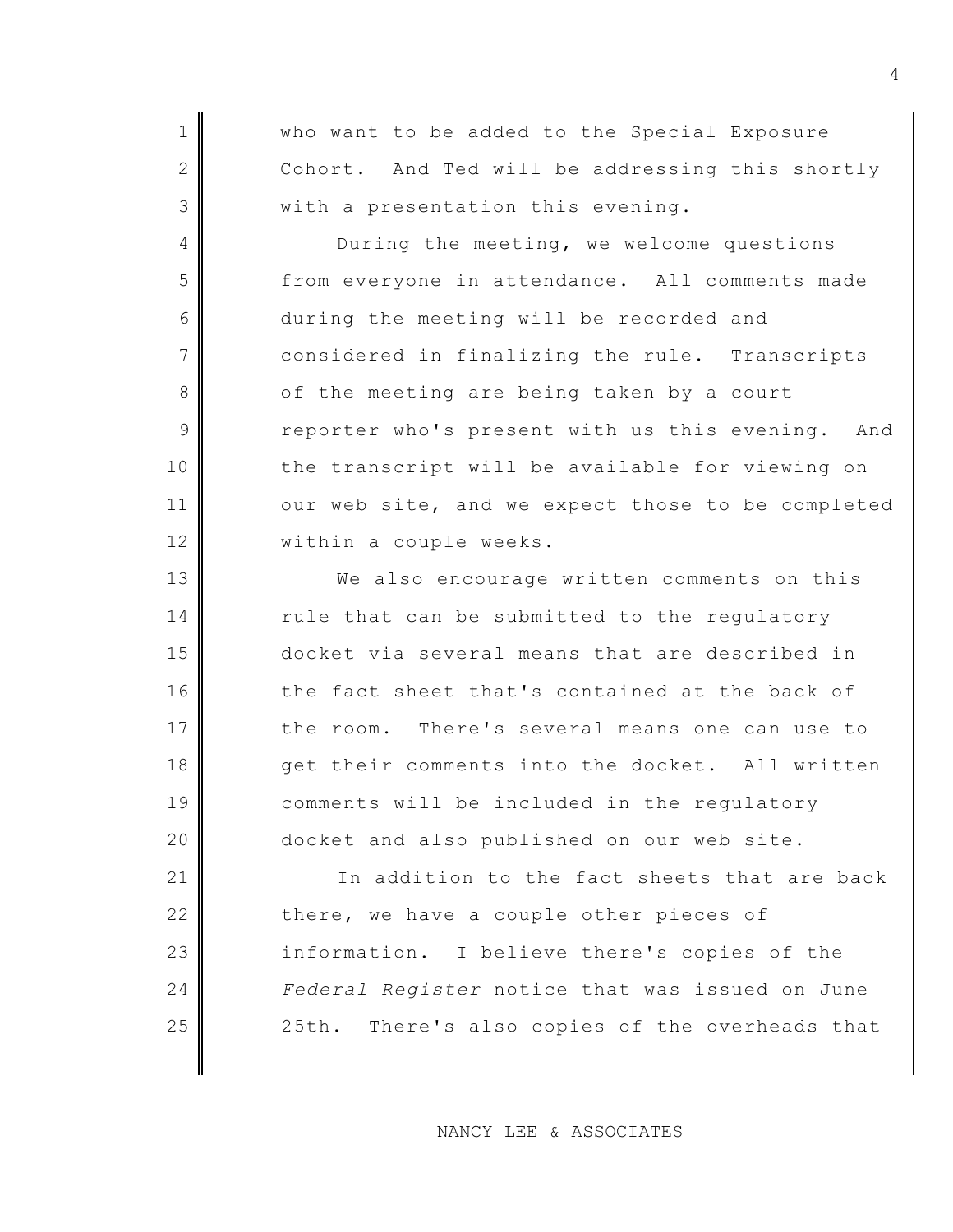1 Ted will be using in his presentation this  $2$  evening. So please avail yourself to those, as 3 you see fit.

4 I would like to take a moment to point out 5 that the purpose of this meeting is to address 6 the Special Exposure Cohort Rule. And we really 7 don't have the resources available this evening 8 to discuss specific questions related to claims 9 that have been filed in the program. If you'd 10 like to inquire about the status of claims, we do 11 have an 800 number available for you to call, and  $12$  that number is listed in the receipt letter that 13 you should have received from your claim in the 14 program.

15 Now I'd just like to briefly go over the 16 format for the meeting this evening. After these 17 introductory remarks, we'll hear a presentation, 18 as I mentioned, from Ted, that outlines the 19 procedures that are contained in the proposed 20 rule.

21 | The ask that you hold your questions until 22 Ted has finished and completed his prepared  $23$  remarks so we can get through it, and then after 24 Ted's presentation is over, we will entertain 25 questions for clarifications on the presentation

NANCY LEE & ASSOCIATES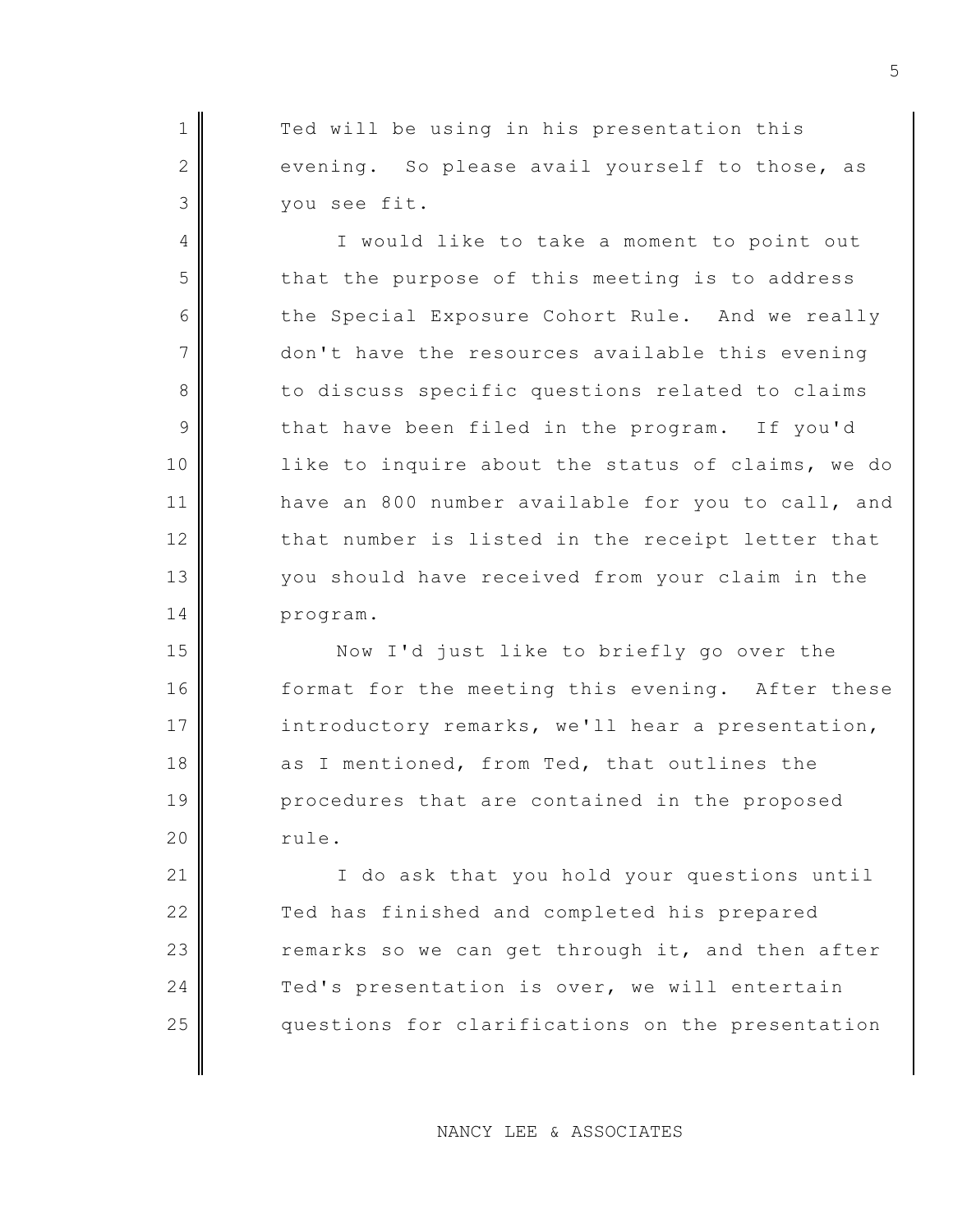$1 \parallel$  at that time.

| $\overline{2}$ | We are recording this, so we'd like you to       |
|----------------|--------------------------------------------------|
| 3              | use the microphones when you ask questions this  |
| 4              | evening. So once Ted's completed his             |
| 5              | presentation, just queue up behind the nearest   |
| 6              | microphone nearest to your seat.                 |
| 7              | We would also like to ask that you identify      |
| 8              | yourself for the record and state your           |
| 9              | affiliation before you talk, so that can be put  |
| 10             | into the record as well.                         |
| 11             | I do ask also only one person at a time          |
| 12             | speak. It's been our experience it is very       |
| 13             | difficult for a court reporter to capture two    |
| 14             | simultaneous conversations.                      |
| 15             | After the question and answer session on the     |
| 16             | rule, then we'll open the meeting for comments,  |
| 17             | general comments on the rule. And the meeting is |
| 18             | scheduled to last until 9:00 o'clock. It looks   |
| 19             | like we have a small enough crowd that it should |
| 20             | be more than adequate to accommodate everyone's  |
| 21             | comments this evening. If it becomes an issue,   |
| 22             | we may have to issue some partition time among   |
| 23             | people. But we'll play that by ear as we go.     |
| 24             | Once everyone has provided comments and had      |
| 25             | their questions answered on the rule, and if     |
|                |                                                  |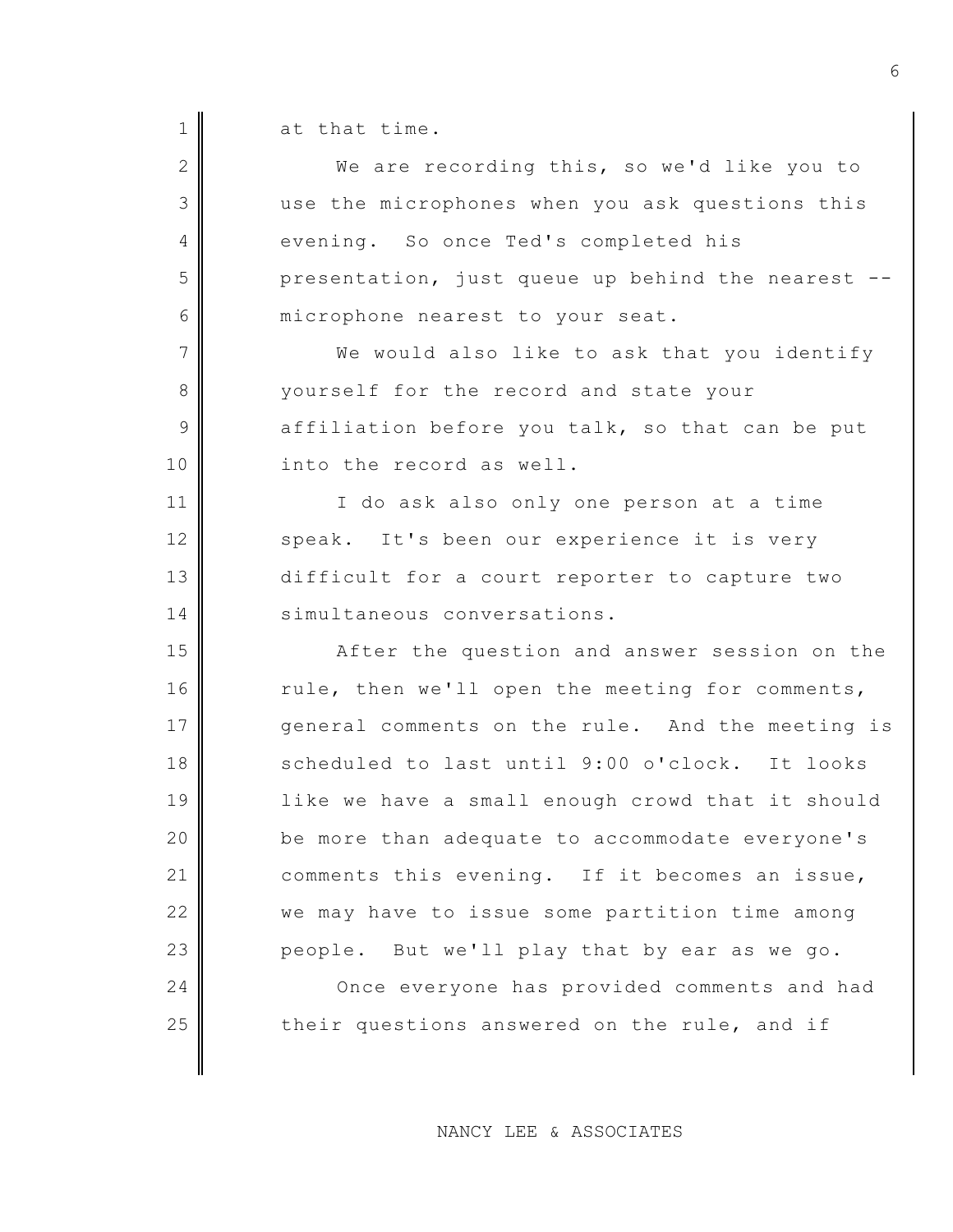$1$  there is time available, then we will open the 2 meeting up to more general comments on the Energy 3 Employees Compensation Program. But only until 4 after we've completed the main purpose of the 5 meeting, which is to discuss the Special Exposure 6 Cohort Rule.  $7$   $\parallel$  After the meeting concludes, NIOSH staff, we 8 will stay behind and be available to answer any  $9$  questions that you might have that couldn't have 10 been addressed during the course of the meeting. 11 So at this point, are there any questions on 12 anything I've said so far before we get started? 13 No responses] 14 DR. NETON: No. Okay, good. 15 At this point, then, I'll turn the meeting 16 over to Ted, who will provide us his presentation 17 on the rule. 18 MR. KATZ: Okay. So what I'm going to do --19 and I'm going to try to keep it to less than half 20  $\parallel$  an hour, maybe 25 minutes -- is walk you through, 21 in effect, the rule from the petitioners' 22 perspective to help you -- this may help raise 23 some issues you may want to ask questions about  $24$  to get a clarification about how the rule will 25 work, and then help you with making comments, if

NANCY LEE & ASSOCIATES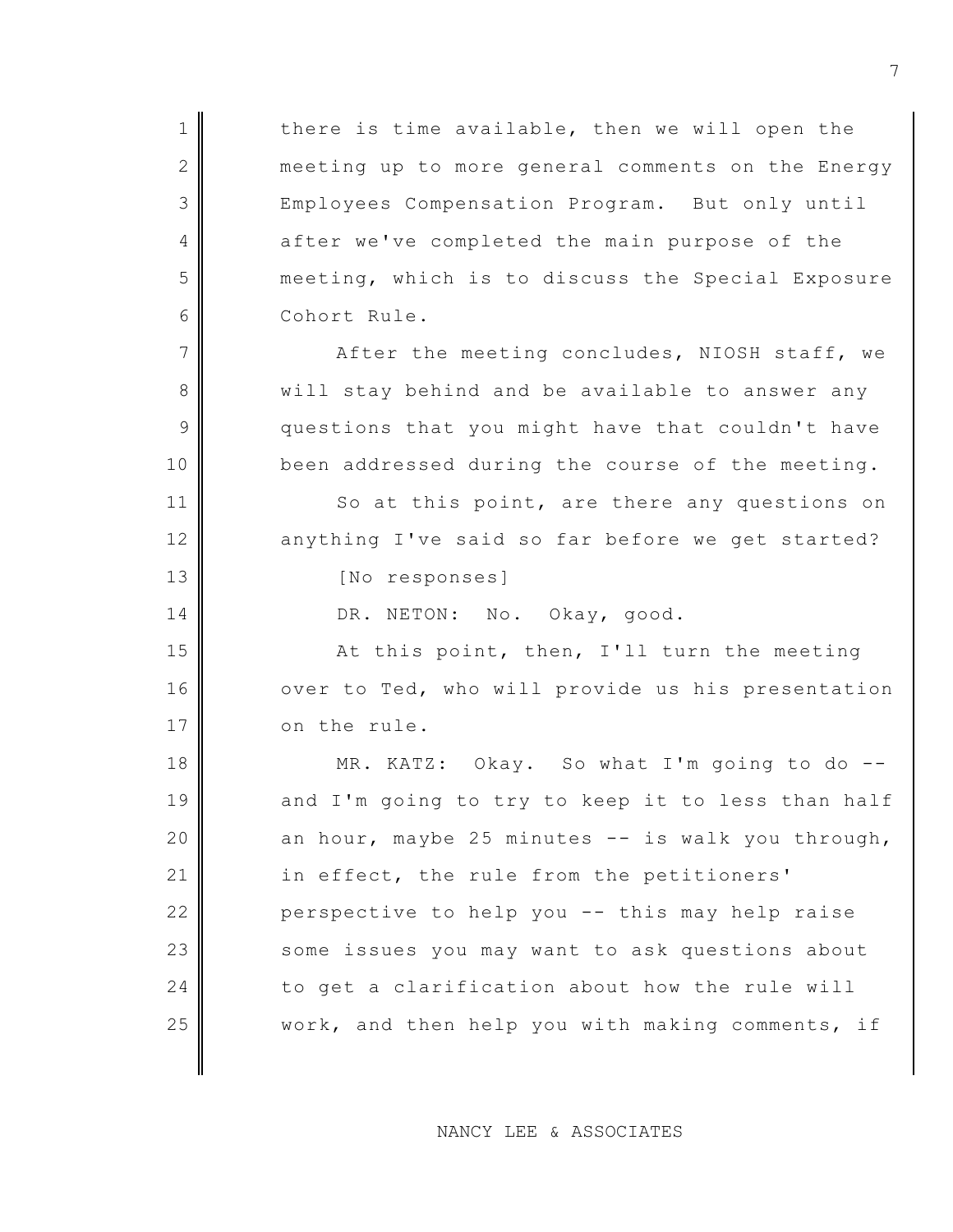1 || vou have comments about what we have here to help 2 us improve the rule. 3 And just for anyone who doesn't understand, 4 this is a proposed rule. It has no effect of 5 and 1 am. We can't use it in this form. We'll have 6 to issue a final rule at that point, and we'll  $7$  actually be able to take petitions. 8 So I'm going to give you some background 9 first. I'm not sure if this is necessary for 10 many of you, but it may be for some, just so 11 | we're starting from the same place. 12 IVII talk about the cohort that exists 13 already, because EEOICPA -- that's what I call 14 it, the way I pronounce the Energy Employees 15 | Occupational Illness Compensation Program Act --16 established the Special Exposure Cohort and named 17 four groups to be in it at the outset. These are 18 the three gaseous diffusion plants and a nuclear 19 test site in Amchitka, Alaska. 20 || And with certain provisions included, 21 employees at these four facilities, they have to 22 meet certain requirements. For example, at the 23 gaseous diffusion plants they have to have had a 24  $\parallel$  job which they could have been badged, if they 25 weren't badged. And there's limited other

NANCY LEE & ASSOCIATES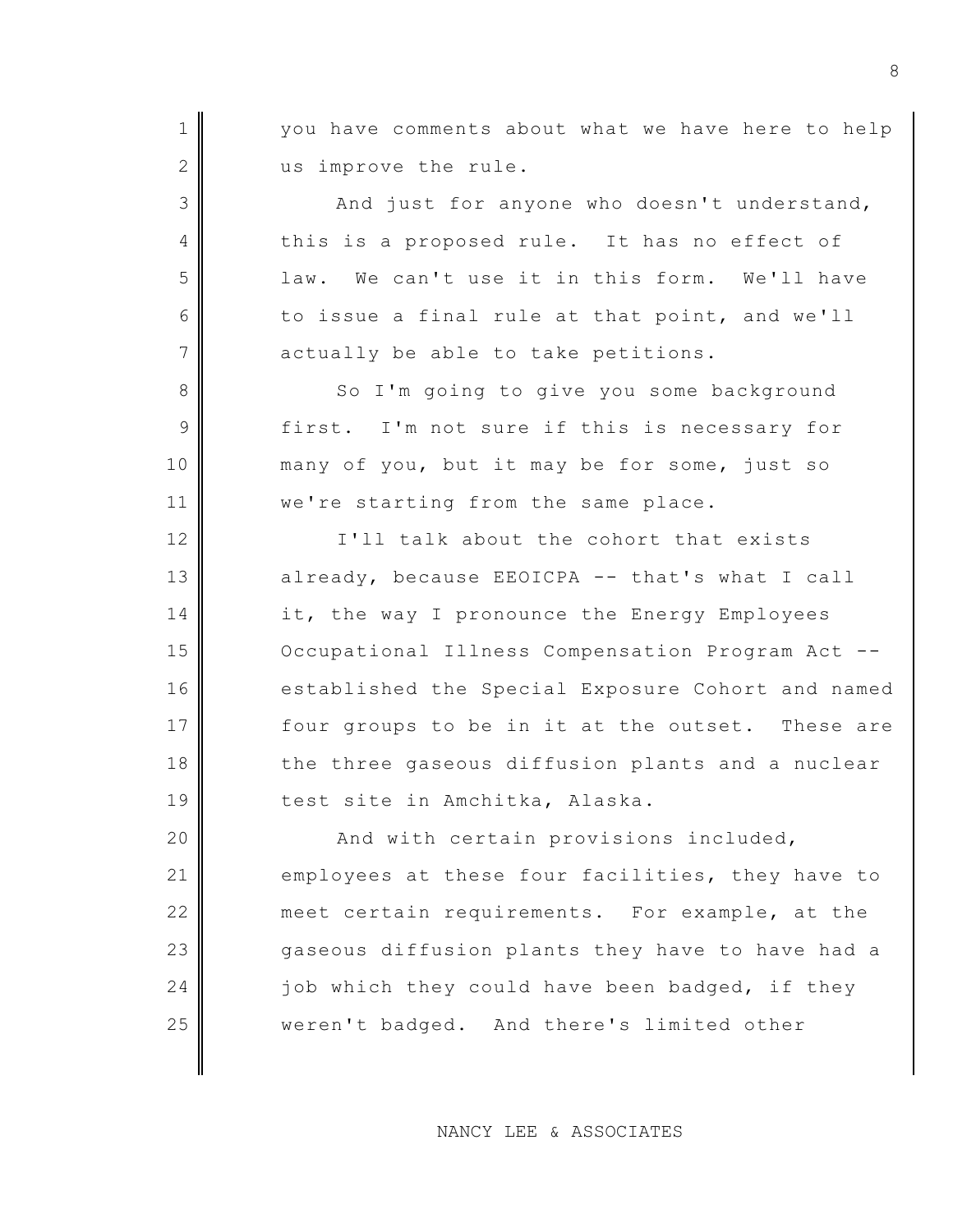1 requirements.

2 But provided they meet those requirements 3 and they incur one of 22 specified cancers --4 that's what they're termed in the law -- if they 5 incur one of these cancers and they incur the 6 cancers in the right time period -- there are  $7$  certain conditions related to that, as well --8 but then they meet the standard for being 9 **Compensated under EEOICPA.** 

10 And the important point to make here is that 11 Department of Labor, in their cases, does not 12 have to determine whether their cancer was as 13 likely as not caused by radiation, which means 14 they don't have a dose reconstruction done for 15 them, and the Department of Labor doesn't do 16 something called determine probability of 17 causation. It's a presumptive finding that their 18 cancer is related to radiation for all these 19 members.

20 || So what's the purpose of this rule? This 21 rule was -- Congress and the Administration 22 realized that in addition to the four groups that 23 were included by Congress to the cohort, there 24 may be other groups out there of employees of DOE 25 or the AWEs, the Atomic Weapons Employers, for

NANCY LEE & ASSOCIATES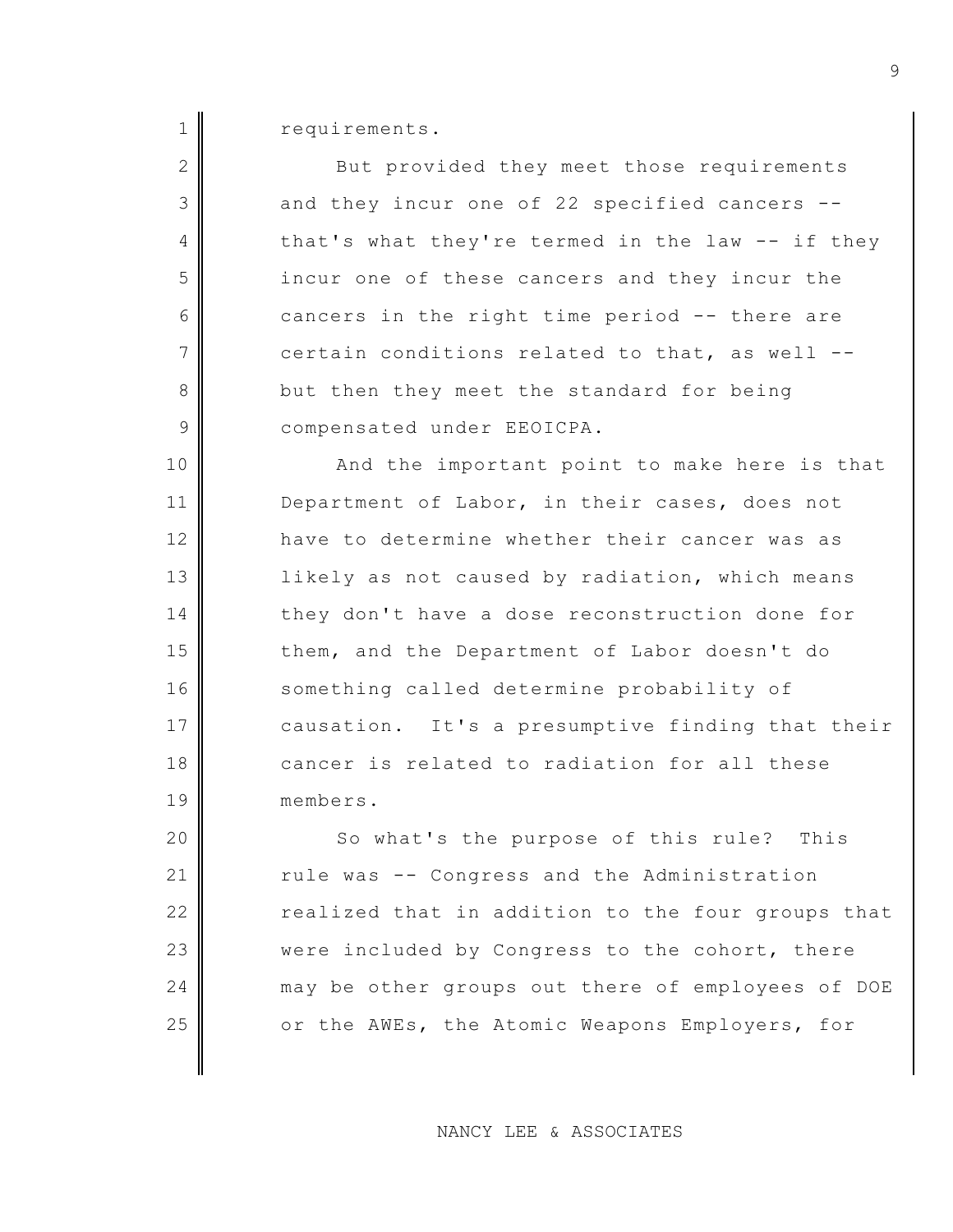| $\mathbf 1$    | whom it is also not possible to estimate their    |
|----------------|---------------------------------------------------|
| $\mathbf{2}$   | dose with any accuracy; and hence, should be      |
| 3              | considered to be added to the cohort.             |
| 4              | And EEOICPA assigned this responsibility to       |
| 5              | make additions, consider additions, to the        |
| 6              | President, who then turned this responsibility    |
| $\overline{7}$ | over to the Secretary of Health and Human         |
| $8\,$          | Services -- NIOSH, National Institute for         |
| $\mathsf 9$    | Occupational Safety and Health where we work,     |
| 10             | that's a part of Centers for Disease Control,     |
| 11             | which is a part of the Department of Health and   |
| 12             | Human Services.                                   |
| 13             | So this task came down to us to do, sort of       |
| 14             | the horse work of this job. But the               |
| 15             | responsibility still lays with the Secretary of   |
| 16             | Health and Human Services to make determinations  |
| 17             | about adding to the cohort.                       |
| 18             | EEOICPA also didn't leave it completely           |
| 19             | vague, the censored requirements that we were to  |
| 20             | consider before we would add a class to the       |
| 21             | cohort. And they had two criteria, substantive    |
| 22             | criteria that are requirements that a petition    |
| 23             | for a class would have to pass before it could be |
| 24             | added: First, if NIOSH could not estimate         |
| 25             | radiation doses of the employees with sufficient  |

NANCY LEE & ASSOCIATES

 $\parallel$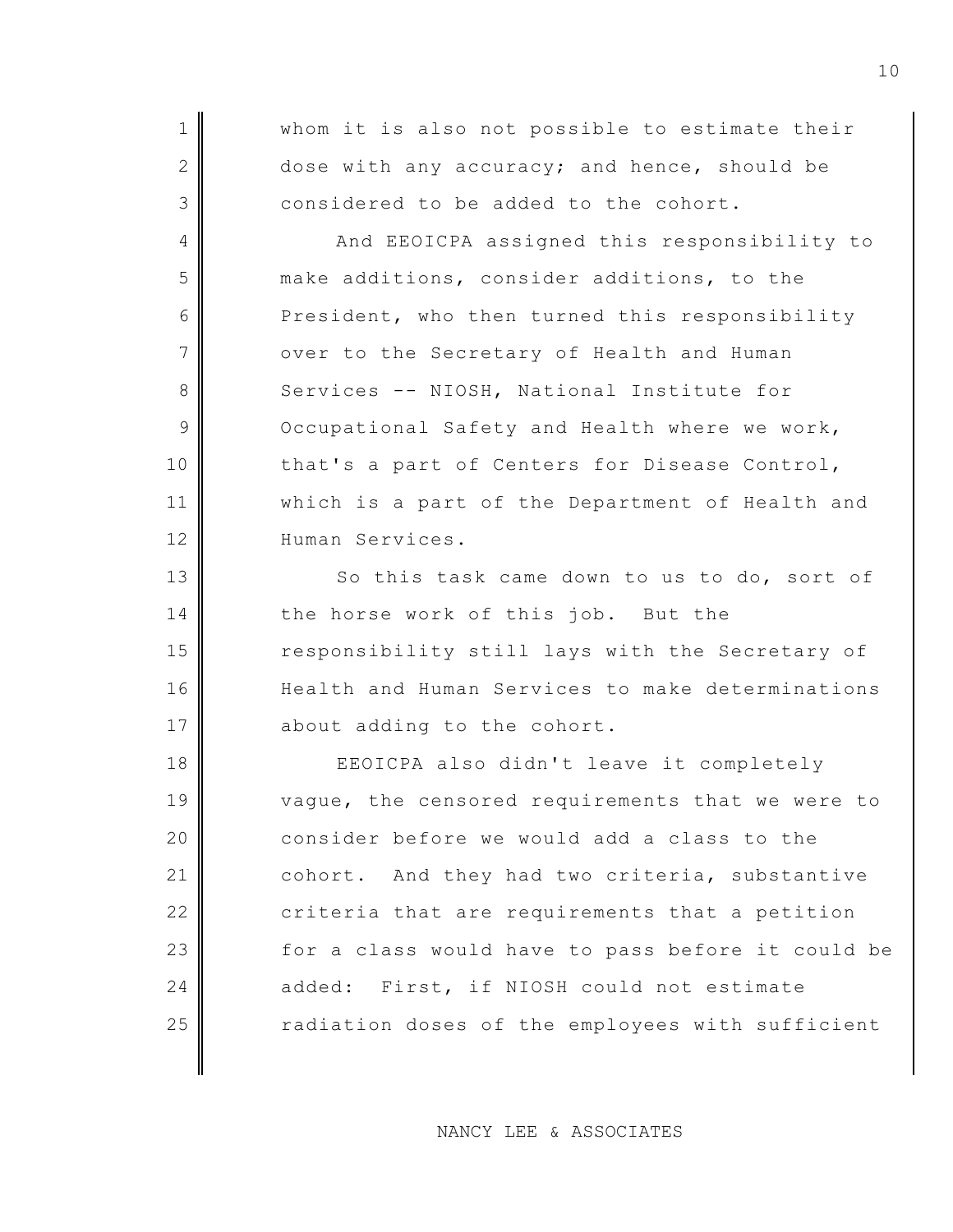$1$  accuracy, feasibility do that; and the second,  $2$  that it's reasonably likely that the radiation 3 doses endangered the health of the employees. So 4 we have to determine that we can't do dose 5 reconstructions, and moreover that the radiations 6 that they were likely exposed to could possibly  $7$  have caused cancer among them.

8 EEOICPA also requires the procedures related  $9$  to going about adding classes, three of these. 10 First, the classes must petition to be added to 11 the cohort. Second, that HHS must obtain the 12 advice of the Advisory Board on Radiation and 13 Worker Health in making these decisions as to add 14 the class to the cohort.

15 Now, the Advisory Board is a Presidentially 16 appointed board of experts. It is comprised of 17 physicians with experience with radiation and 18 health, with scientists in that field, and with 19 || workers or worker representatives. So those  $20$  three groups are to be represented on this Board. 21  $\parallel$  And this Board has been up and running, I think 22 since February, and is an advisory body to the 23 Secretary of Health and Human Services on all its 24 responsibilities. But this is, of course, a very 25 | important one.

NANCY LEE & ASSOCIATES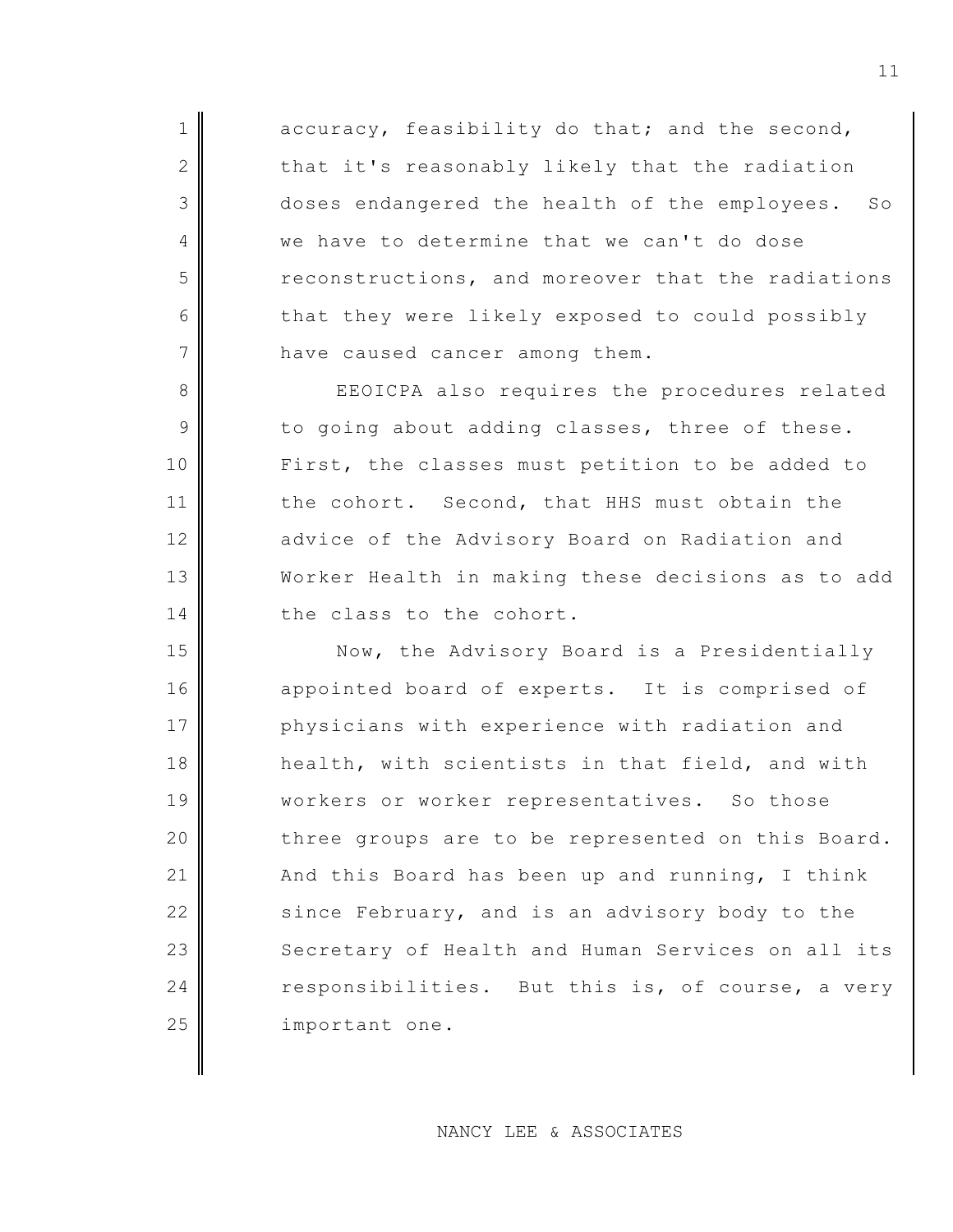1 The third requirement is that Congress gave 2 itself a window of 180 days after the Secretary 3 of Health and Human Services makes a decision, if  $4 \parallel$  he makes a decision to add a class to the cohort, 5 to consider that decision before it becomes 6 effective. And I'll explain more about what that 7 means practically later in the presentation.

8 So let me now just tell you a little bit  $9$  about from the start, from the get-go, what we 10 have in consideration in producing these 11 procedures, that the Secretary was tasked to 12 produce in considering to add classes. Of 13 course, when we consider these requirements I 14 just told you about that were in EEOICPA, we also 15 considered the procedures that are serving cancer 16 claimants that are not in the cohort now. And by 17 that I mean we consider what goes on with dose 18 reconstructions under another HHS rule, 42 CFR 19 Part 81, and what's required. But determining 20 probability of causation, that's under 42 CFR 21 Part 82.

22 || Our goal is really simple: We want fair and 23 we want openly considered decisions. So we 24 || wanted to be certain that petitioners and the 25 public could see very well how these decisions

NANCY LEE & ASSOCIATES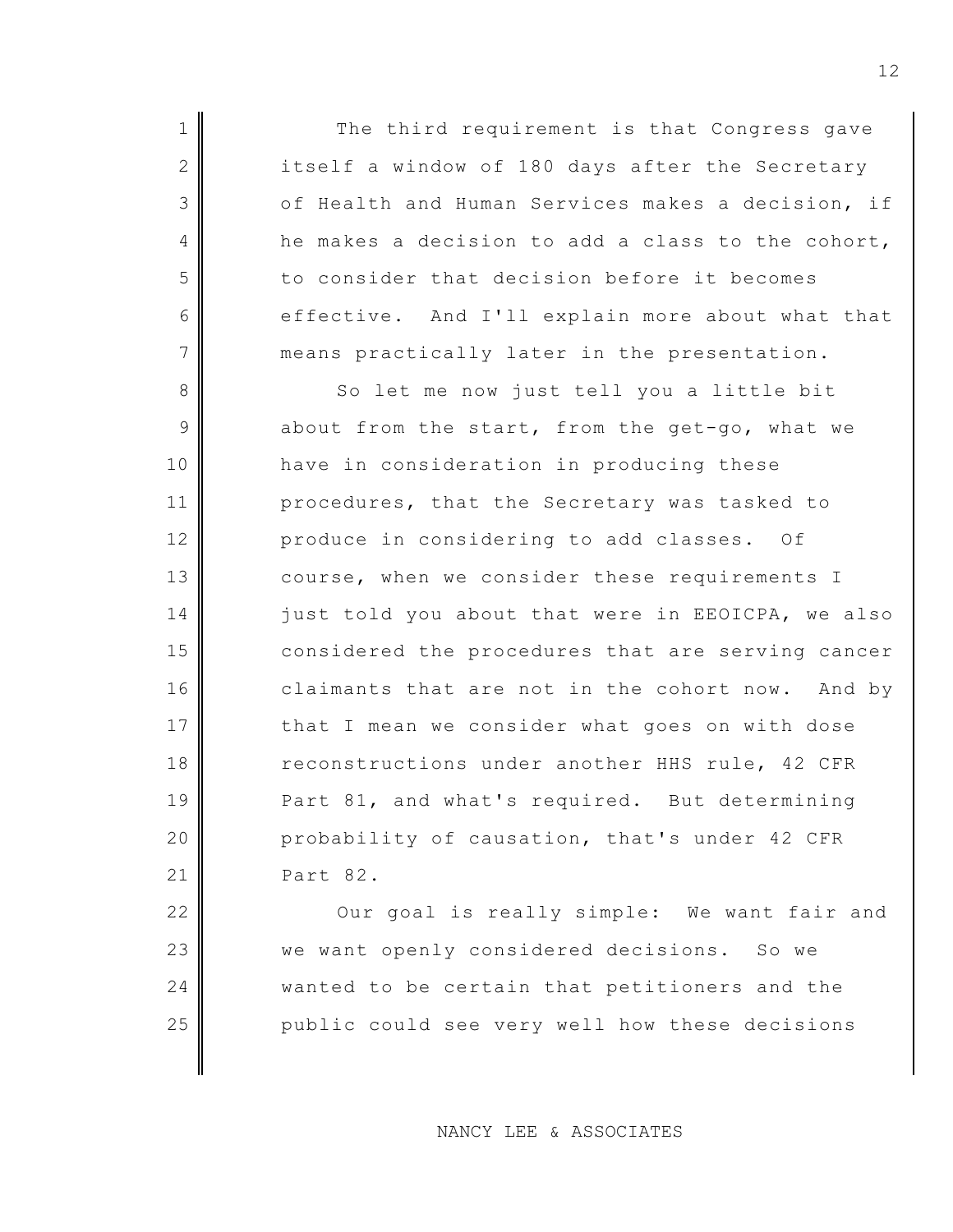1 are made, what they're based upon, and  $2$  opportunity for participation in the process. 3 The last point I just want to make is that 4 we also considered -- and this is really just a 5 contextual point to make -- the addition of  $6 \parallel$  classes to the cohort to be a grave, a very sort  $7$  of weighty decision to add a class, for the 8 a **reason** that if we add a class to the cohort those  $9$  individuals in the class that they incur cancer, 10 they can only be specified for the 22 cancers 11 covered under EEOICPA, the Special Exposure 12 Cohort. 13 So, for example, if you have skin cancer and 14 you're out at the Special Exposure Cohort, you 15 cannot be compensated as a member of the Special 16 Exposure Cohort. Likewise, for prostate cancer.

17 So what we get into now is run through the 18 procedures themselves as they've been set up, how 19 these would work. First of all, we had to 20 determine, define who could petition. And we 21 scoped this as broadly as possible. So one or 22 more covered employees and/or their survivors can 23 petition.

24 | It's entirely dissimilar from what would 25 **h** happen in a class action suit, where you would

NANCY LEE & ASSOCIATES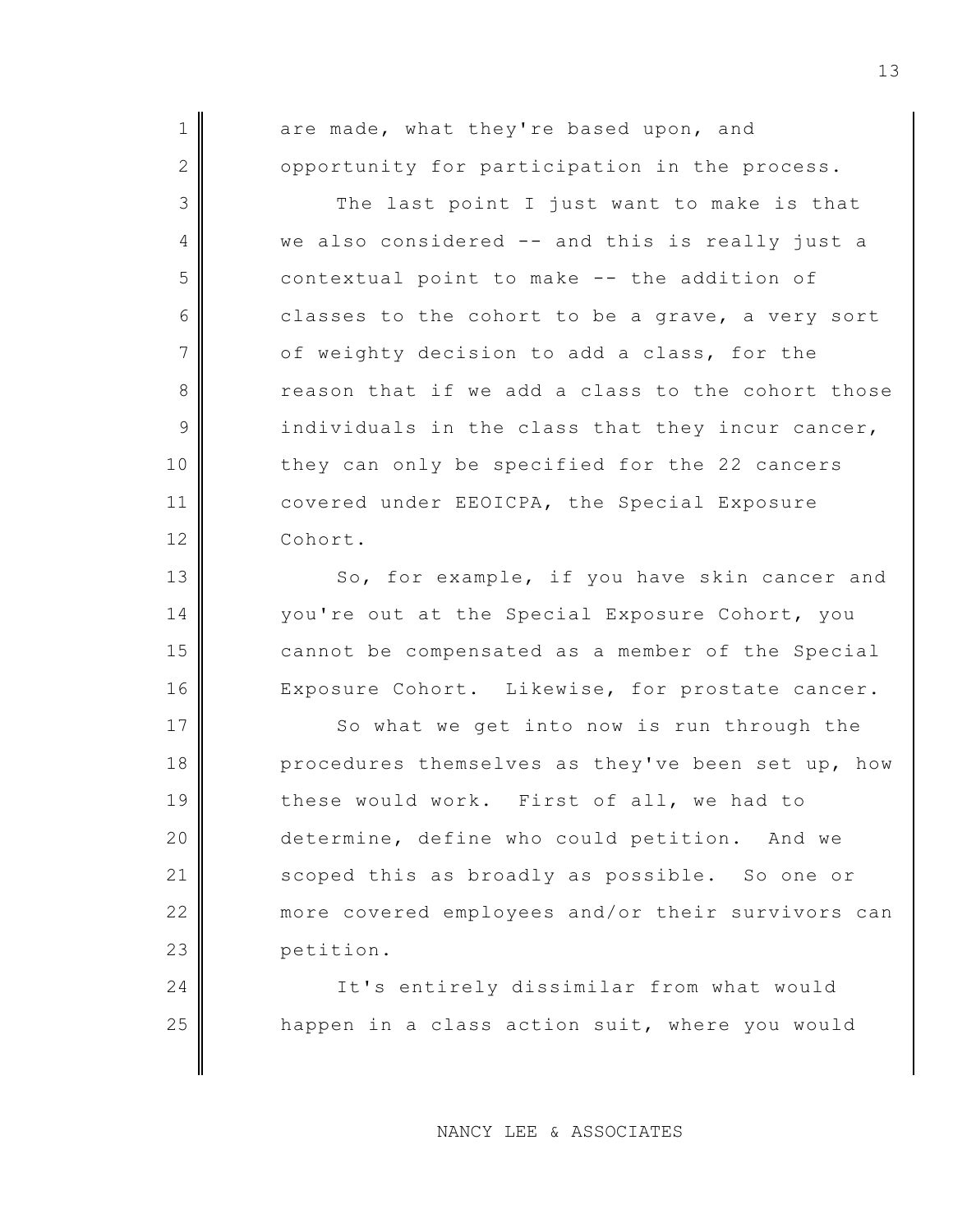1 have to get together members of the class and  $2$  they would have to sign on, in effect. This, a  $3$  single individual who's part of the class or a 4 Survivor of that individual can petition. And  $5$  secondly, a union who represents currently or in 6 the past represented employees can bring a 7 petition as well.

8 How do you petition? Decide whether you can 9 meet the petitioning requirements, which I will 10 discuss in a moment; complete and submit a 11 petition form from NIOSH. You will get this from 12 NIOSH. You will be able to do this 13 electronically on the web without a piece of 14 paper moving at all, or we'll provide petition 15 forms in paper form too. And as you'll see, 16 we'll be there to assist you in your petition as 17 well.

18 What are the petition requirements that you 19 have to meet? Now, the major point to make here  $20$  is that they differ and depend on a very 21 important factor, which is whether or not we have 22 already attempted to do a dose reconstruction for  $23$  the petitioner or a member of the class already 24  $\parallel$  and were unsuccessful, were unable to do dose 25 reconstruction, in effect, because the records

NANCY LEE & ASSOCIATES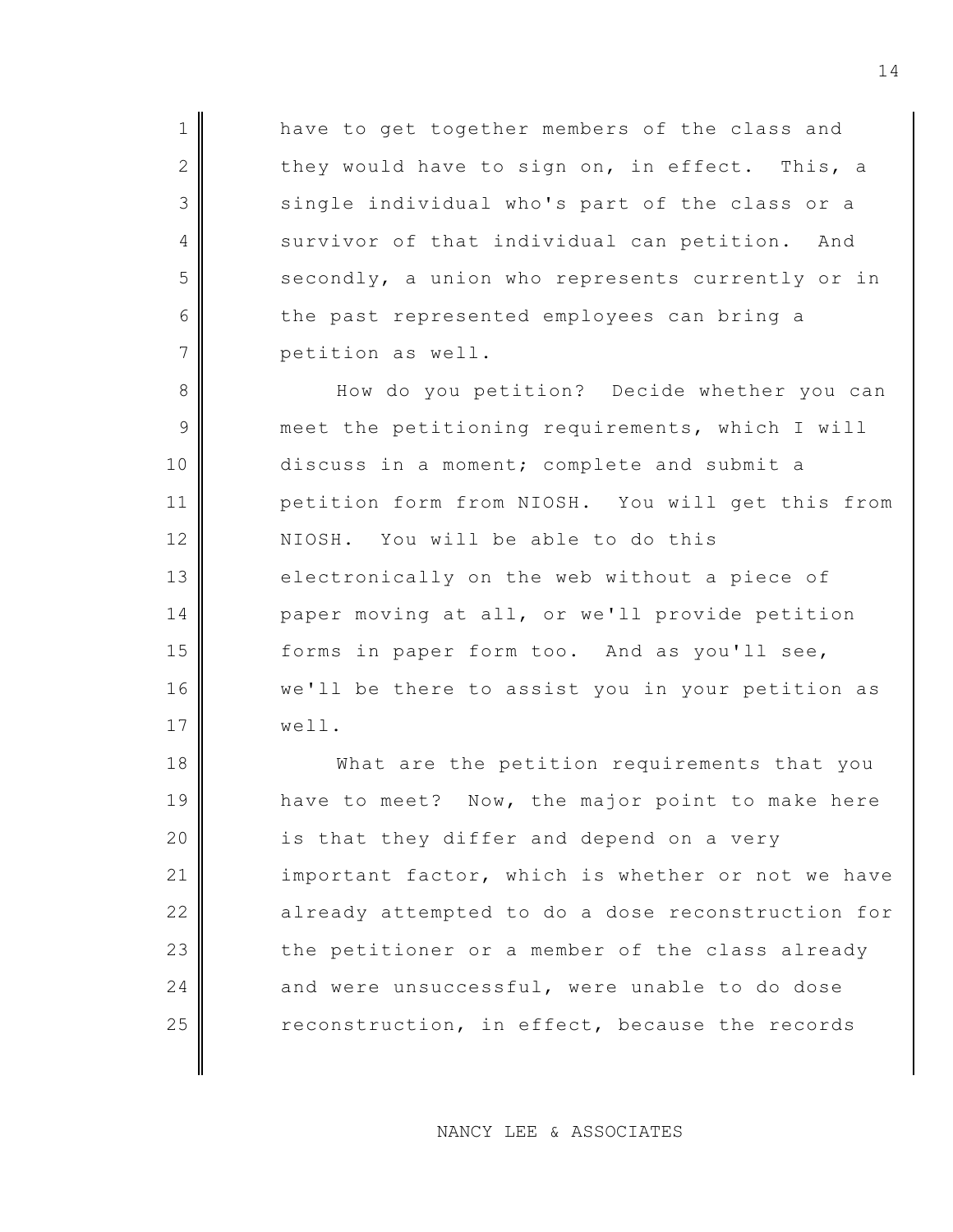1 available weren't adequate to do the dose 2 reconstruction.

3 If we have done this, if we've already 4 attempted to do a dose reconstruction and we  $5$  determine we can't, we are going to encourage you 6 to petition on behalf of a class because there  $7$  are likely to be plenty of other workers in your 8 same shoes for whom we can't do a dose 9 reconstruction. So we're going to encourage you 10 to do that.

11 We're going to provide you with the petition 12 form to do that. And there's very little for you 13 to do in terms of then making that petition. 14 Really all you have to do is indicate on that 15 petition form that you need a petition on behalf 16 of a class, that NIOSH was unable to complete a 17 dose reconstruction for you. And that's the only 18 substantive thing you have to do on the form, to 19 check the box saying we couldn't do it, and 20 **provide otherwise -- you just provide them** 21 information that may be for administrative 22 purposes, contact information and so on. No 23 **O**ther requirements.

24 Now, there's the other case where you have 25 not attempted -- submitted a claim for

NANCY LEE & ASSOCIATES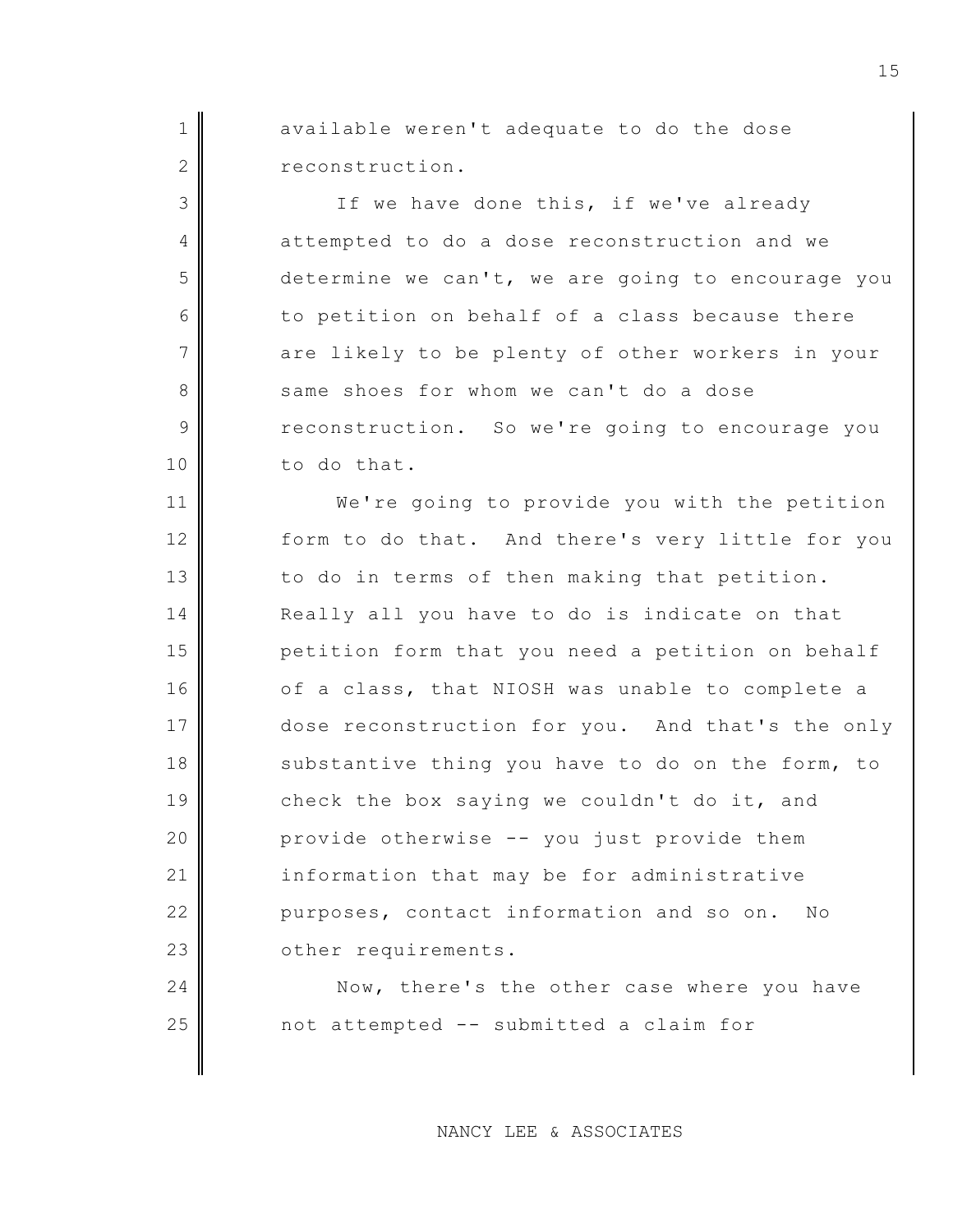1 compensation and had a finding from us that we 2 couldn't do a dose reconstruction. And this 3 provision was really developed with having in 4 mind that it is not a requirement for a class to 5 have members that already have incurred cancer to  $6 \parallel$  be able to petition, just as the existing Special 7 Exposure Cohort doesn't include only people with 8 cancer. It's anybody in the class that can't get 9 compensated until -- they can't make a claim for 10 compensation until they incur cancer, but they're 11 already members of the Special Exposure Cohort 12 for the existing Special Exposure Cohort.

13 Likewise, we wanted to have an avenue for 14 people to petition before they had even incurred 15 cancer. But there are, hence, different 16 substantive requirements they have to meet for 17 them to petition. And by substantive, there need 18 to be real grounds for them to make a petition. 19 So in their case, we need them to define a class 20 to start with.

21 If we couldn't do your dose reconstruction 22 you don't have to define the class, as there are  $23$  |  $\phantom{1}$  others who may be in your shoes. But in this 24 case you have to define the class, facility, job  $25$   $\parallel$  titles, duties. It may be everyone in that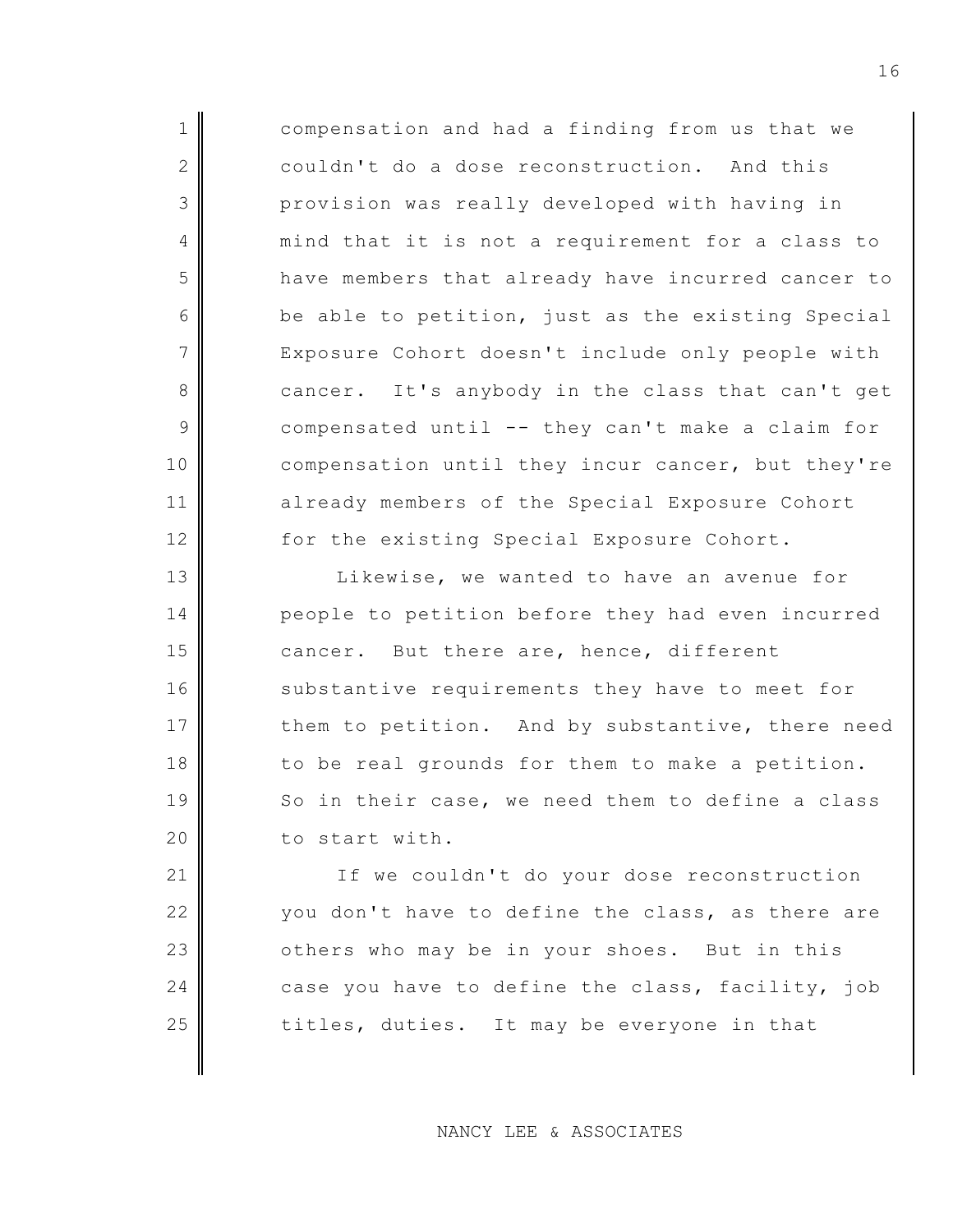$1$  facility. It could be whatever, but you have to 2 define that.

3 And then documenting the reasons to believe 4 there was a health-endangering radiation  $5$  exposure. And these could differ substantially. 6 It may be that they were short-term from  $7$   $\parallel$  radiation effects, high levels of radiation that 8 you conducted in, and that would suffice to say  $9$  that there was substantial radiation exposure. 10 So you don't have to have that as an element. It 11 could be that you just define, are able to define 12 the sources of radiation exposure, circumstances 13 of those, radiation protection shortcomings.

14 And then thirdly, document reasons to 15 believe that doses could not be estimated with 16 sufficient accuracy. And we're not requiring you 17 to make a case that dose reconstructions cannot 18 be done. We're simply requiring you to show that 19 there is a problem with records being available  $20$  on radiation exposures there, that you've made a 21 real effort to determine that dose  $22$  reconstructions might not be able to be done.

23 So those are the requirements. And then the 24 next step here is will your petition be 25 considered? Have you met the requirements?

NANCY LEE & ASSOCIATES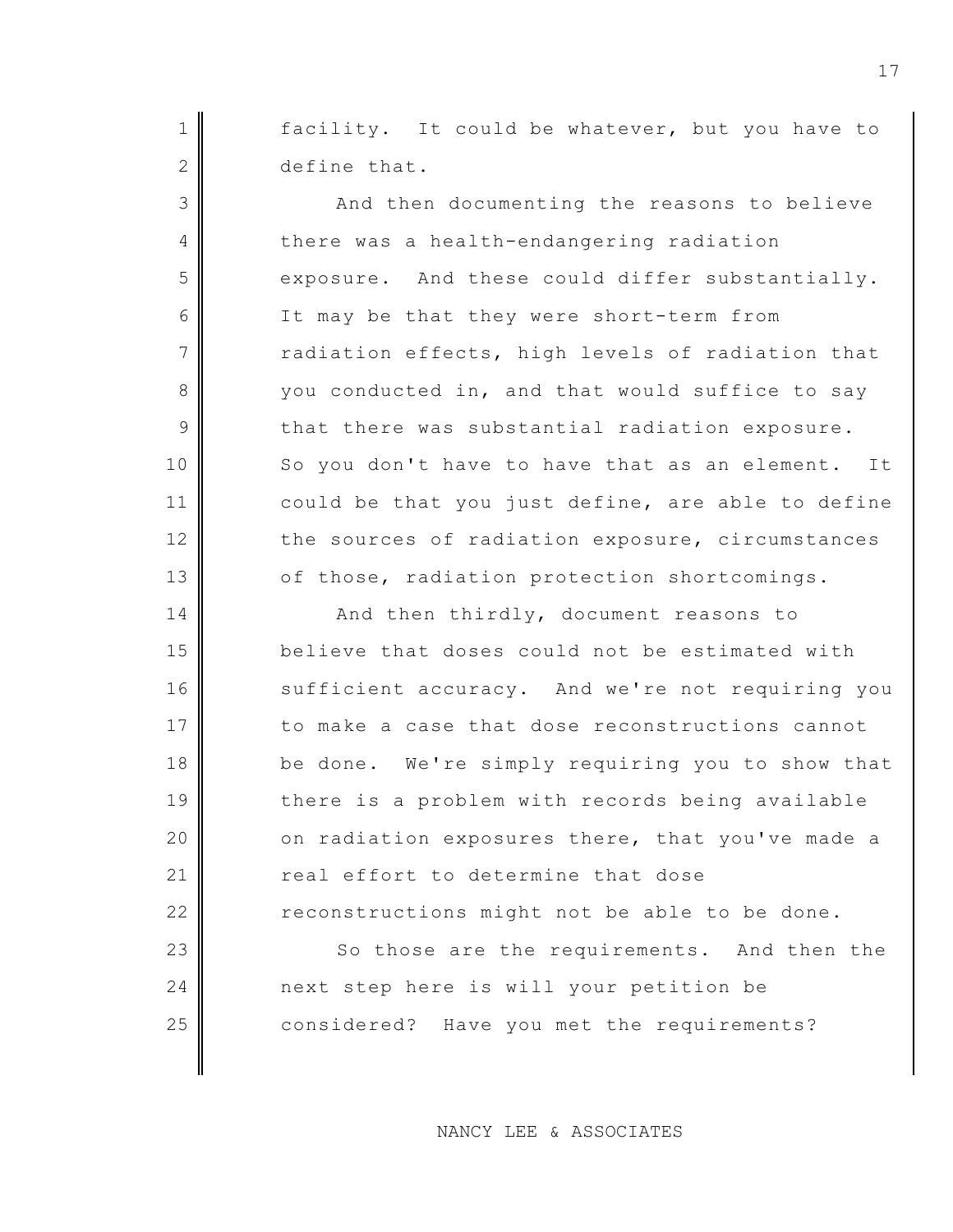1 || Well, I've already said if we couldn't do 2 your dose reconstruction that's all you need to  $3$  show in that case. So if we weren't able to 4 complete your dose reconstruction your petition  $5$  meets the requirements; it will be evaluated.

6 There'll be a question in the other cases 7 where we haven't attempted the dose 8 reconstruction, whether it does meet those 9 requirements. We'll evaluate your petition, and 10 you will receive a report, a recommended decision 11 from the Secretary of HHS, saying that -- you 12 | will receive a recommended decision either way.

13 But the case where it matters is where the 14 Secretary would say, we don't think your petition 15 | passes muster. And we'll identify what the 16 problems are with the petition. And NIOSH will 17 be available to help you address that, and you 18 can address that. But you'll have 30 days to 19 revise the petition.

 $\parallel$  And at that point -- so from that point forward, HHS would make the final decision. And HHS will not make this decision independently on its own. It will obtain the advice of  $-$ - That 24 will obtain the advice of the Advisory Board on **Radiation and Worker Health in these cases.** So

NANCY LEE & ASSOCIATES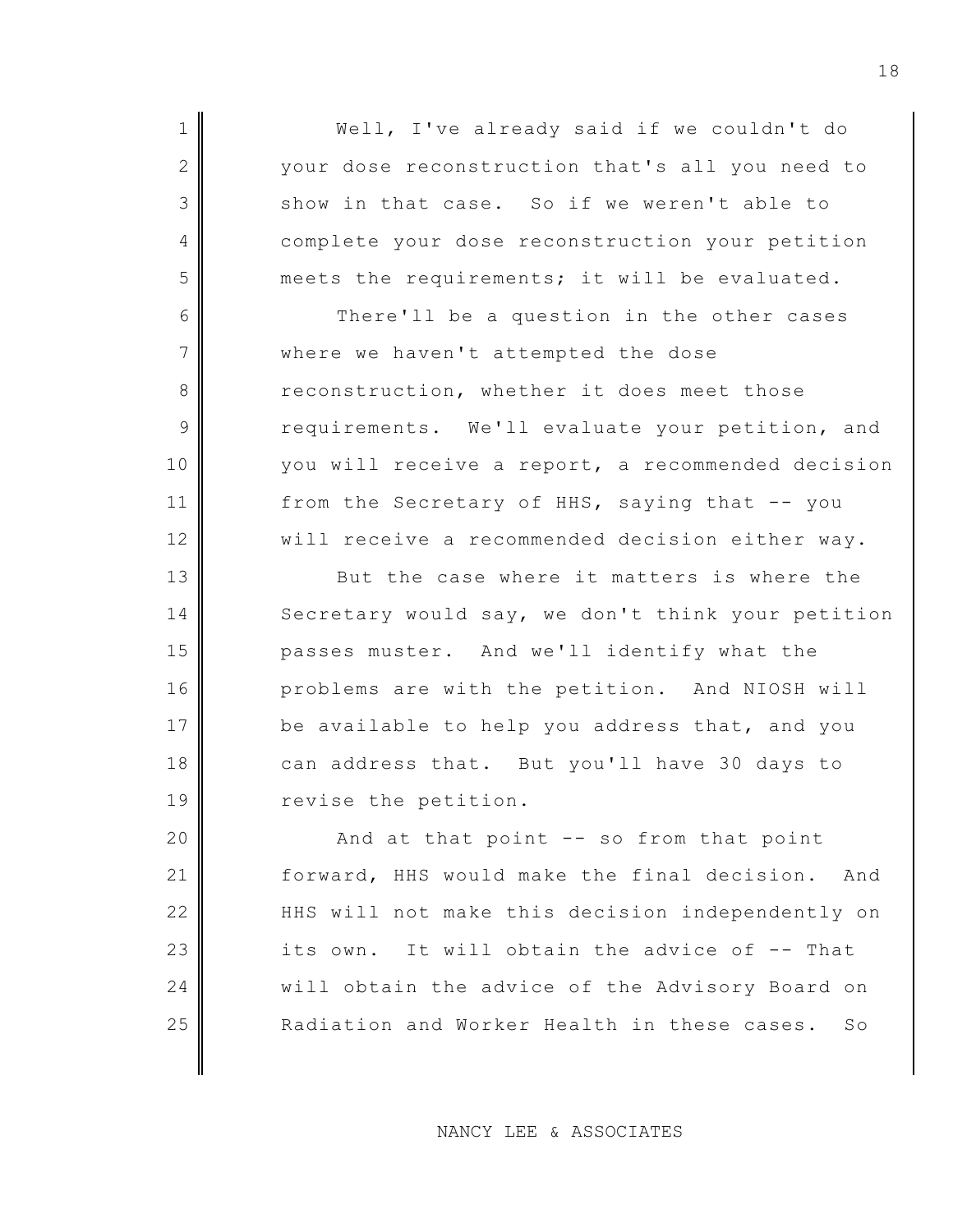|  | 1 I |  |  | this is an independent body that advises HHS. |  |  |  |  |  |
|--|-----|--|--|-----------------------------------------------|--|--|--|--|--|
|--|-----|--|--|-----------------------------------------------|--|--|--|--|--|

2 Now, how will NIOSH evaluate your petition? 3 You pass; you've met the requirements. The first 4 thing NIOSH will do, we'll obtain information and 5 records from DOE and other sources -- from the 6 petition, from co-workers at the site, from all 7 sources possible, possibly from health studies 8 that have been done at that site.

9 || I don't know how many of you are aware that 10 NIOSH has, for about a decade, been responsible 11 for doing health research at the DOE facilities, 12 **looking at radiation and cancer and other health** 13 effects as well. So we've learned about DOE 14 record systems. We've learned a lot about how 15 operations work at the DOE facilities, although 16 we are learning a lot more, as this program 17 develops, than we knew. But we've learned a lot, 18 we know a lot about this. That's the reason for 19 that, that these responsibilities under EEOICPA 20 **were tasked to NIOSH.** 

21 But we'll be getting information records 22 from DOE and other sources like our health 23 research, for example. And the first thing will 24 be determining whether dose reconstructions are 25 deep feasible.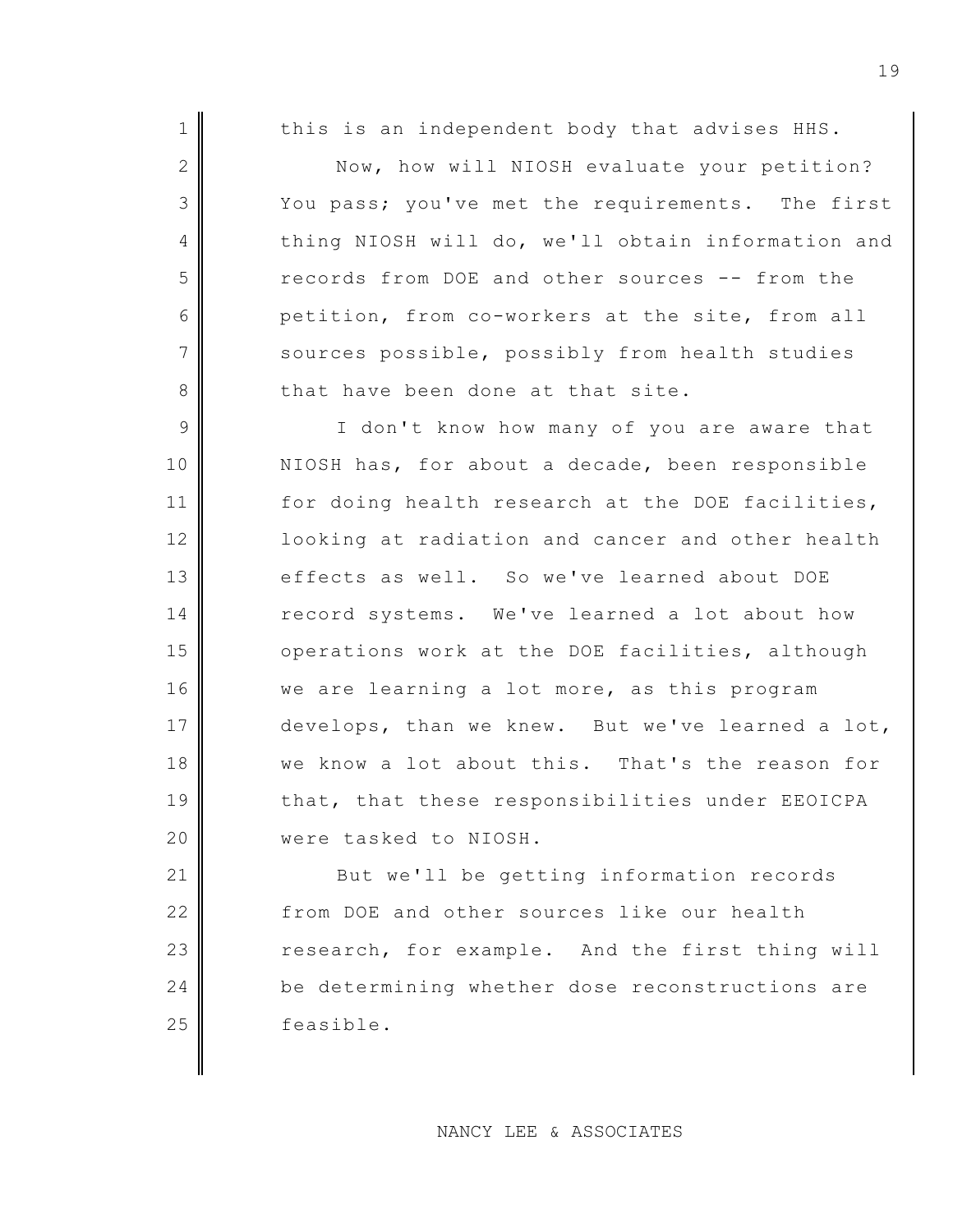1 And the second element -- and these relate 2 to the Congressional requirements -- will be 3 determining what the potential radiation dose 4 levels were, and whether they were likely to have 5 endangered health.

6 And lastly, out of doing that evaluation  $7$   $\parallel$  research, we will then define class or classes of 8 employees that -- let me explain that. In the 9 case where we couldn't do a dose reconstruction 10 for you, we already said in that case we're 11 defining the class anyway. So we're going to see 12 how many people were in your shoes, in effect, 13 all right; and how many people couldn't have dose 14 reconstructions.

15 But in the case where you petition -- the 16 other case, where you petition where we haven't 17 attempted a dose reconstruction, in that case you 18 || will define the class initially. But to do this 19 research we may find out, in fact, there were a 20  $\parallel$  1 ot more employees that should have been in  $-$ 21 employee types that should have been identified 22 and weren't identified in your petition, and add  $23$  those, in effect, to the class.

24 We also may find that despite the fact you 25 identify the class of this scope, perhaps part of

NANCY LEE & ASSOCIATES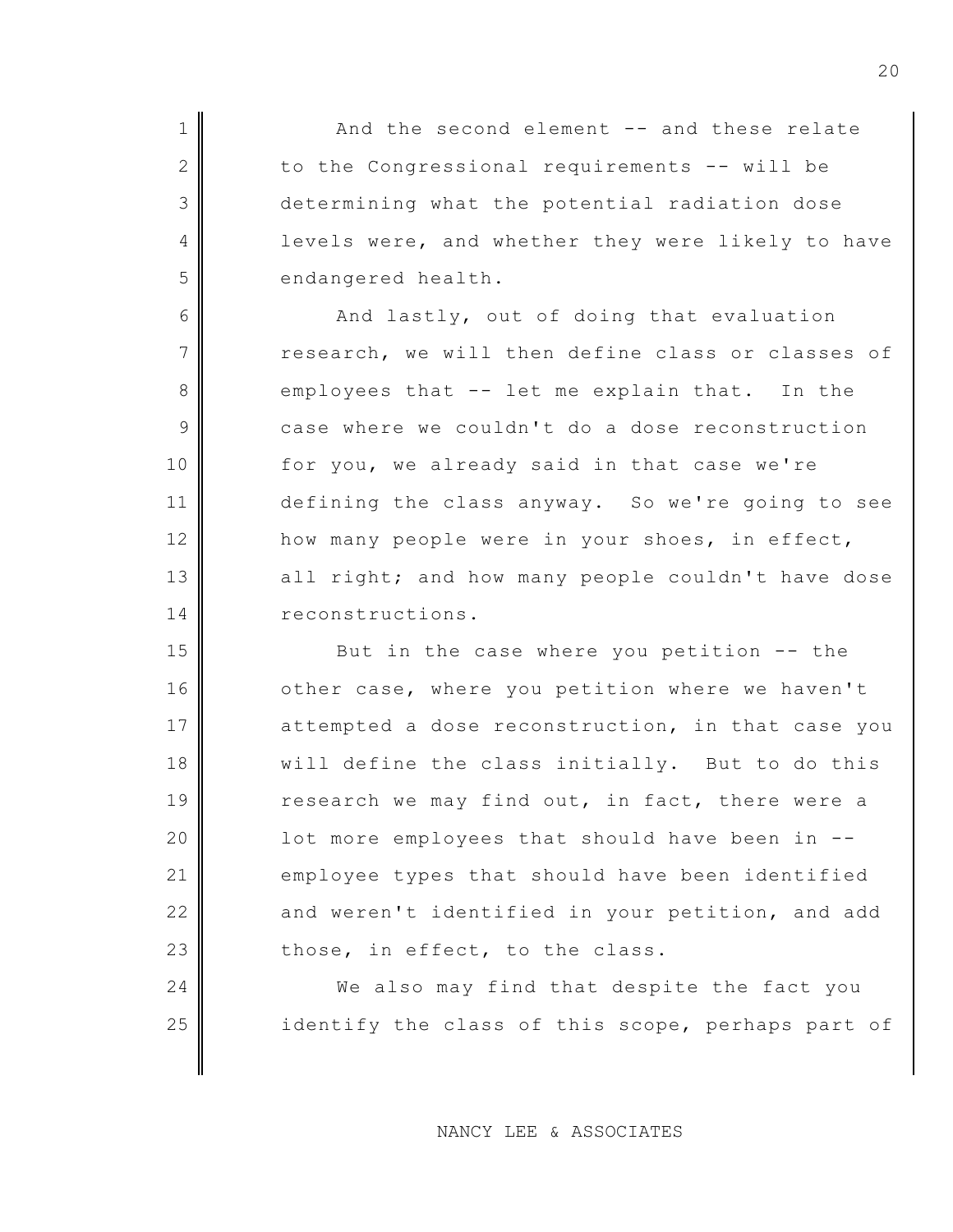$1$  that class is actually different. Either we have 2 records that allows dose reconstruction for a 3 part of that class, or perhaps their radiation 4 exposures weren't similar to the rest of the 5 class you initially define. So you may end up 6 having, for example, two classes, really, at the 7 end of our process versus the one that you 8 || petition for. 9 And then we'll report results to petitioners 10 and the Board. 11 Now let me explain a little bit more about 12 the NIOSH evaluation performed, and then go on to 13 the next steps with what the Board does and the 14 Secretary of HHS. 15 So first question, how will NIOSH determine 16 | potential radiation dose levels? You already 17 have a situation right -- you have a situation 18 where you think you have a real paucity of 19 records. But we'll evaluate. We'll get all the 20 information that's available from all these 21 sources and make a determination as to radiation 22 sources potentially present based on all the 23 information, everything people know, as well as 24  $\parallel$  are reflected in the records, both, and their 25 possible qualities and the possible

NANCY LEE & ASSOCIATES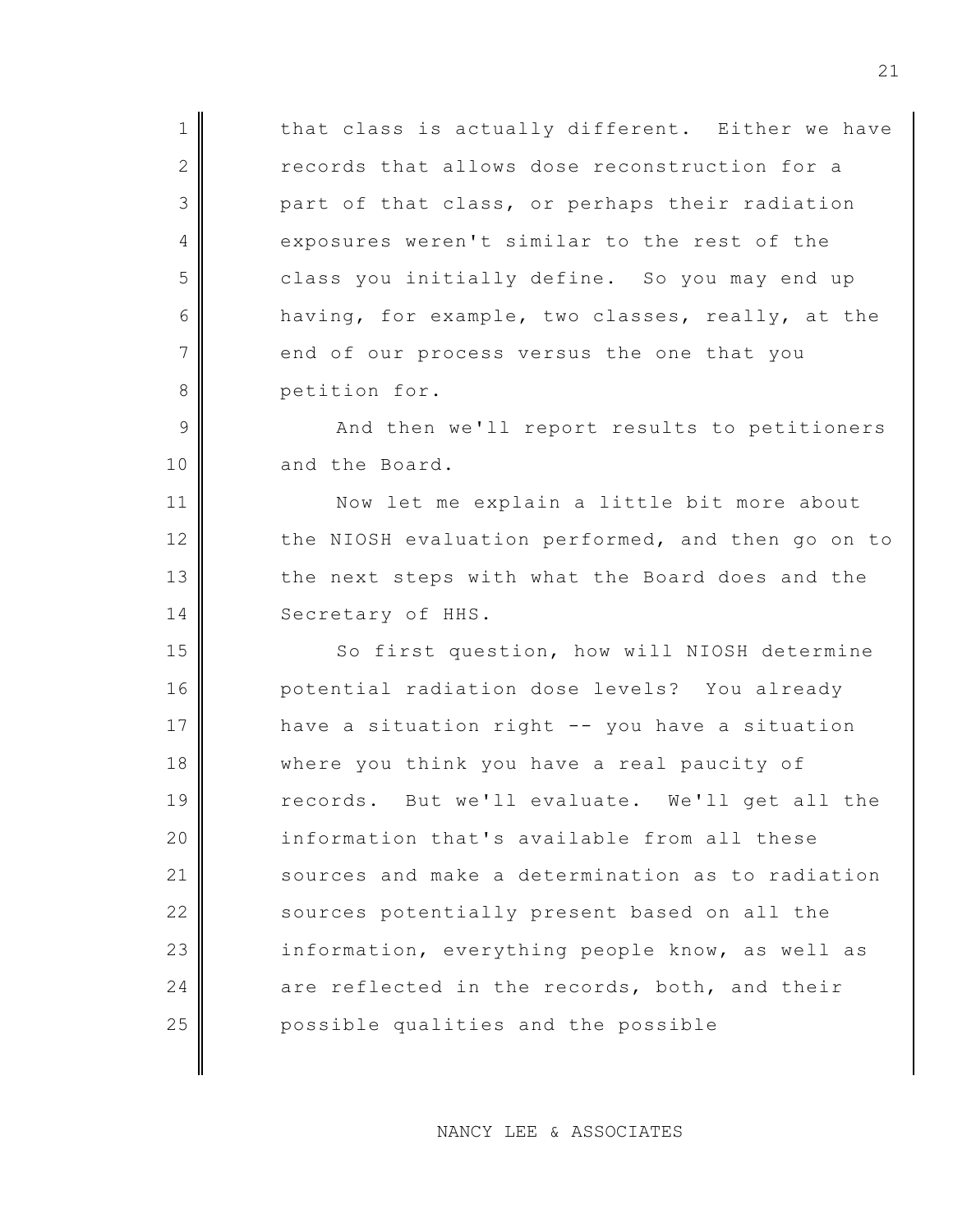1 characteristics of employee exposures and the use 2 or non-use of radiation protection measures.

3 So we will still have to make a 4 determination based on whatever information is  $5$  available about these things. But of course, as 6 you understand, it's a very rough determination 7 compared to doing a dose reconstruction. And 8 then NIOSH technical staff will judge whether the 9 Tadiation doses could have reached the level 10 determined likely to endanger health. And I'm 11 | qoing to explain more about that now.

12 How do we interpret "endanger health" in  $13$  this case? Well, we interpret it as the minimum 14 dose of radiation reasonably likely to cause 15 specified cancers. Let's look narrower, in 16 saying "endanger health" is the reason why we do 17 that. Specified cancers are the only health 18 outcome for which workers can be compensated as 19 members of the Special Exposure Cohort. Any 20 **| comparent control** beatch outcome has no bearing in 21 terms of compensation and being a member of the 22 Special Exposure Cohort. And secondly, we have a 23 means to estimate the likelihood that a cancer 24 has arisen based on a radiation exposure. 25 || Points I want to make about this, the

NANCY LEE & ASSOCIATES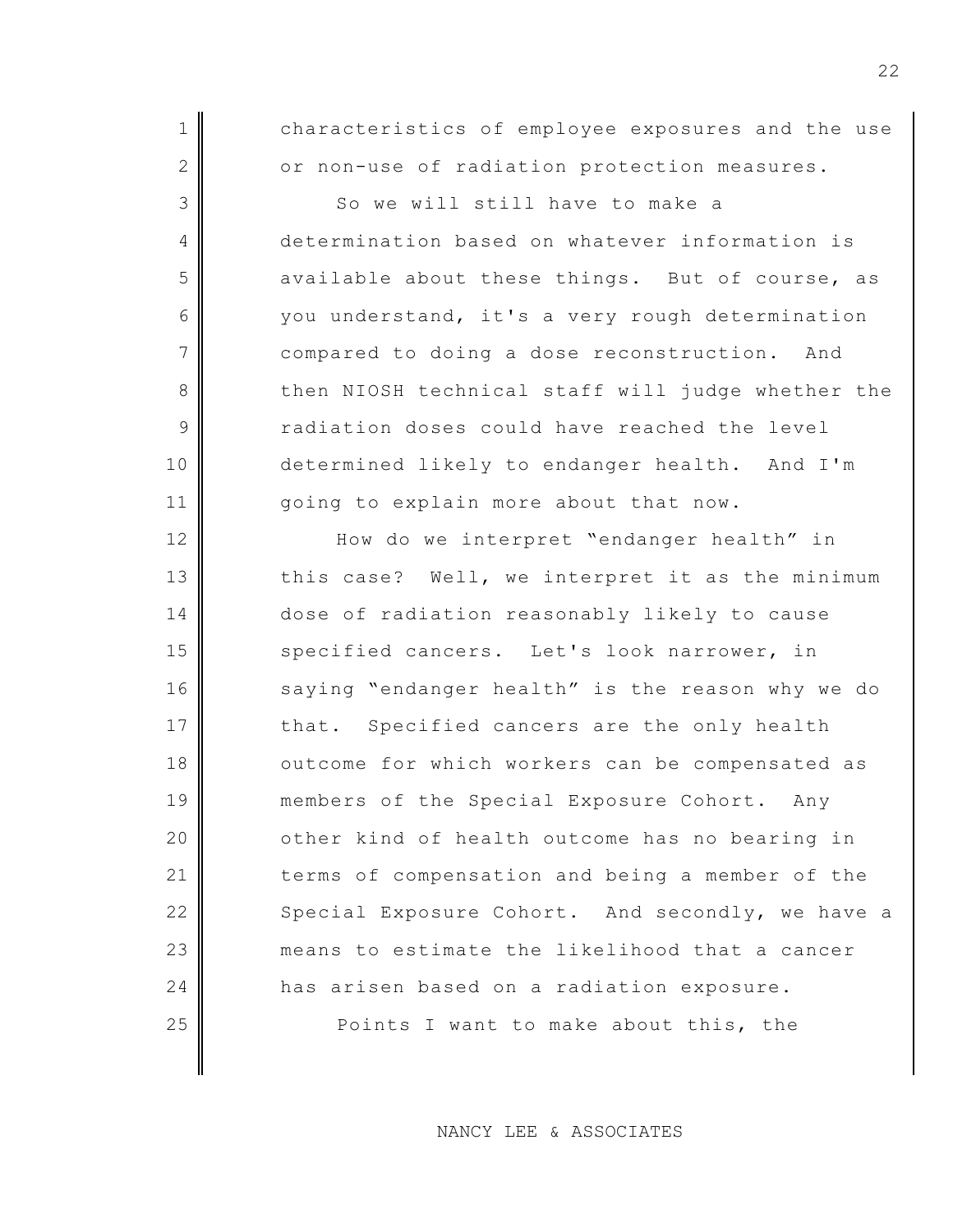| $\mathbf 1$    | minimum dose level that we've determined, I'm not |
|----------------|---------------------------------------------------|
| 2              | talking about a one minimum dose level for all    |
| 3              | petitions. This would be determined for each      |
| 4              | petition. It would differ likely for each         |
| 5              | petition. And the reason it would differ is       |
| 6              | because this depends, in part, on the source of   |
| $\overline{7}$ | radiation and the quantity of radiation, the      |
| 8              | source of radiation and the type of radiation     |
| $\overline{9}$ | exposures, the type of cancers that's related to  |
| 10             | those radiation exposures, characteristics of the |
| 11             | class, when cancers could have been incurred      |
| 12             | after radiation exposure, and other factors.      |
| 13             | And NIOSH technical staff will calculate the      |
| 14             | minimum dose using factors, all these factors,    |
| 15             | factors that are favorable to the petition, that  |
| 16             | are more likely to result in the petition being   |
| 17             | granted. And I want to sort of exemplify that.    |
| 18             | One of the factors that's very important is what  |
| 19             | type of cancer you consider that's related to     |
| 20             | those radiation exposures. And we'll be using     |
| 21             | the cancers that are most readily caused by the   |

22 type of radiation exposure that occurred, which will mean a low threshold, instead of maybe in 24 terms of a dose, a dose requirement for the 25 petition to be granted.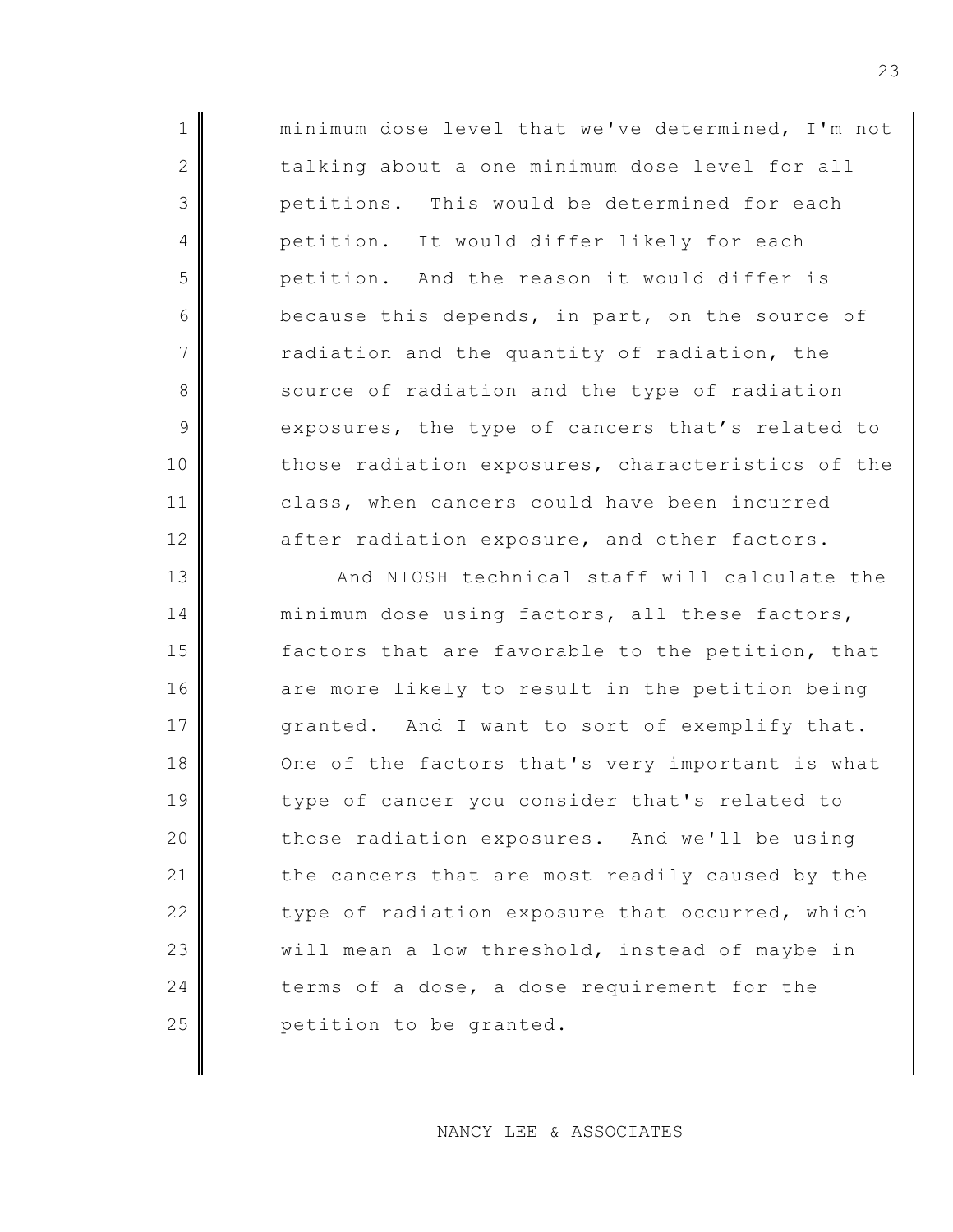1 || What happens after NIOSH goes through this 2 process and produces this report? The Board 3 reviews the NIOSH report. And then the Board, at 4 this point, they may ask us to go back and do 5 more work, and they say you haven't gone far  $6 \parallel$  enough with this, in which case we may be doing  $7$  that. They'll advise us on that.

8 Petitioners can participate in this Board. 9 It's going to be a public meeting that the Board 10 considers a petition. So you can attend. You 11 can make public comments, just as you can at this 12 meeting.

13 And then the Board will prepare a report  $14$  that will advise -- this is its role, to advise 15 the Secretary of Health and Human Services of a 16 decision here, whether or not to add the class 17 and what the definitions of the class are. And 18 they'll have to then explain what the basis of 19 their recommendation is, again on the same 20 parameters that were required by the statute.

21 HHS then will, based on the NIOSH report, 22 based on the Board's advice, come to a decision  $23$  to add or deny adding one or more classes, as it 24 might be. Petitioners will have 30 days then to 25 contest the decision, and there'll be an

NANCY LEE & ASSOCIATES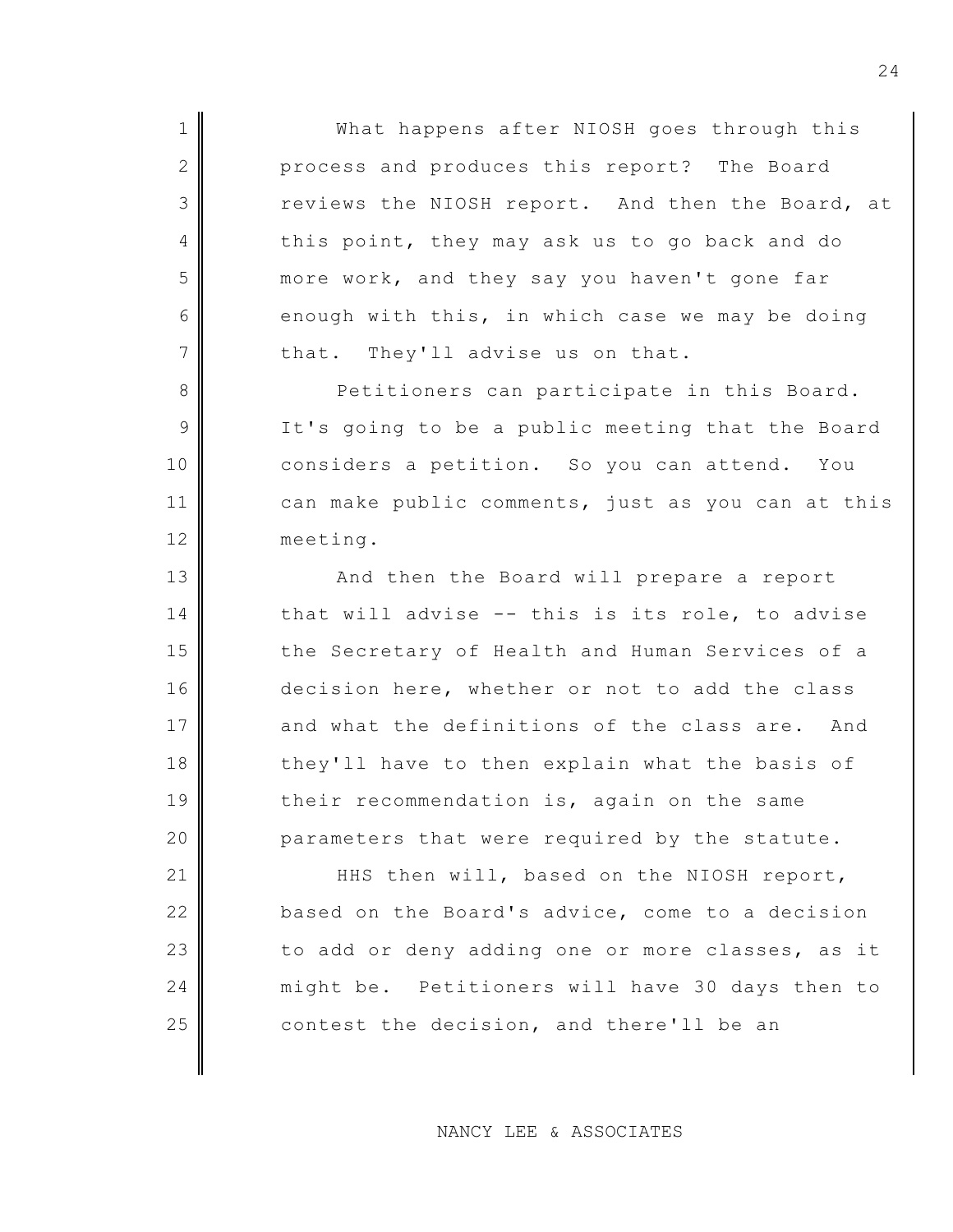1 administrative process to address that contest if 2 that arises.

3 And then there'll be a final decision by the 4 Secretary of HHS. And if it's positive, that 5 final decision goes to Congress, as I said 6 earlier. And Congress has 180 days in which they  $7$  might either expedite the decision, meaning  $-$ 8 these people have cancer, and if Congress has the  $9$  opportunity -- it's going to depend on the timing  $10$  and so on  $-$ - they might expedite it so that they 11 don't have to wait 180 days for it to become an 12 effective decision, because it won't be effective 13 until those 180 days have expired or Congress has 14 acted. Likewise, Congress has the right to 15 reject the decision of the Secretary of HHS.

16 And then once classes are added, NIOSH, of 17 course, will work hard with other agencies and 18 with other parties, organizations to get the word 19 out to members of the class that they are part of 20 an added class to the Special Exposure Cohort.

21 Now there's a final provision in this rule 22 for cancelling a cohort addition or modifying a 23 cohort addition. Now this would arise in a case 24 where we're going through records at the facility 25 and we stumble on, for example, stumble on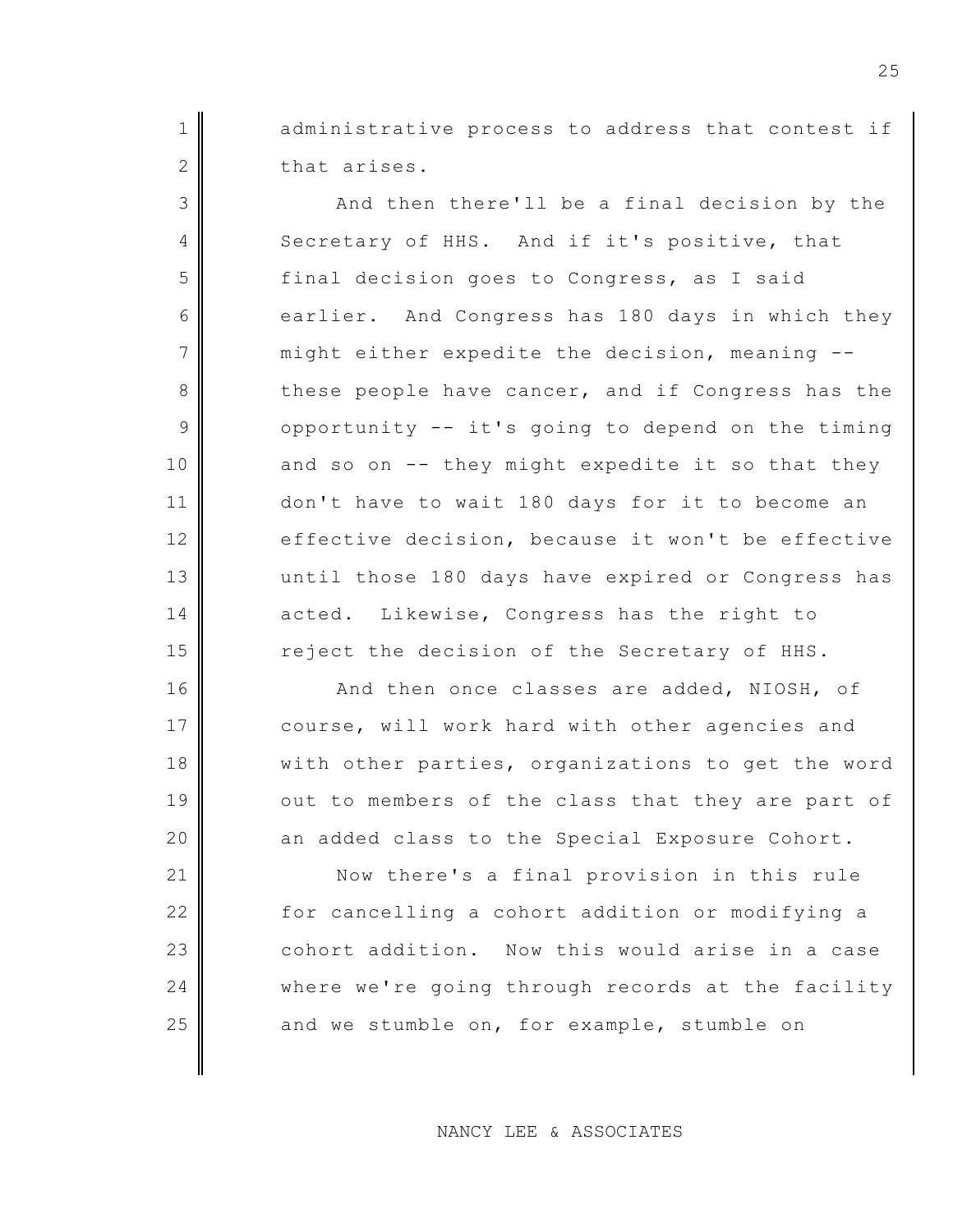$1 \parallel$  records that allow us to do dose reconstructions, 2 where we thought we could. And this has 3 cccasionally arisen, where records get discovered 4 that no one knew existed, the trail was lost on  $5$  them at some point in history.

6 In that case, we would at that point -- $7$  after going through a deliberative process in 8 which, again, the public would have an  $9$  opportunity to participate  $-$  and the Board would 10 advise us. But if we make a decision ultimately 11 to the Secretary of HHS to cancel a class, at 12 that point claimants, members of that class who'd 13 want a claim, would come in with a regular cancer 14 claim and still would have a dose reconstruction.  $15$  They would have probably of causation determined, 16 they would go that route. They would not go to 17 the Special Exposure Cohort route, of course.

18 Now, some of you may wonder when you can 19 petition. Right now, as I said, we're under 20 notice of proposed rule making. This is not 21 effective. You can't petition. You can petition 22 when the procedures are final, and this is 23 unlikely before the beginning of 2003, January or  $24$  so.

25 What has to happen before then is we need to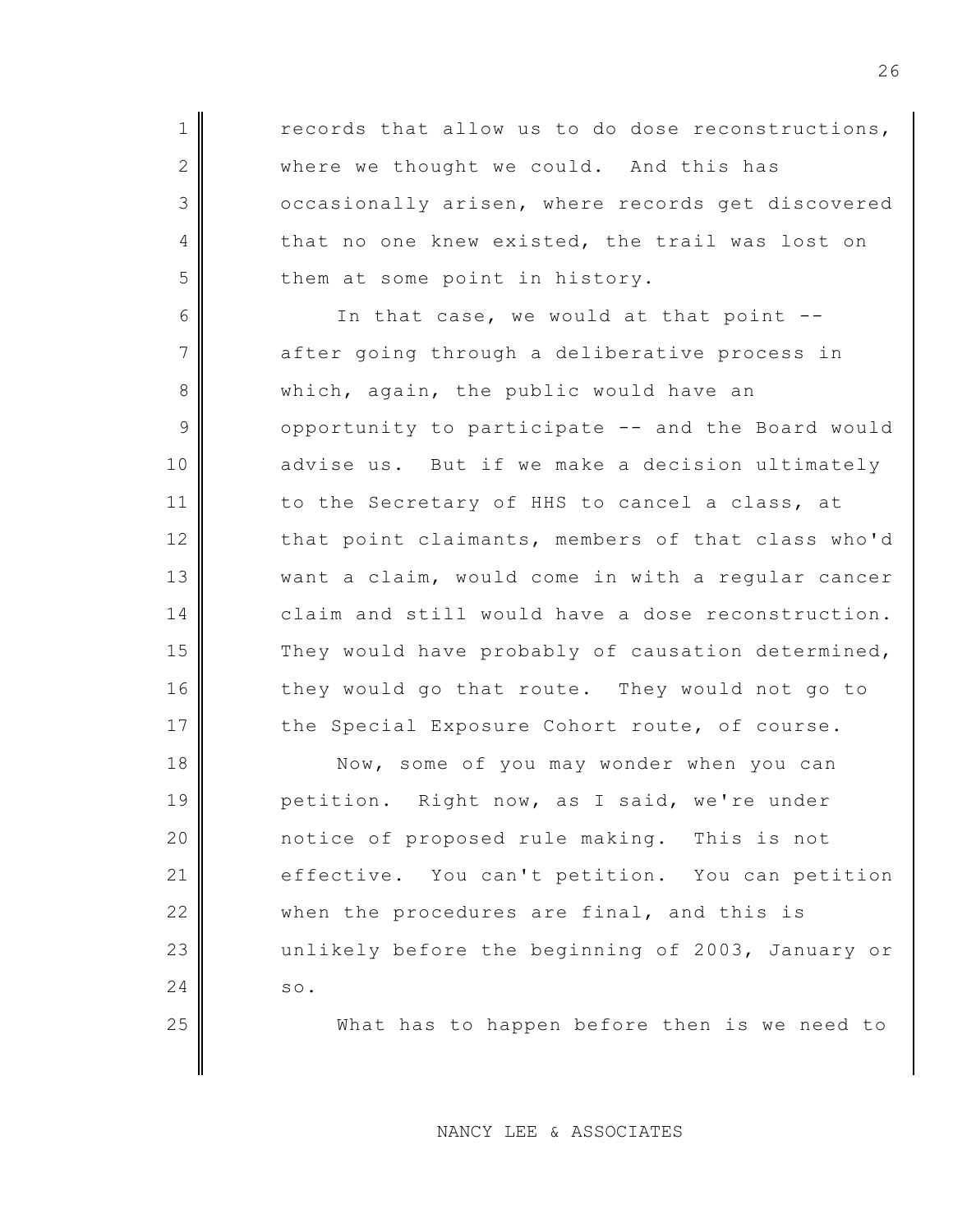1 get all the public comments, your comments and 2 all. We have to deliberate over those and make 3 decisions as to what the final rule is going to 4 cook like, and it may change depending on the  $5$  public comments. And then it has to go through, 6 of course, just like the original proposal, it 7 has to go through levels of government up to be 8 cleared for it to be published. And that is a 9 somewhat lengthy process. So that's why we think 10 really before early January it's unlikely that 11 | vou'll have an effective rule out. 12 Final points: One, if you have cancer, we

13 encourage you to become a claimant now, not to 14 await these procedures. As I explained with how 15 these procedures work, if you are a claimant, a 16 cancer claimant, your claim will come to us. 17 We'll attempt to do a dose reconstruction. If we 18 can't do a dose reconstruction, you've already 19 done -- in effect, we've done together -- the 20 **horse work for deciding whether your petition** 21 should be evaluated in this. Really, you'll have 22 saved a lot of time, in effect, that way. You've 23 made half the case already for the petition.

24 And we are very much interested in your 25 comments. But first, before you start

NANCY LEE & ASSOCIATES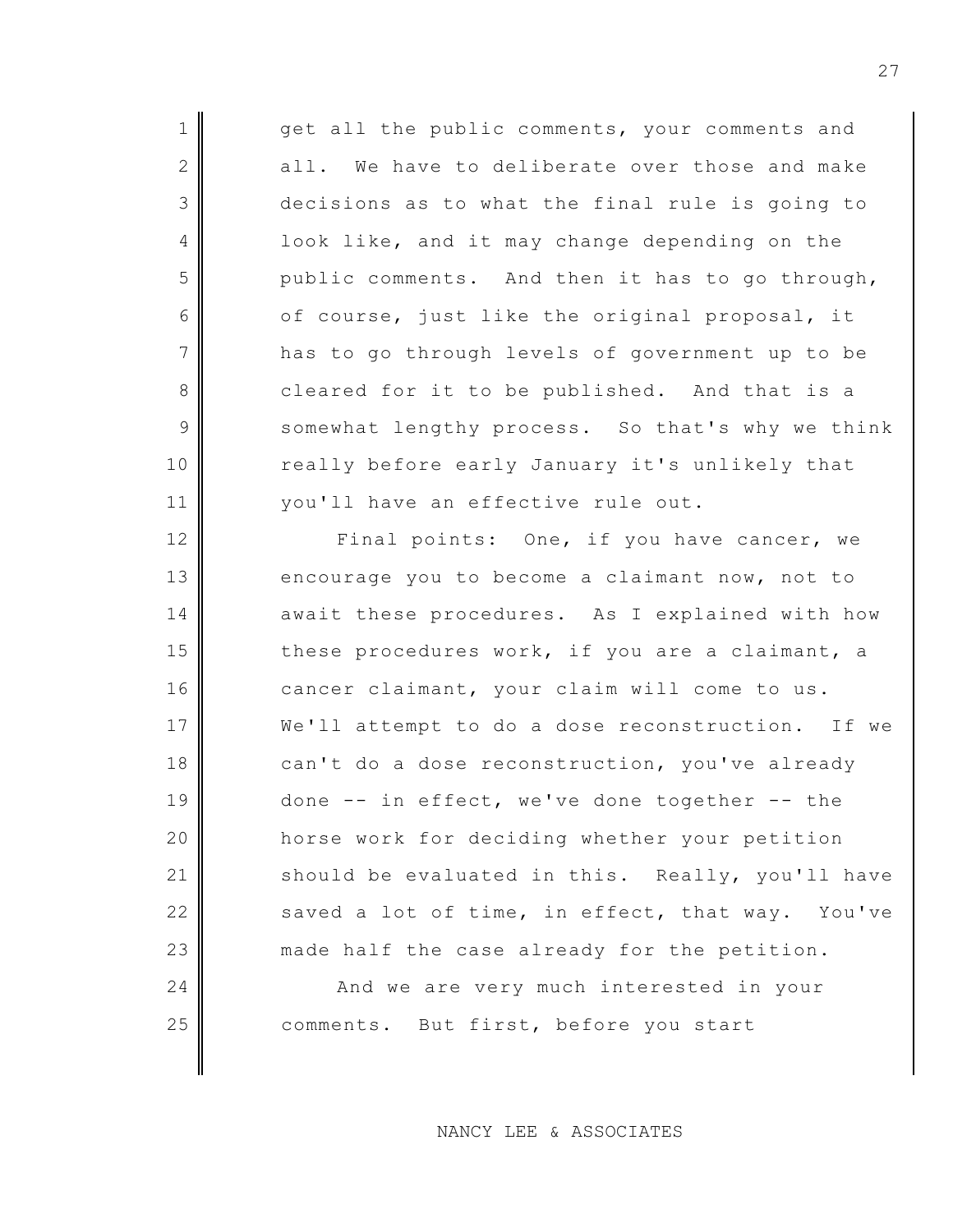| $\mathbf 1$   | commenting, I would love to have, if you have     |
|---------------|---------------------------------------------------|
| 2             | questions that you want me to clarify, questions  |
| 3             | about things I've said you want me to clarify,    |
| 4             | let me take those first.                          |
| 5             | And then each of you, again, if you can come      |
| 6             | to the mike and identify yourself -- this is      |
| 7             | necessary for the recording -- that would be      |
| 8             | great. There are three mikes. Any of these will   |
| $\mathcal{G}$ | do.                                               |
| 10            | MR. ALVIS: Jim, I'm Charlie Alvis. I was          |
| 11            | former fire and safety inspector at Fernald. I    |
| 12            | helped start the place up, and I worked there     |
| 13            | till '92.                                         |
| 14            | Are you familiar with the different types of      |
| 15            | film badges that they have? Jim, do you?          |
| 16            | DR. NETON: Yes, we are. We're familiar            |
| 17            | with the badge, the changes in the technology of  |
| 18            | the badges over time, the film badge, and then it |
| 19            | went to the thermoluminescent dosimeter sometime  |
| 20            | in the '80s.                                      |
| 21            | MR. ALVIS: And none of them were digital?         |
| 22            | No, sir, that's correct.<br>DR. NETON:            |
| 23            | MR. ALVIS: None of them. In other words,          |
| 24            | you'd receive 500 millirems a day. You receive    |
| 25            | that every day for 30 days till they changed the  |
|               |                                                   |

NANCY LEE & ASSOCIATES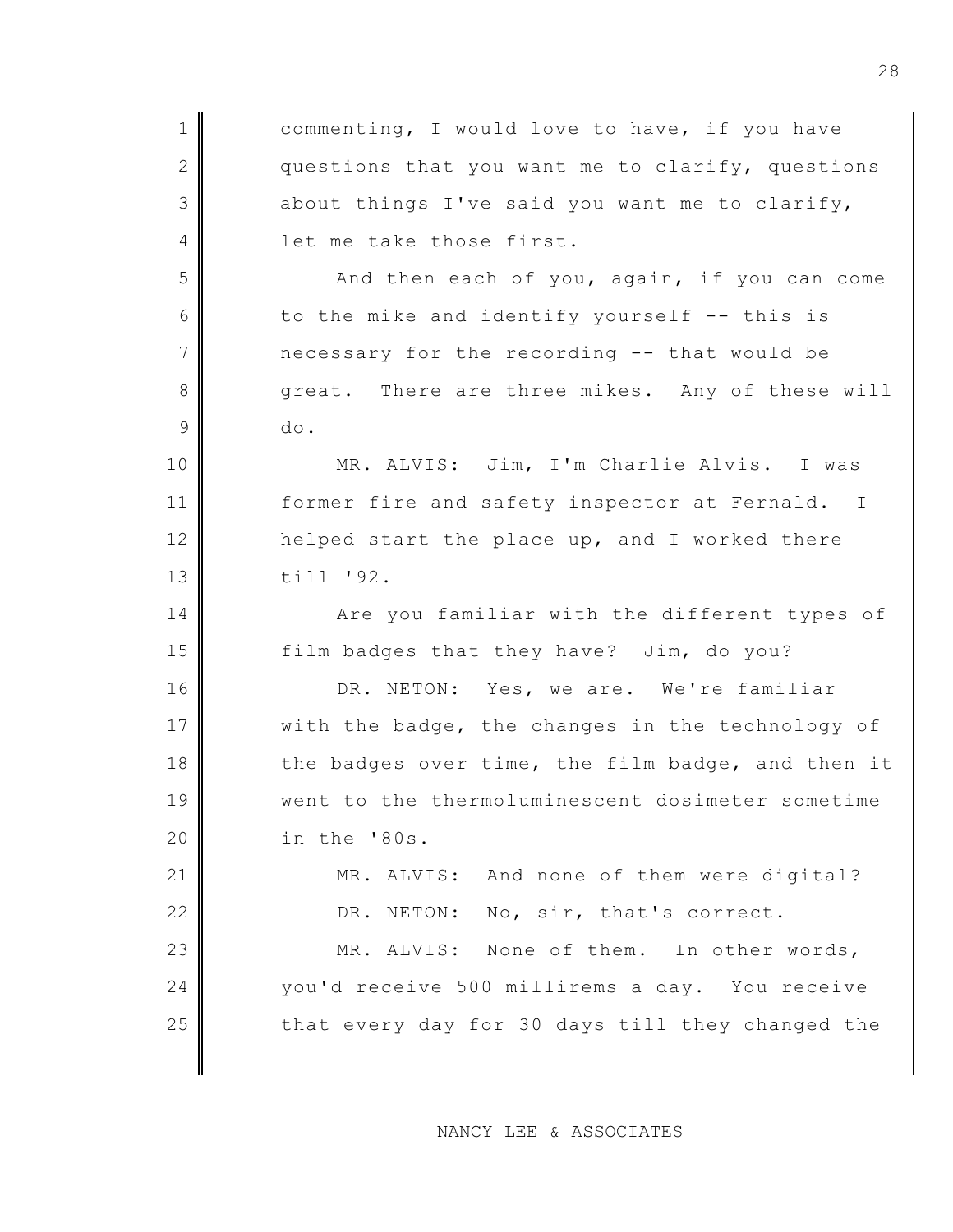1 badge. You would still only show 500 millirems. 2 It would have to go above 500 to show any more  $3$  than that; is that not right, Jim? 4 DR. NETON: I'm not quite sure that I --5 MR. ALVIS: Well, I am, yeah. 6 DR. NETON: They typically respond 7 incrementally to radiation exposure. 8 MR. ALVIS: How many criticalities have we 9 had at Fernald? 10 DR. NETON: To my knowledge, none. 11 MR. ALVIS: That is absolutely right. And  $12$  that is what it would take to get a mass -- that  $13$   $\parallel$  -- if there's 1,000 millirems to make a -- in the 14 film badges, like I say, if they took you off of 15 this job while, say, at 500, and put you on 16 another one that was 400, you wouldn't have 17 1,000. 18 So this is all false, what you're basing 19 this on, or what you people are conceding is how 20 you can come up with something like this. 21 Because all of the records  $-$  I can remember a 22 few that was overexposed, and they might have 23 | laid their badge on something. 24 Can you recall the incident at Paducah where 25 the gentleman died of overexposure? He was paid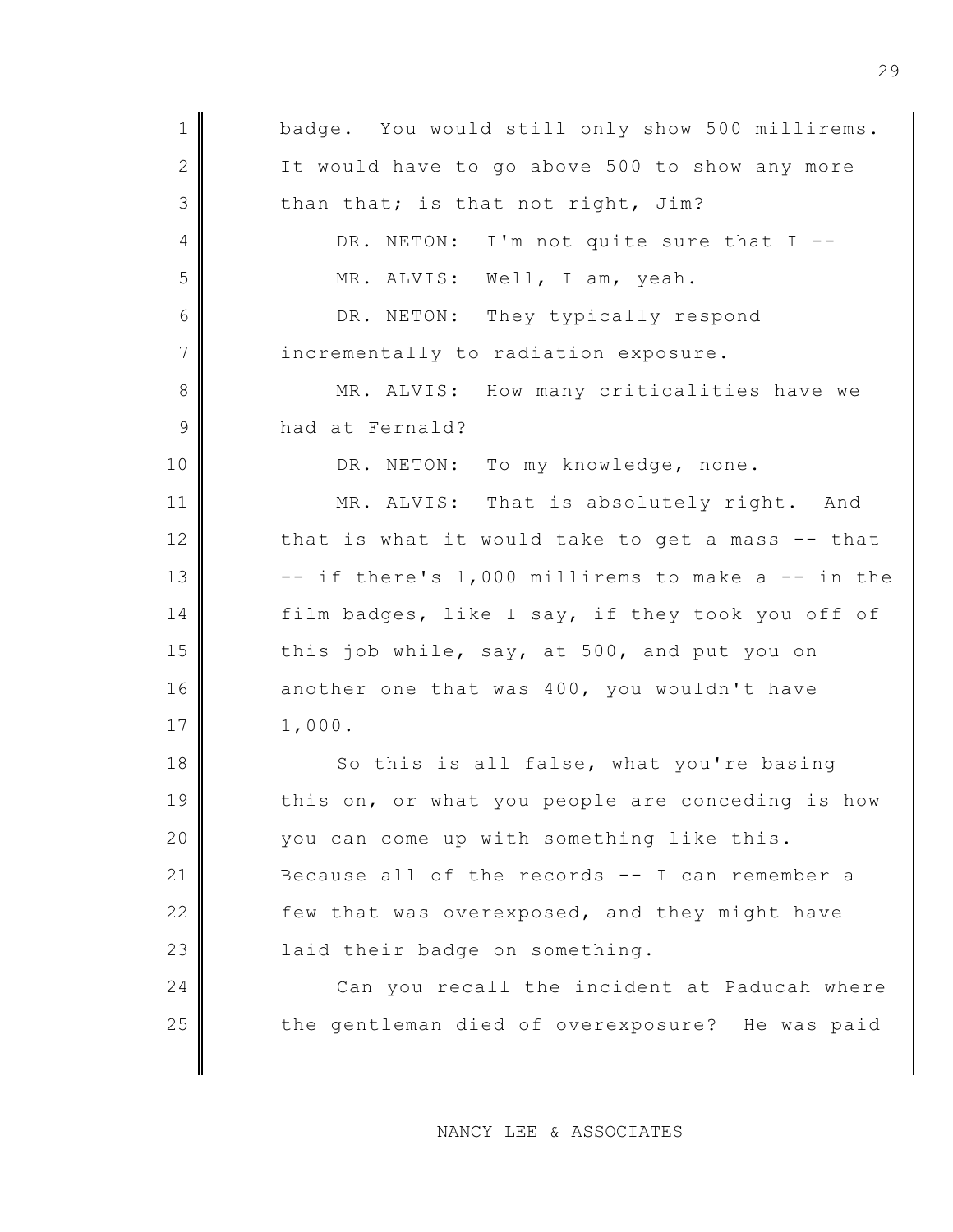1 off, his wife was, July the 31st of this past  $2$  | vear, just handed a check for \$150,000. 3 DR. NETON: Was he a member of the Special 4 Exposure Cohort? 5 MR. ALVIS: Well, he was -- 6 DR. NETON: It sounds like if he received  $7$   $\parallel$  \$150,000, he may have been part of the Special 8 Exposure Cohort. 9 MR. KATZ: Yeah. 10 DR. NETON: I might say, what we are talking 11 about here is actually relevant to the Special 12 Exposure Cohort. If the need is determined, and 13 we do evaluate every dosimetry program that the 14 badges were not capable of measuring what they 15 were intended to, then that would be grounds for 16 pursuing possibly the Special Exposure Cohort. 17 || MR. ALVIS: Well, they knew this. They knew 18 this. And now when they go over them, nobody's 19 || qoing to receive the overdosage. 20 DR. NETON: Well, the -- I will --21 MR. ALVIS: There's the radon gas and the 22 thoron gas. 23 DR. NETON: Right. And --24  $\parallel$  MR. ALVIS: We had that out there, and they 25 didn't even have an instrument that could read it

NANCY LEE & ASSOCIATES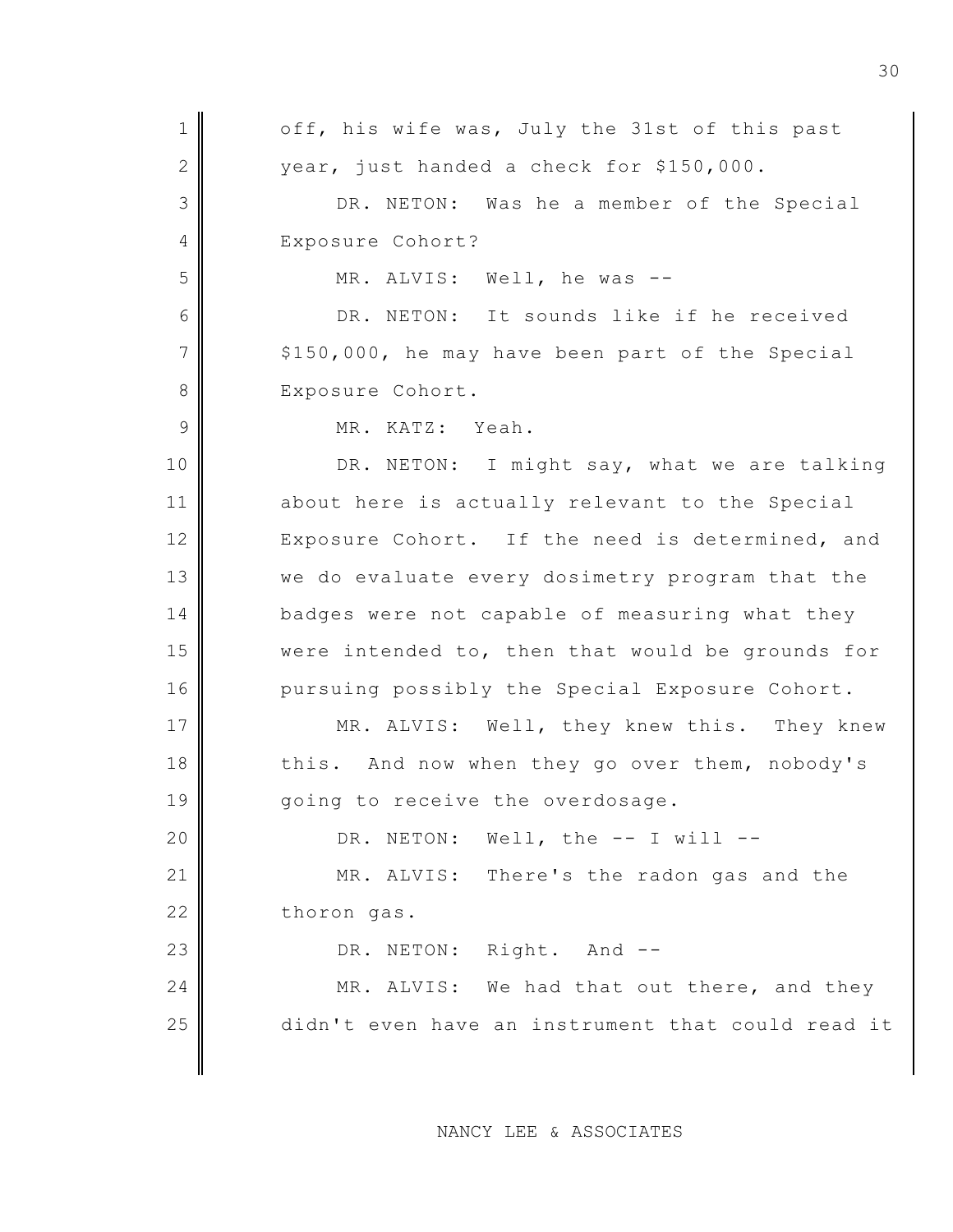1 | until 1985, '86.

| $\overline{2}$ | DR. NETON: I understand what you're saying.       |
|----------------|---------------------------------------------------|
| 3              | We do take into account these, what's known as    |
| 4              | the missed dose, where we evaluate the program    |
| 5              | and add back in dosage that could not have been   |
| 6              | detected by the monitoring program.               |
| $\overline{7}$ | In addition, we do interview every single         |
| $8\,$          | claimant, and we obtain from you the impression   |
| 9              | or your feelings for what the program could or    |
| 10             | could not have done. And that is considered in    |
| 11             | the dose reconstruction as well. We're doing the  |
| 12             | best we can with that. The more we --             |
| 13             | MR. ALVIS: Well, I think that if you want         |
| 14             | to include Fernald with Miamisburg, Richland, Oak |
| 15             | Ridge, then your beryllium would be the main      |
| 16             | stage at Miamisburg. We had beryllium at Fernald  |
| 17             | and used it. That was the repository for it.      |
| 18             | But it wasn't used as much as it was there. But   |
| 19             | you're being exposed to gasses, thoron, radon,    |
| 20             | chemicals of all sorts.                           |
| 21             | I think that they're trying to categorize         |
| 22             | you, and they don't know how to categorize you.   |
| 23             | This one here seems like it's just a big          |
| 24             | thing, that we're going to look on paper here and |
| 25             | see if you were exposed. You went through this,   |
|                |                                                   |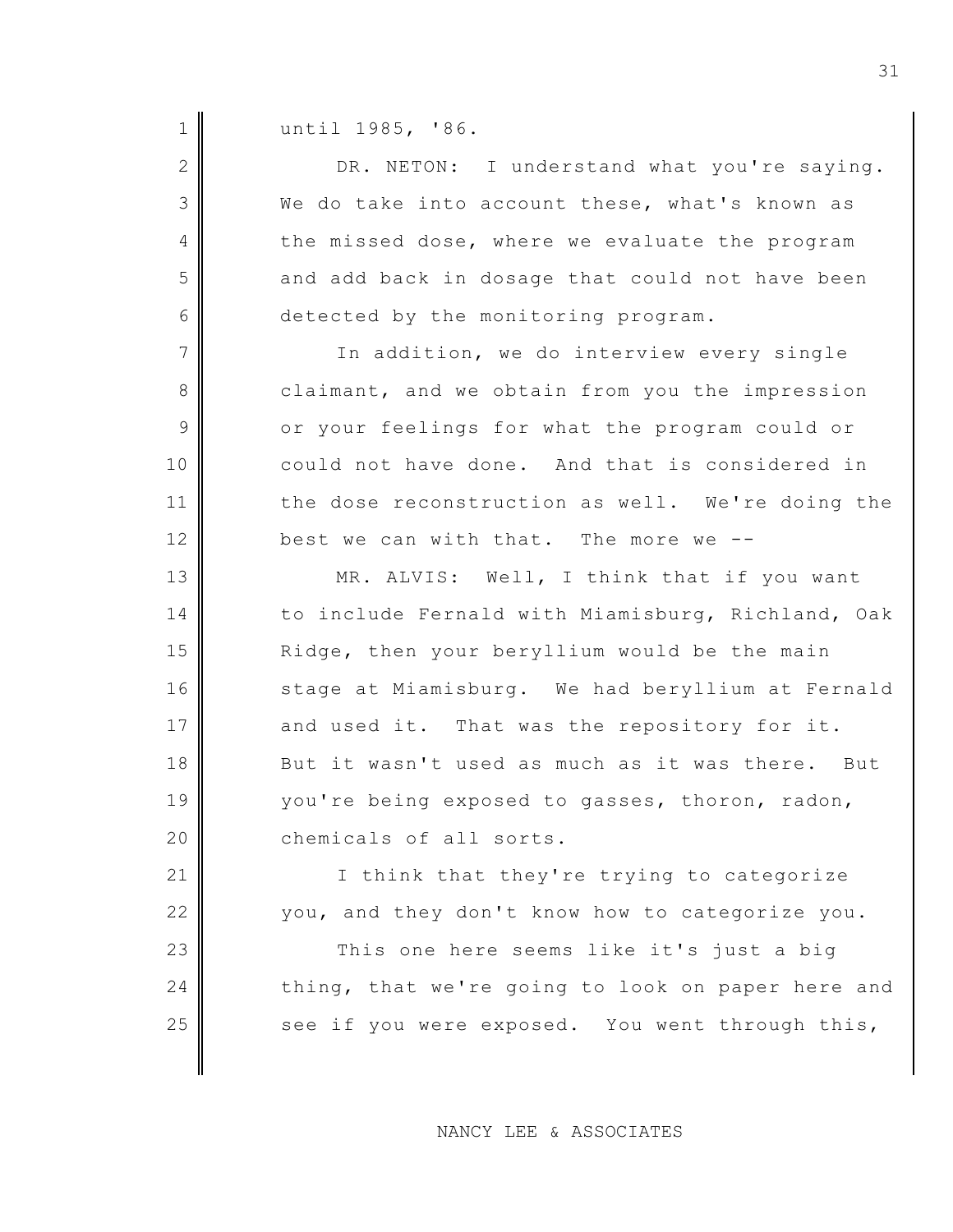1 Jim, in Amchitka. How many did you find 2 overexposed? 3 DR. NETON: No one was overexposed. 4 || MR. ALVIS: Right. 5 DR. NETON: There were some people that had 6 measurable exposures, though.  $7$  MR. ALVIS: Yeah, right. Thank you. 8 DR. NETON: Okay. Thank you for your 9 comments. 10 Any other comments on the SEC proposed rule? 11 Questions? Clarifications? 12 MR. RAY: Why wasn't nuclear -- when you 13 mention that in cohorts -- can only be 14 compensated for specified cancers, right? 15 MR. KATZ: What was the -- excuse me? Was 16 the question when will you be compensated for 17 || specified cancers? 18 MR. RAY: Say you add a cohort. 19 MR. KATZ: You -- 20 MR. LEWIS: You added a cohort. When you 21  $\parallel$  add a cohort --22 MR. KATZ: When you add a cohort, that's  $23$  exactly right, you can only be compensated for 24 specified cancers.  $25$  MR. RAY: So that  $-$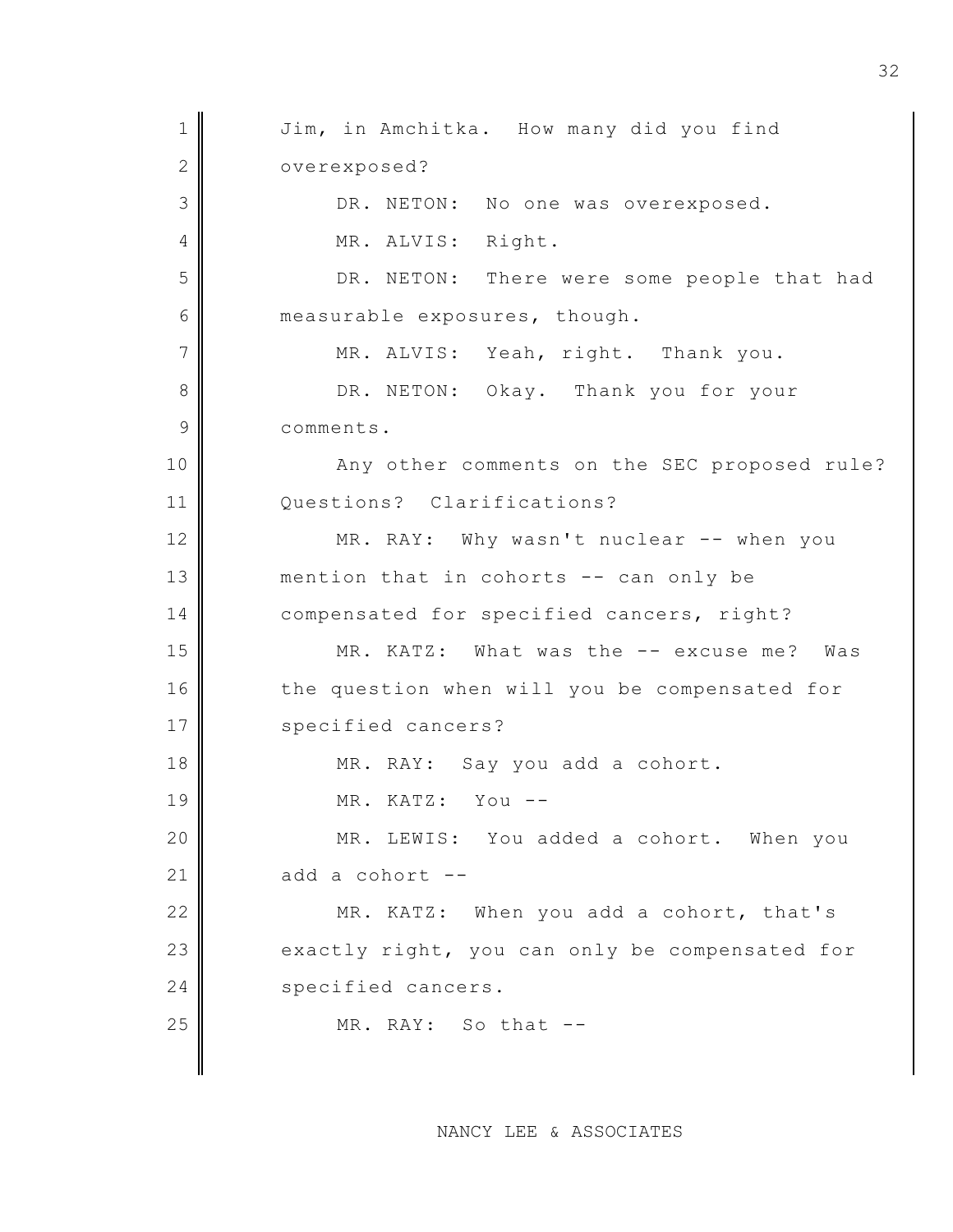1 || MR. KATZ: Maybe can you write your question  $2 \parallel$  for  $-$ 3 MR. LEWIS: He'll fix it. 4 DR. NETON: If you could write the question,  $5$  maybe  $-$ 6 MR. KATZ: -- then someone else can read it 7 for you. 8 MR. LEWIS: He can fix it. It's fixed. 9 DR. NETON: Okay. Can you speak into the 10 mike too, cause that will help us. Thank you. 11 MR. RAY: Well, what I was trying to compare 12 was Special Cohorts now, so anybody that's not in 13 the Special Cohort could go for dose 14 reconstruction. Okay. Now if you're going to 15 have a cohort, then only those specified cancers 16 | would be covered, right? 17 MR. KATZ: That's correct. 18 MR. RAY: Now, what are you going to do with 19 people that are already in the Special Cohort 20 that do not have the specified cancer? 21 MR. KATZ: Thank you. That's a very good 22 question. And that is different, because people  $23$  who are already in the specified  $-$  in the 24 Special Exposure Cohort, excuse me -- who do not 25 **h** ave a specified cancer, they will come to us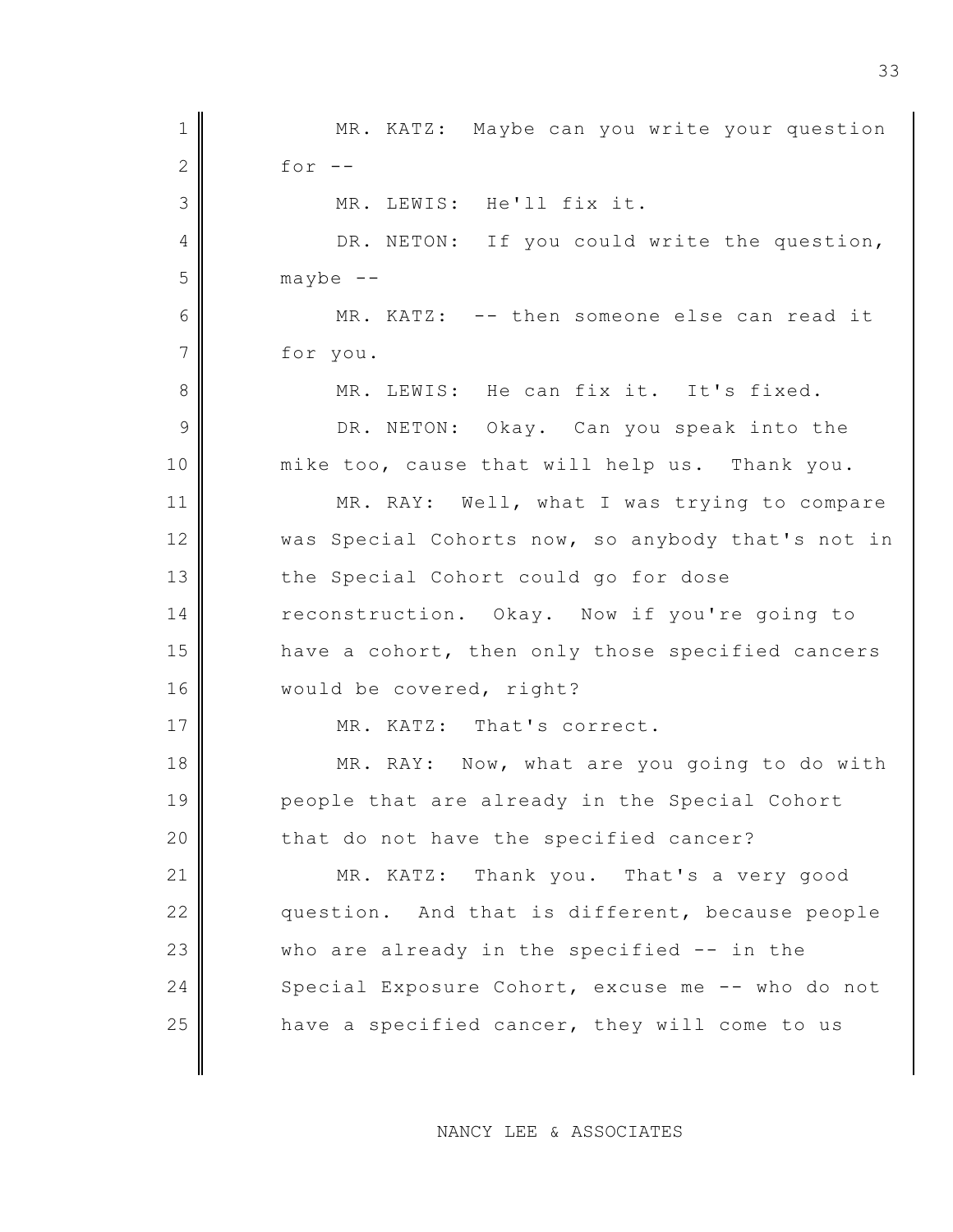1 through the Department of Labor. If the 2 Department of Labor determines that you do not 3 have a specified cancer but you're part of the 4 Special Exposure Cohort, they will come to us, to 5 NIOSH, for a dose reconstruction, and we will 6 attempt to do a dose reconstruction.

 $7$  So, and if we can do a dose reconstruction, 8 then the Department of Labor would take the next  $9$  step of determining probability of causation. 10 And then you could be compensated, even though 11 | vou're part of the Special Exposure Cohort. And 12 the important distinction here is those groups 13 were added to the Special Exposure Cohort by 14 Congress by different procedures than what we're 15 proposing here.

16 So we didn't make initially a determination 17 that we couldn't do a dose reconstruction for any 18 people at those sites.

19 MR. RAY: So in essence, what you're saying, 20 that in a Special Cohort other cancers, if you 21 can't do a dose reconstruction, then there's no 22 compensation available, right?

23 MR. KATZ: That's exactly true.

24 MR. RAY: Okay. And then when you talk 25 about radiation you're talking more than just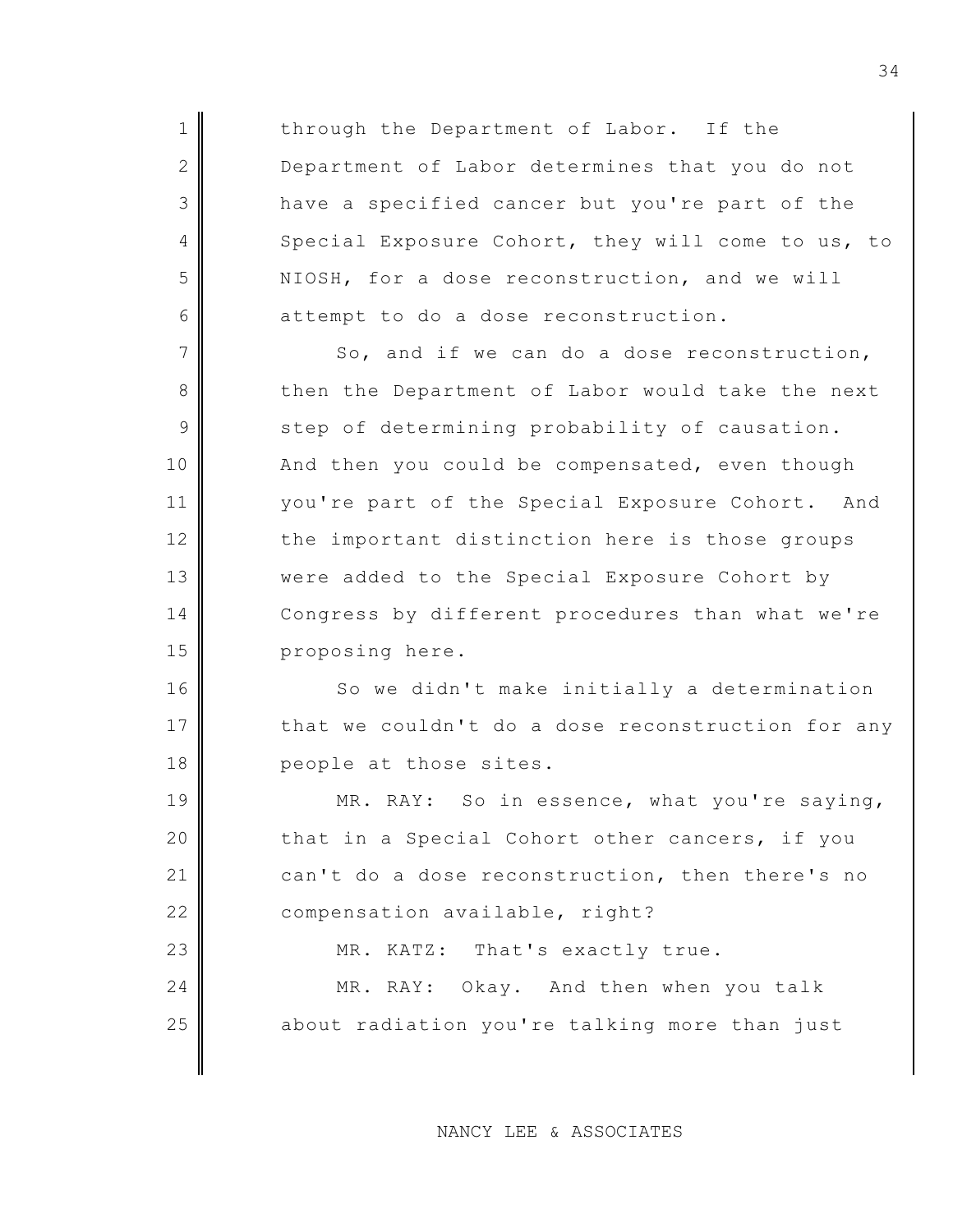1 penetrating radiation, right? 2 MR. KATZ: Yes. Well -- 3 DR. NETON: More than what radiation? 4 MR. KATZ: More than penetrating radiation. 5 DR. NETON: Yes, internal exposure --6 MR. KATZ: Yes.  $7$  DR. NETON:  $-$  as well as external. 8 MR. KATZ: Both. Both internal and 9 external. 10 || MR. LEWIS: Sam Ray. 11 DR. NETON: Sam Ray. 12 MR. KATZ: Please, please, come up to the 13 mike. 14 MR. ALVIS: You can't hear me? 15 MR. KATZ: No, it's just that for our 16 recorder it's very important, that's all. 17 MR. ALVIS: Oh, I'm sorry. I just got a 18 letter back from the state -- I mean from 19 Cleveland, and I've got till August the 2nd. I  $20$  Won my state against the case  $-$ - case against the 21 state for airway obstructions, both large and  $22 \parallel$  small. 23 They threw it out in Cleveland. Some little 24 girl came on the telephone and said they  $-$  if 25 you think you're going to get this \$150,000,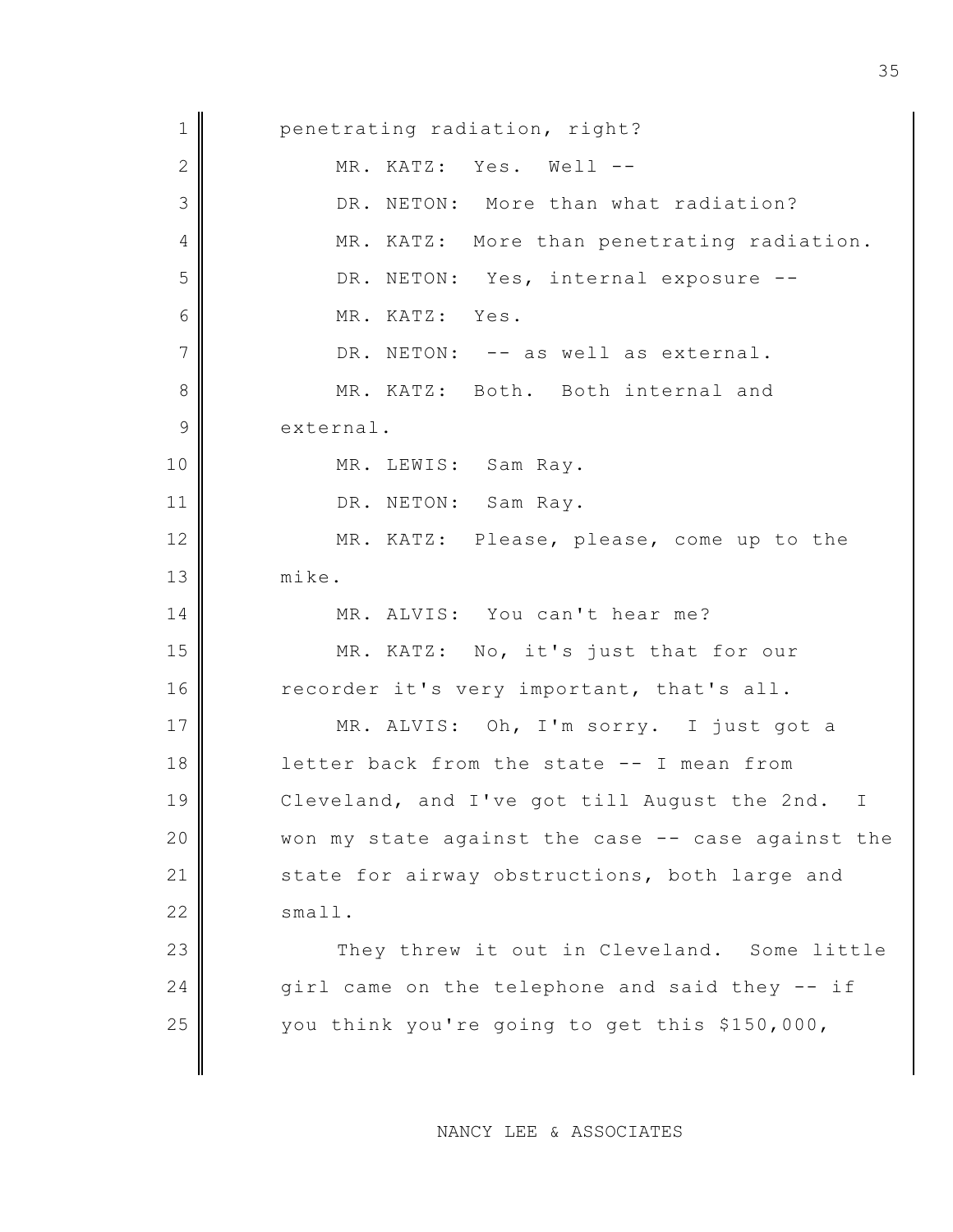1 || vou're not going to get it. And I thought this 2 was really nice, you know. She probably just 3 graduated. But what I'm saying is, was too many 4 people that don't know what they're talking about 5 are involved in this. 6 DR. NETON: Are you talking about a claim 7 for beryllium sensitivity? 8 MR. ALVIS: I'm talking about I got that 9 test ran, and really Fernald should have been 10 included in that Miamisburg deal. That's what 11 I'm saying. They're not categorizing it like 12 they should. 13 MR. KATZ: It's just unclear to us, who are 14 the "they" in this case? Who --15 MR. ALVIS: Well, the Cleveland board that 16 this letter's from. I got it right here, if you 17 || want to look at it. 18 DR. NETON: But did you file a claim for --19 MR. ALVIS: I sure did. 20 || DR. NETON: Not --21 MR. ALVIS: Yes, sir, I was the first to 22 file one. 23 DR. NETON: Not for radiation, but beryllium 24 exposure. 25 MR. ALVIS: Those words weren't even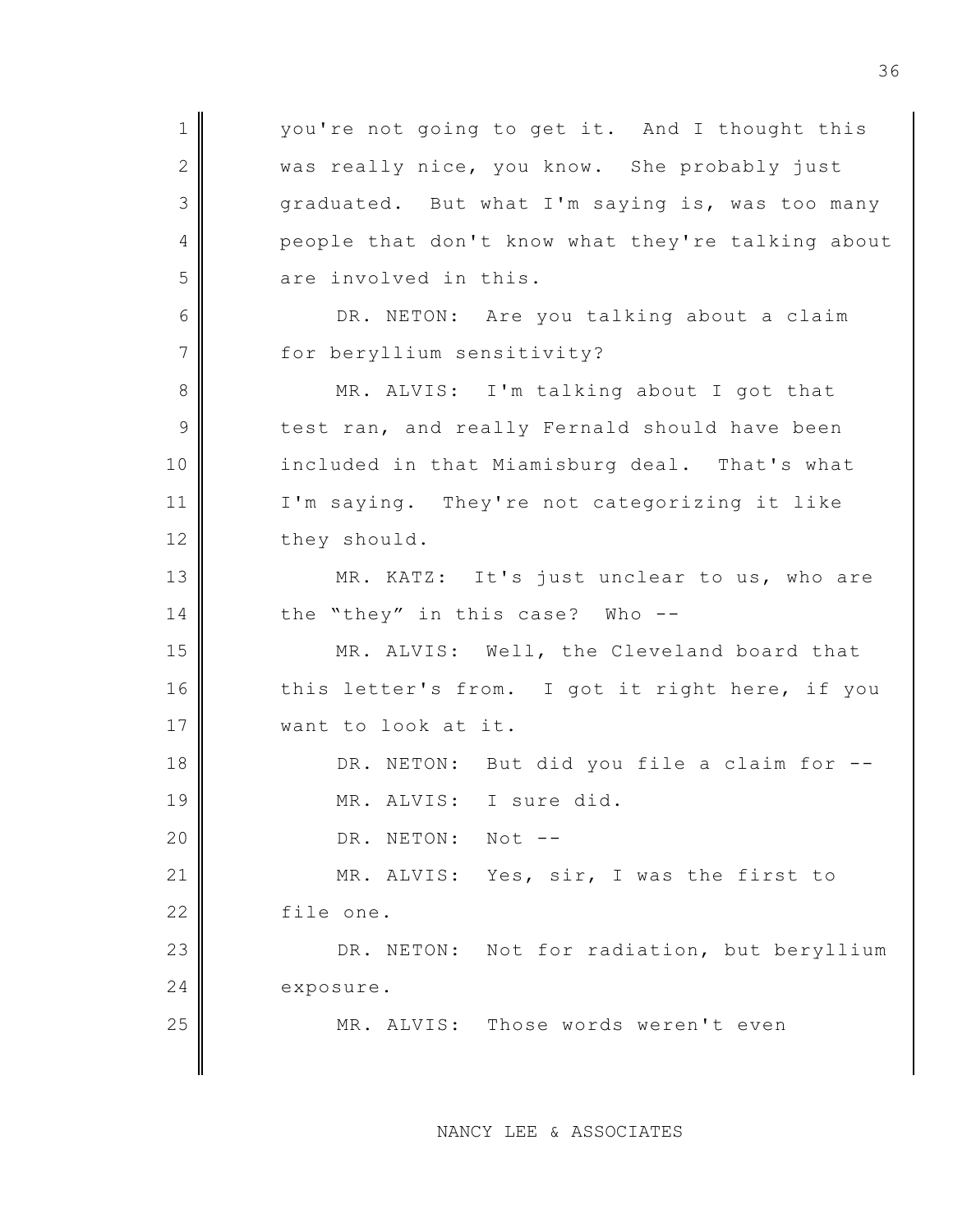| $\mathbf 1$    | mentioned until what, a year ago? And I filed a  |
|----------------|--------------------------------------------------|
| $\mathbf{2}$   | long time before that.                           |
| 3              | DR. NETON: Did you file with the Department      |
| 4              | of Labor?                                        |
| 5              | MR. ALVIS: Yes.                                  |
| 6              | MR. KATZ: But the conditions for the             |
| 7              | Department of Labor for which you can be         |
| $8\,$          | compensated here --                              |
| $\overline{9}$ | MR. ALVIS: Right.                                |
| 10             | MR. KATZ: -- are beryllium, silicosis, and       |
| 11             |                                                  |
| 12             | MR. ALVIS: Well, that's what I'm saying,         |
| 13             | they categorized this, and this was fine for     |
| 14             | Miamisburg. They have silicosis, other things    |
| 15             | like that, and there don't have to be coal dust  |
| 16             | to be silicosis. And I tried to explain to them  |
| 17             | that UO 3, UO 4, that all the UO 3, UO 2, all of |
| 18             | them has silicon in it. And I was kicked out.    |
| 19             | They led you to believe that all you had to      |
| 20             | do was file. Then when I got all the lists back  |
| 21             | -- I just got a letter back from my lung, and    |
| 22             | I've got -- I'll bring this to you like this.    |
| 23             | Miamisburg, cancer and beryllium. The man        |
| 24             | overexposed at Paducah, that was radiation,      |
| 25             | nothing about silicosis.                         |
|                |                                                  |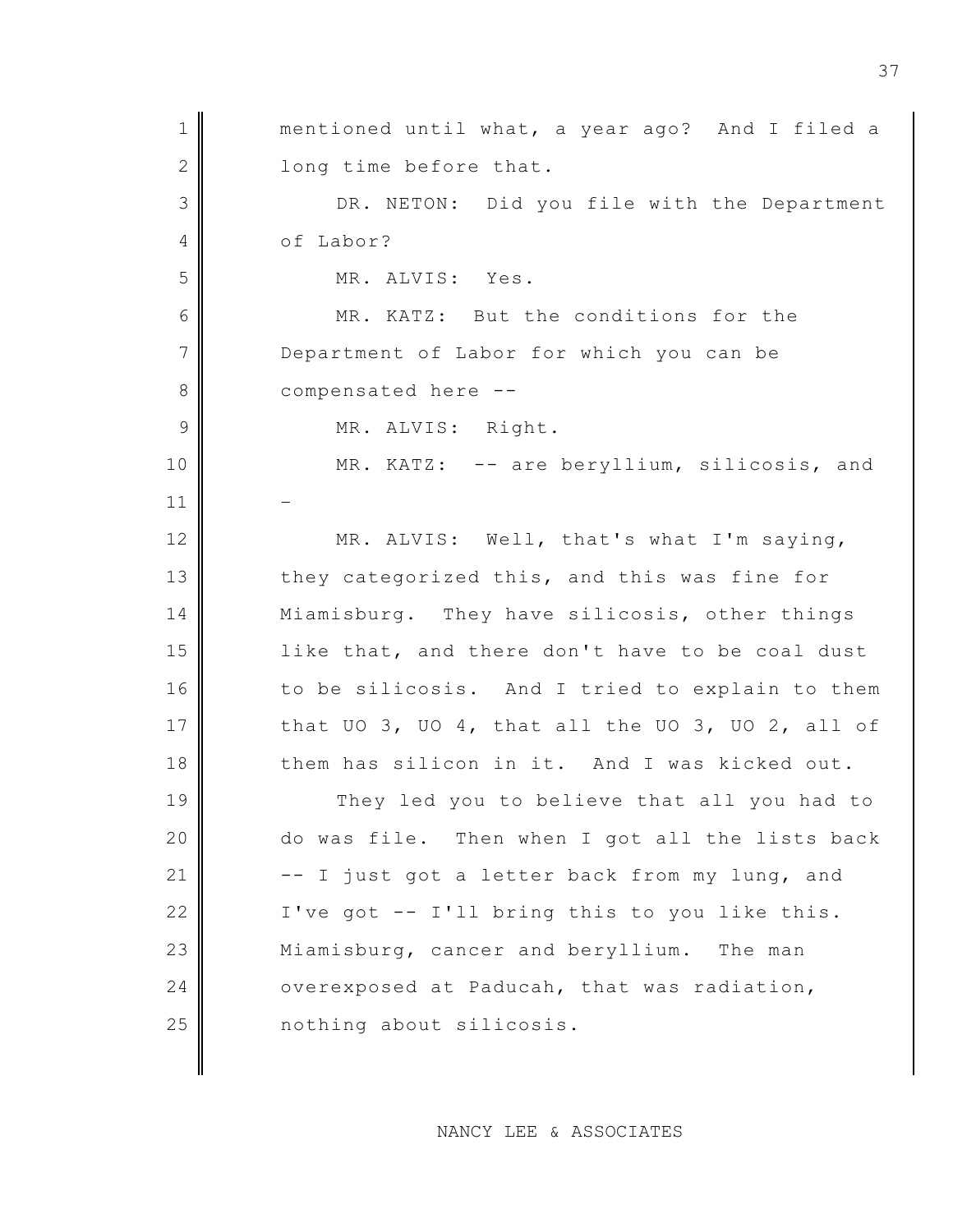1 DR. NETON: Right. 2 MR. ALVIS: 26 percent of my lungs is gone, 3 80 percent of my heart's gone. And yet I'm out 4 as of August the 2nd, because they gave me 30 5 days to get a beryllium blood test. And you know 6 how long it takes to get a beryllium test?  $7$  MR. KATZ: No, I don't. I'm sorry. 8 MR. ALVIS: It can't be run in the State of  $9$  Ohio. It has to be sent to Denver, Colorado. 10 | And it takes about four months to get it. They 11 wanted it in 30 days. I have the letter there if 12 | vou want to read it. 13 MS. MOSIER: I'd be glad to talk to you 14 about your case after some of the other folks 15 have a chance to ask questions. 16 MR. ALVIS: Okay. I've asked enough. 17 MS. MOSIER: Yeah, we can easily give 18 extensions of time frames if you need more time 19 to gather evidence. 20 MR. ALVIS: Well, I had so many, still have 21 them; I'm not getting any answers. 22 MR. KATZ: Just for the record, that's 23 Roberta Mosier from the Department of Labor who 24 was just speaking. 25 DR. NETON: Okay. Any other comments?

NANCY LEE & ASSOCIATES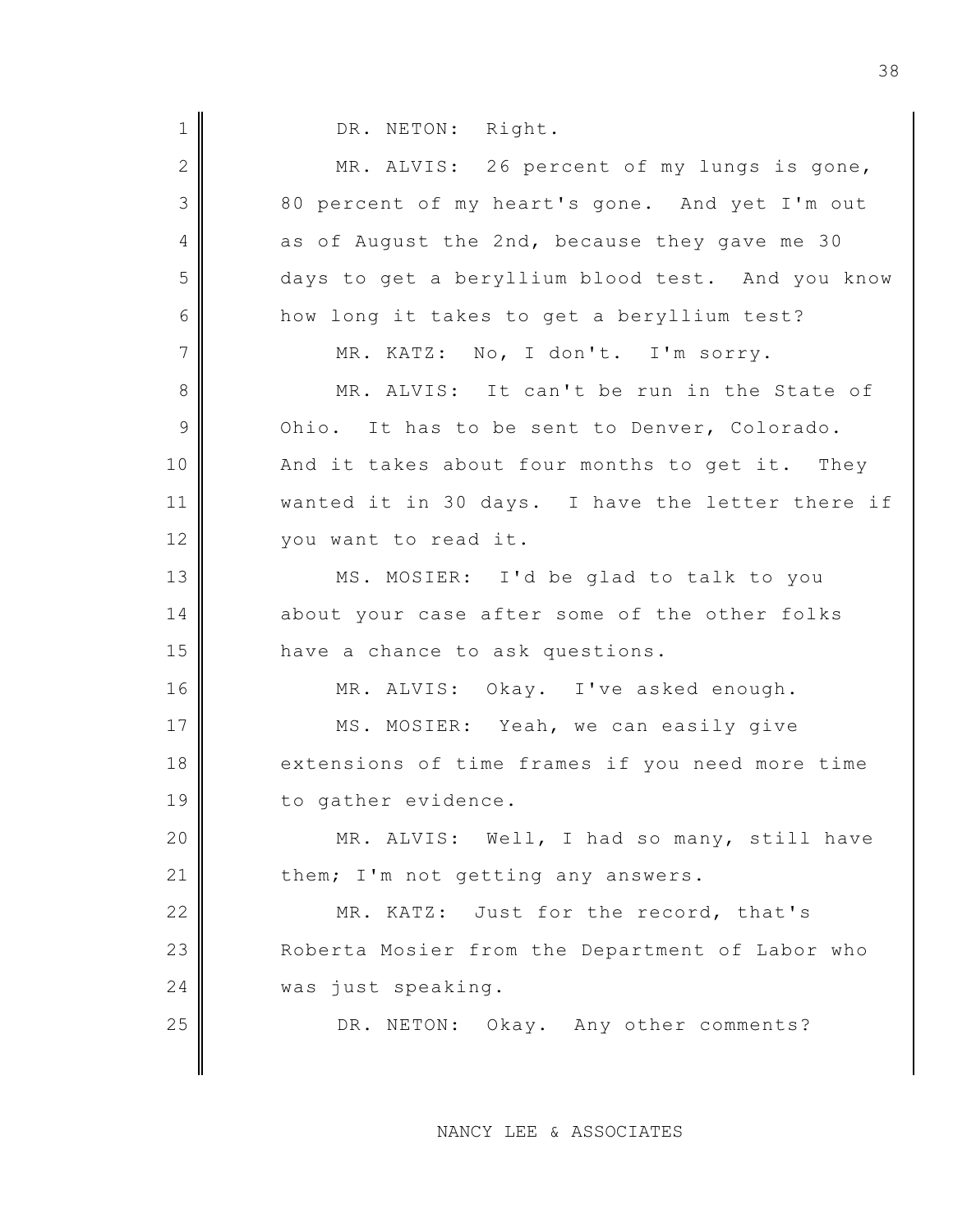1 questions?

| $\overline{2}$ | MR. TABOR: I guess that leaves me.                |
|----------------|---------------------------------------------------|
| 3              | DR. NETON:<br>Yeah.                               |
| 4              | MR. TABOR: I'm Robert Tabor, Fernald Atomic       |
| 5              | Trades and Labor Council. I worked at the         |
| 6              | Fernald Plant. I'm a 21-year veteran employee     |
| $\overline{7}$ | there. And I'm also one of the union leadership   |
| 8              | individuals.                                      |
| 9              | And I want to discuss a little bit or make a      |
| 10             | comment concerning the Special Exposure Cohort    |
| 11             | relative to unions petitioning and possibly get   |
| 12             | some clarification. But before I do, there's a    |
| 13             | couple other comments that I want to make. I      |
| 14             | have a bunch of stuff here, but it's way too long |
| 15             | to spend the time to read on. And I probably      |
| 16             | will be submitting something officially that      |
| 17             | would be the equivalent of giving this as a       |
| 18             | public verbal testimony.                          |
| 19             | But a few of the comments that I would like       |
| 20             | to make for the record would be that NIOSH        |
| 21             | encourages a worker to complete the dose          |
| 22             | reconstruction before submitting a petition for   |
| 23             | the Special Exposure Cohort status. This process  |
| 24             | would prolong the claim for years; at least       |
| 25             | that's how I see it. There are some things in     |
|                |                                                   |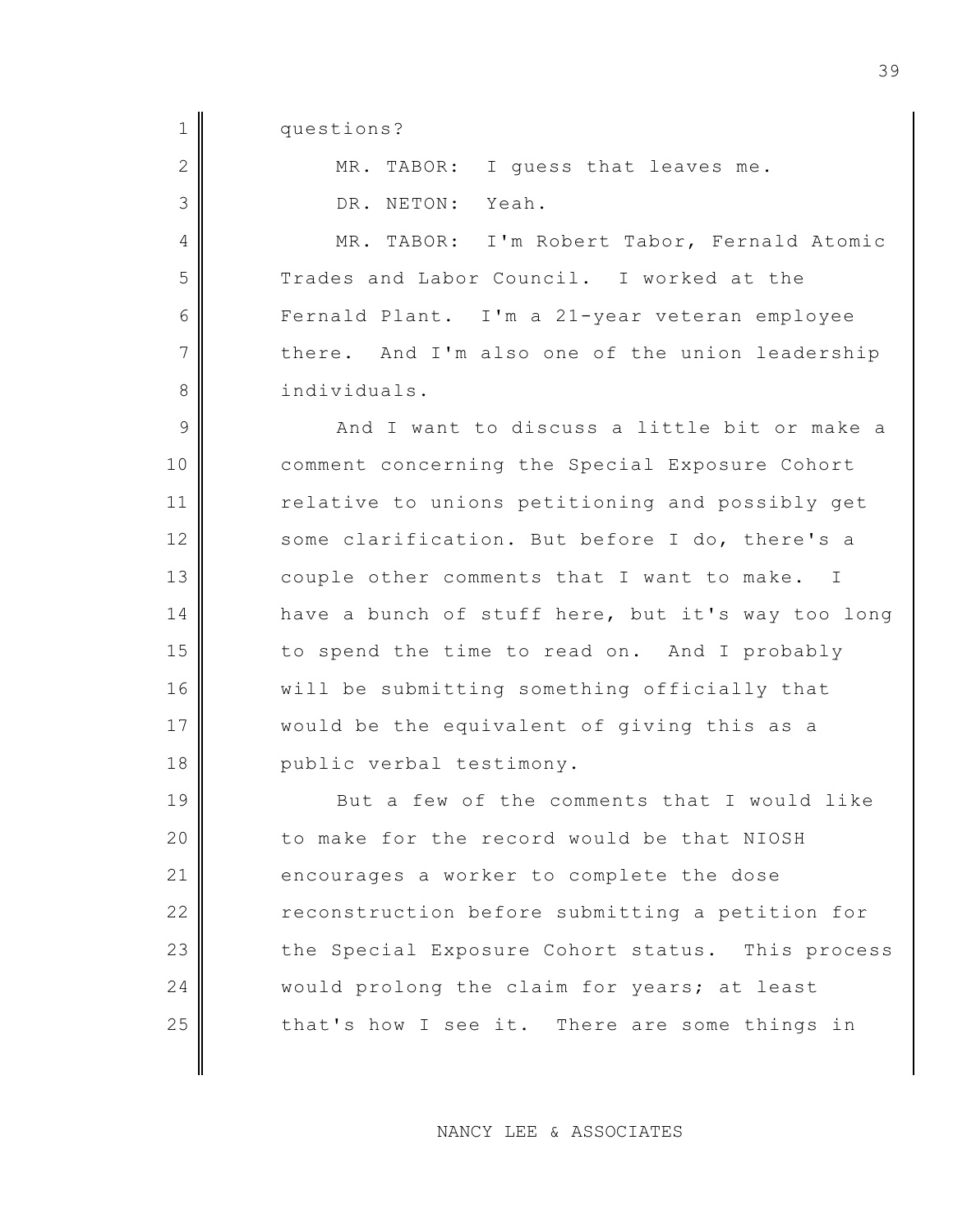1 1 there that would allude to the fact that this  $2$  could go on for a lengthy amount of time.

3 Another comment that I have would be if a 4 worker does not file for dose reconstruction,  $5$  NIOSH's rule requires them to prove a negative, 6 if I can put it in that way, that it is not 7 feasible to estimate his or her dose with 8 Sufficient accuracy. In other words, NIOSH's  $9$  rule requires them to prove a negative by 10 requesting dose information from DOE or its 11 contractors showing that they suffered medical 12 harm, or proving that the materials they were 13 using were dangerous.

14 Another comment would be NIOSH's procedure 15 is a case-by-case method that provides little 16 guidance on how a worker should receive or 17 ensures a worker any accountability in the 18 process.

19 And a fourth comment would be NIOSH assumes  $20$  that the dose or exposure information will be  $21$  available. And that's not necessarily the case.

22 | And the fifth comment would be NIOSH's rule  $23$  creates a higher burden of proof for the new SEC 24 petitions than for the statutory SECs at the 25 gaseous diffusion plants at Paducah, Portsmouth,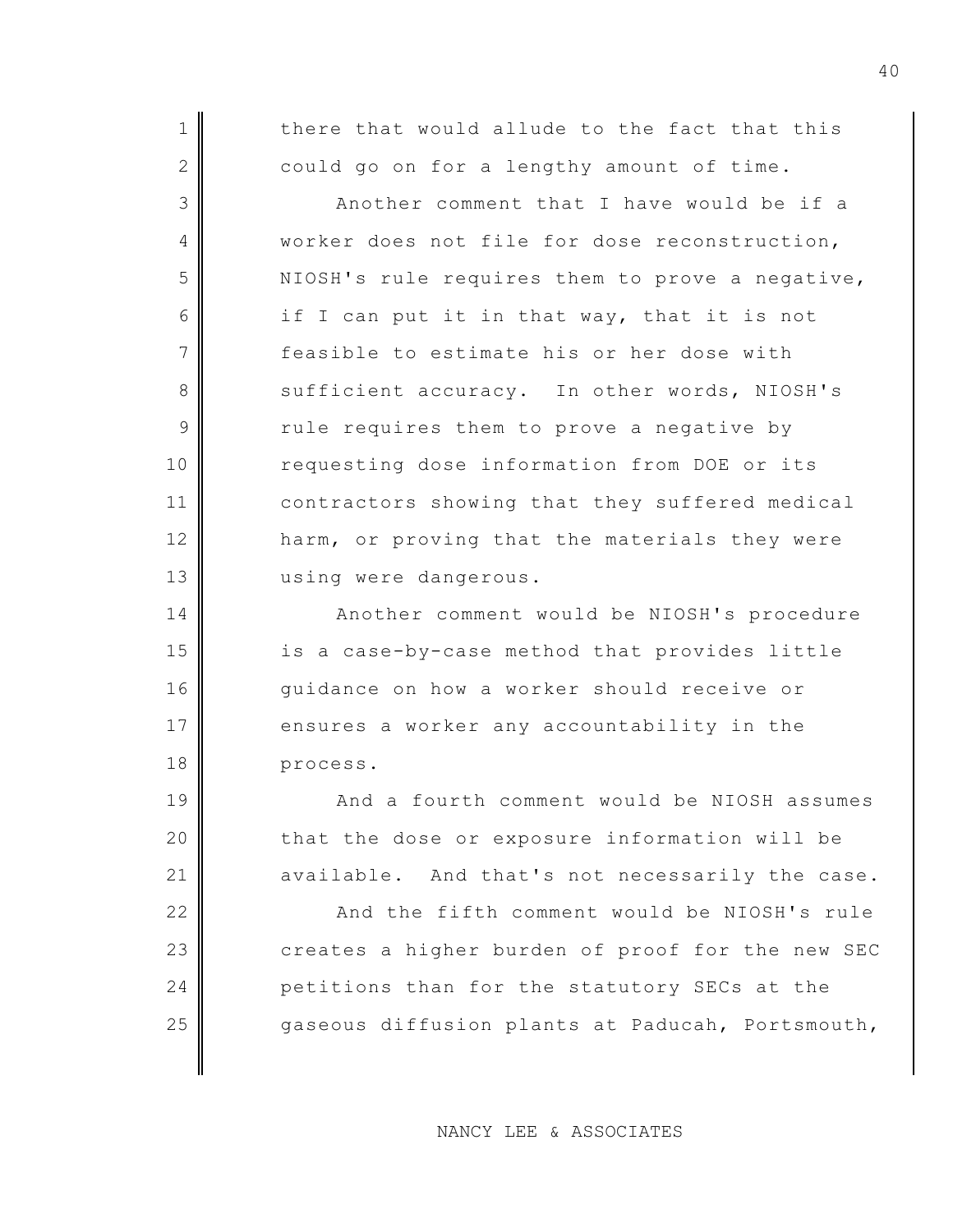1 and Oak Ridge.

| $\mathbf{2}$ | Now with that in mind, I don't know how           |
|--------------|---------------------------------------------------|
| 3            | Fernald kind of got left out of the scheme of     |
| 4            | things. But for the record, the things that       |
| 5            | happened at Fernald or the type of work that      |
| 6            | Fernald did, and the kind of exposures that or    |
| 7            | the kind of hazards that the people were exposed  |
| 8            | to, are not a whole lot different than what you   |
| $\mathsf 9$  | would find at Paducah or what you would find at   |
| 10           | Portsmouth. And there's many of us that believe   |
| 11           | the employees at Fernald should have been         |
| 12           | considered as part of the initial cohort group.   |
| 13           | But of course, I guess at this particular point   |
| 14           | in time, the way the law reads they're not        |
| 15           | included in this.                                 |
| 16           | But I'd like to just simply point out that        |
| 17           | those employees at the Fernald plant, quite       |
| 18           | frankly, aren't any different than those          |
| 19           | employees at Paducah and at Portsmouth. Take      |
| 20           | this into consideration, that the products that   |
| 21           | Paducah made came to Fernald. The same product    |
| 22           | that those people were exposed to down there is   |
| 23           | the same product that our employees at Fernald    |
| 24           | were exposed to. Even though you might have some  |
| 25           | difference in the processes, I would say that the |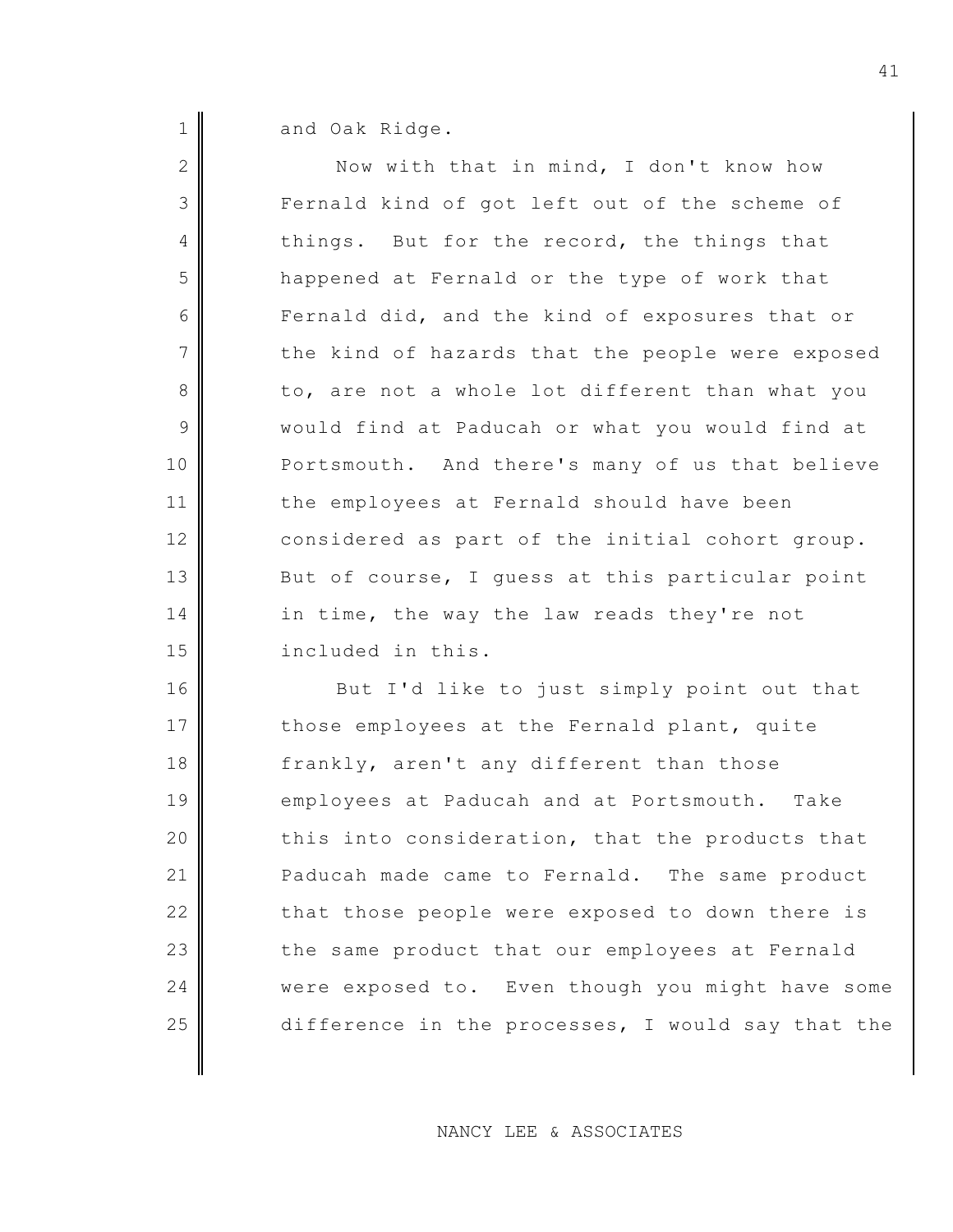1 Way people were exposed is not a whole lot 2 different.

3 And the same is true of products from 4 Portsmouth. We interfaced with both of those  $5$  plants with the same materials they handled; and 6 yet the employees at the Fernald Plant were not  $7$   $\parallel$  qiven consideration for the initial original 8 Special Exposure Cohort.

9 So this leaves us with the situation of 10 applying for, I quess in some situations, a 11 Special Exposure Cohort through the process  $12$  that's now proposed. The only thing of it is 13 that as I said here, NIOSH's rule creates a 14 higher burden of proof for the new SEC petitions 15 than for the statutory SECs at the gaseous 16 diffusion plants in Paducah, Portsmouth, and Oak 17 Ridge.

18  $\parallel$  So I find this to be, I guess I would say, 19 it seems to me somewhat unfair, or there's not 20 equity in the process.

21 And we have some -- there's some other 22 things. I was looking over my notes here. Maybe 23 if I -- let me see here. Here's one I did want 24 to mention. This is a little bit different from 25 what I was talking about.

NANCY LEE & ASSOCIATES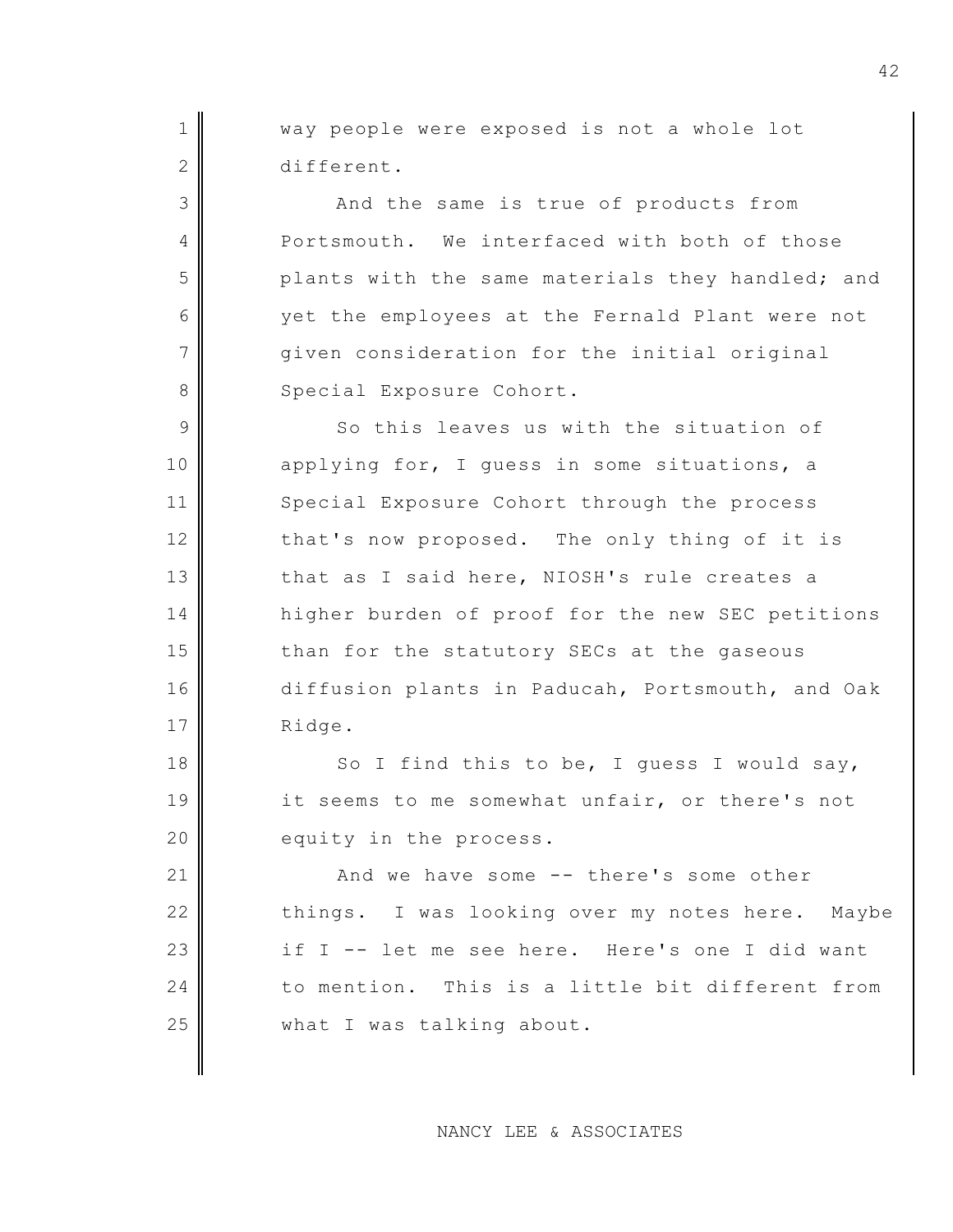1 The introduction section of 83.2, I believe 2 that states that the initial claim of the 3 claimant must be denied by the DOL, since the 4 compensation for cancer claim -- let me see here  $5$   $\parallel$  -- since the compensation for cancer, a claim not 6 based on the cohort provision, requires the 7 completion of NIOSH dose reconstruction. I 8 believe that's the rule.

9 The comment to that would be the rule makes 10 it clear that this introductory statement is 11 misleading. A claimant does not need to apply 12 through DOL for compensation to secure SEC 13 status. This sentence should be corrected to 14 reflect that fact. You need to give some thought  $15$  to that, unless you've got some feedback for me.

16 MR. KATZ: You wanted to -- before you go 17 on, I'd like to just respond to one of your 18 comments here, just because I think that 19 clarification's needed for people. But you also  $20$  said you had a comment about unions petitioning.

21 MR. TABOR: Oh, well, I quess what I -- it's 22 not real, real clear in my mind exactly how to go  $23$  about that. I am researching that and reading 24 the rules on that, inasmuch as I think that you 25 have to specify a number of things for that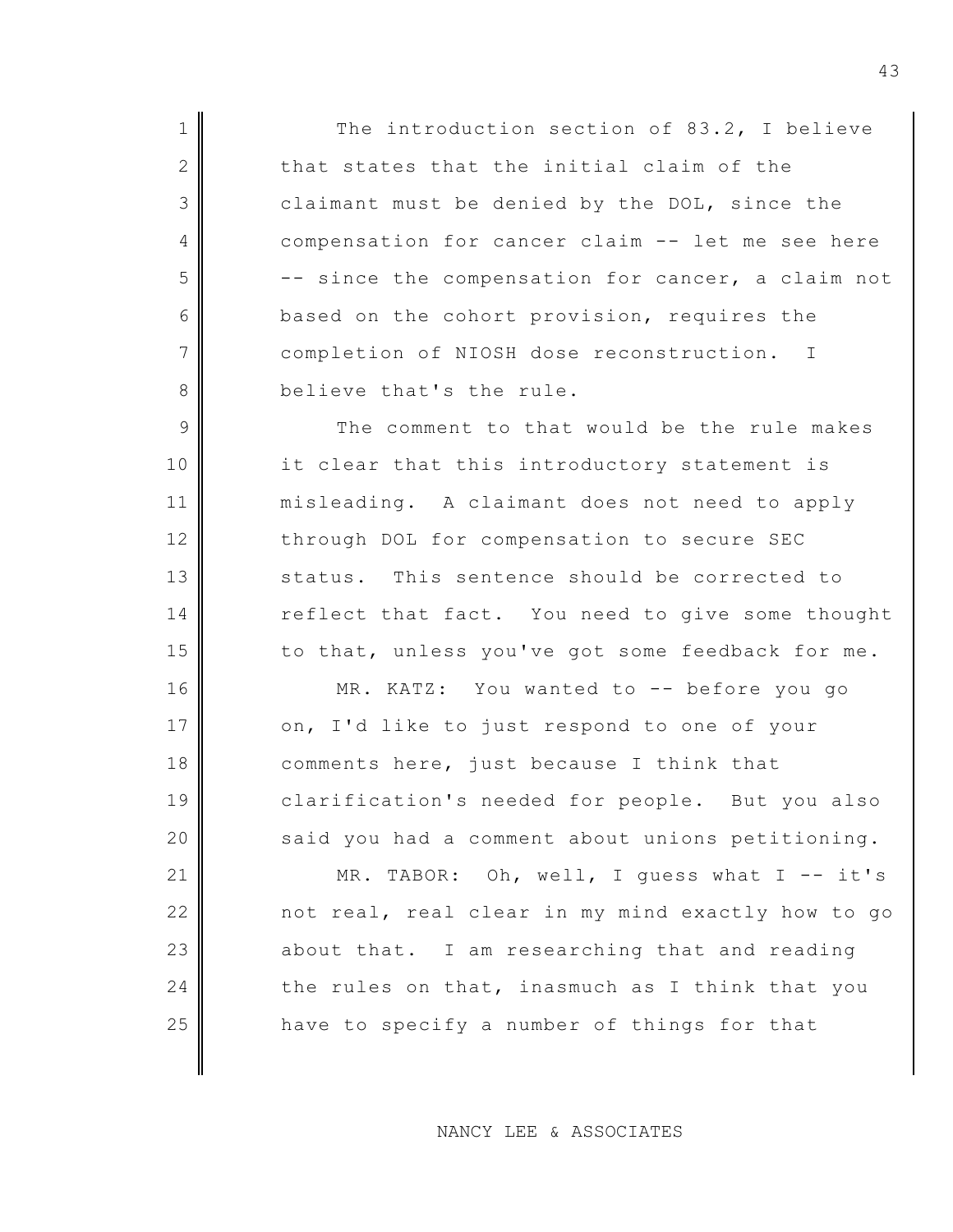| $1\,$          | particular class. And I'm not certain that that   |
|----------------|---------------------------------------------------|
| $\sqrt{2}$     | petition is submitted the same way as an          |
| 3              | individual petition would be petitioned or not.   |
| 4              | MR. KATZ:<br>Okay. So let me respond to that      |
| 5              | first.                                            |
| 6              | MR.<br>TABOR: Okay.                               |
| 7              | MR.<br>KATZ: That petition would be submitted     |
| 8              | just as it would be -- let me speak clearly --    |
| $\overline{9}$ | submitted by an individual. So it's the same,     |
| 10             | the same requirements for a union as they would   |
| 11             | be for an individual -- absolutely the same, same |
| 12             | process, same consideration would be given.       |
| 13             | Let me also clarify, though, something, a         |
| 14             | statement you made that we're requiring the       |
| 15             | petitioner to prove a negative, that we are       |
| 16             | requiring the petitioner to prove that dose       |
| 17             | reconstructions cannot be done, is what you were  |
| 18             | trying to say, I think. And we are not requiring  |
| 19             | petitioners to prove that dose reconstructions    |
| 20             | can't be done. That's a burden that's on our      |
| 21             | shoulders, not the petitioners.                   |
| 22             | The petitioner is, in effect, being required      |
| 23             | simply to show some diligence in having made an   |
| 24             | effort to determine whether there is a records    |
| 25             | problem that would lead us to believe there might |
|                |                                                   |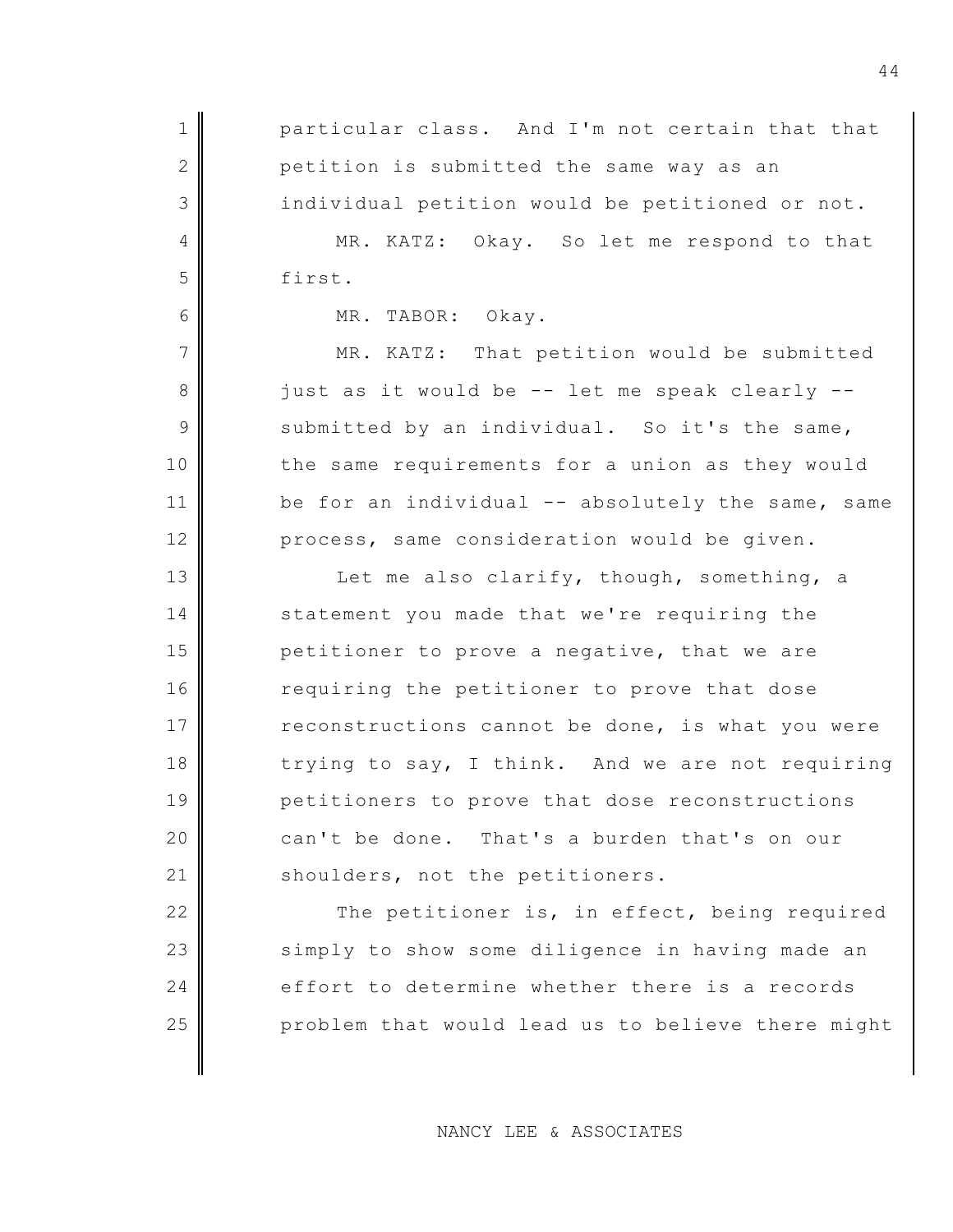| $\mathbf 1$   | be a basis for considering a petition, so that   |
|---------------|--------------------------------------------------|
| $\mathbf{2}$  | there's some grounds for considering a petition. |
| 3             | MR. TABOR: Okay.                                 |
| 4             | MR. KATZ: Okay. Thank you very much.             |
| 5             | DR. NETON: Any other comments?                   |
| 6             | MS. BINGHAM: Eula Bingham, University of         |
| 7             | Cincinnati. I think I heard you say that a       |
| $8\,$         | worker can opt out of a Special Exposure Cohort. |
| $\mathcal{G}$ | You said that for the ones that are statutory.   |
| 10            | It theoretically could be possible for a worker  |
| 11            | to opt out and decide not to be included amongst |
| 12            | a group of workers who are in a Special Exposure |
| 13            | Cohort that, let's say, his union puts together, |
| 14            | depending on the type of cancer that person has, |
| 15            | right?                                           |
| 16            | MR. KATZ: Well --                                |
| 17            | MS. BINGHAM: So there will be -- you can         |
| 18            | opt out?                                         |
| 19            | MR. KATZ: Well, the opting out, the problem      |
| 20            | with classes that are added by us to the cohort  |
| 21            | is they're added on the basis that we cannot do  |
| 22            | dose reconstructions --                          |
| 23            | MS. BINGHAM: Okay. You say you --                |
| 24            | MR. KATZ: -- in part.                            |
| 25            | MS. BINGHAM: Okay. But maybe that person         |
|               |                                                  |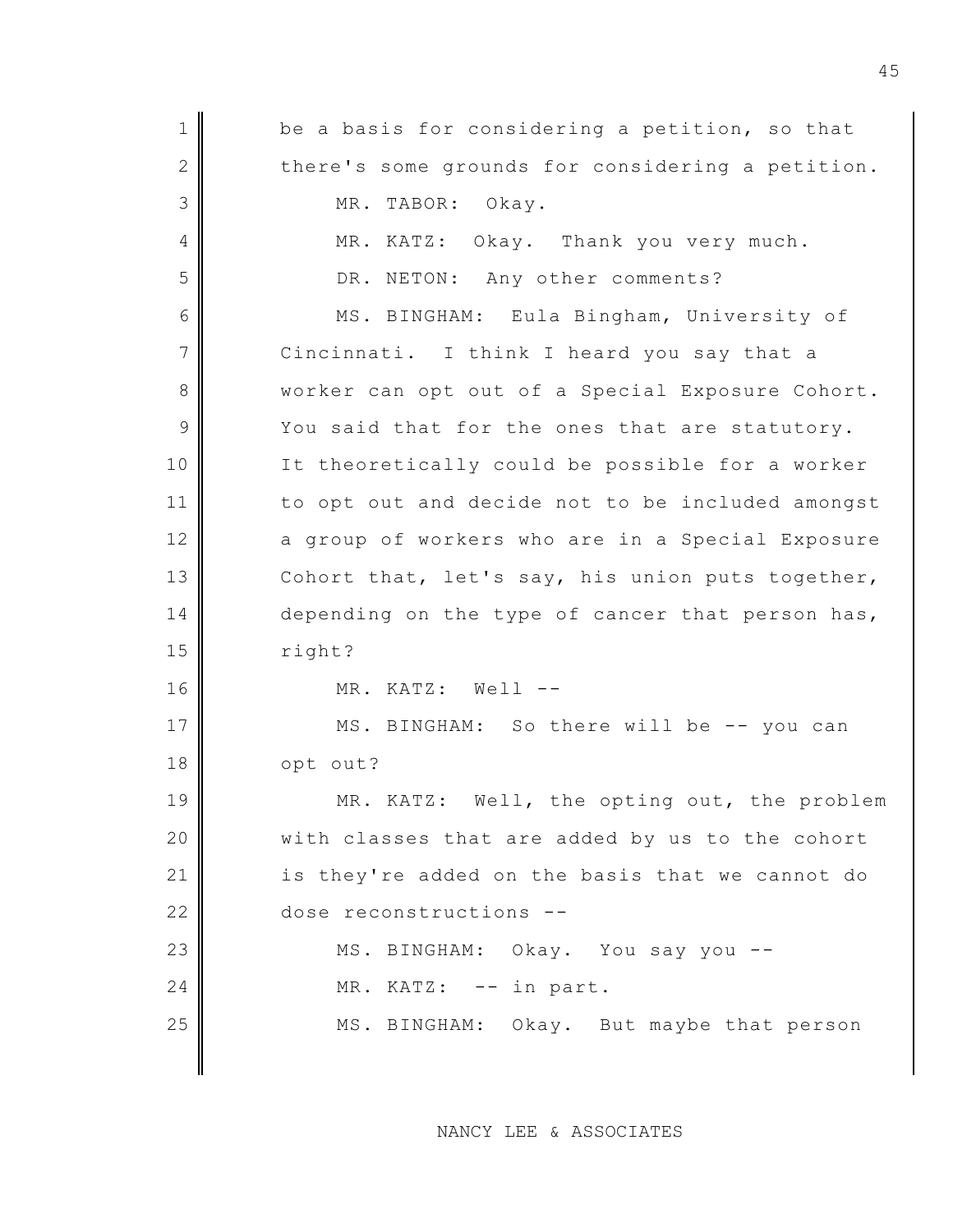$1$  doesn't want to be in it to begin with, and you 2 are able to find the information. Depending on 3 the kind of cancer --

4 MR. KATZ: Right.

5 MS. BINGHAM: Okay. Let's say there are a 6 Geogroup of workers who describe a situation like  $7$  the following: We went in to a job and we got 8 badges. At the end of the day we took those 9 badges off and threw them in a box. Next day we 10 went back to the job and they passed the badges 11 out. And I got Joe's today, and Mike's the next 12 day. How many times will that have to happen, 13 you think, based on what you know about the 14 reconstruction, for that to be that you really 15 couldn't do their dose reconstruction? Give me a 16 clue.

17 The reason I'm asking some of these specific 18 things is there's some considerable decisions to 19 be made by workers. If you are a -- if you have 20 | lung cancer and have ever smoked, you might as 21 | well forget it unless you're in a Special 22 Exposure Cohort, from what I know about dose 23 reconstruction.

24 DR. NETON: Well, that's not necessarily  $25$  true.

## NANCY LEE & ASSOCIATES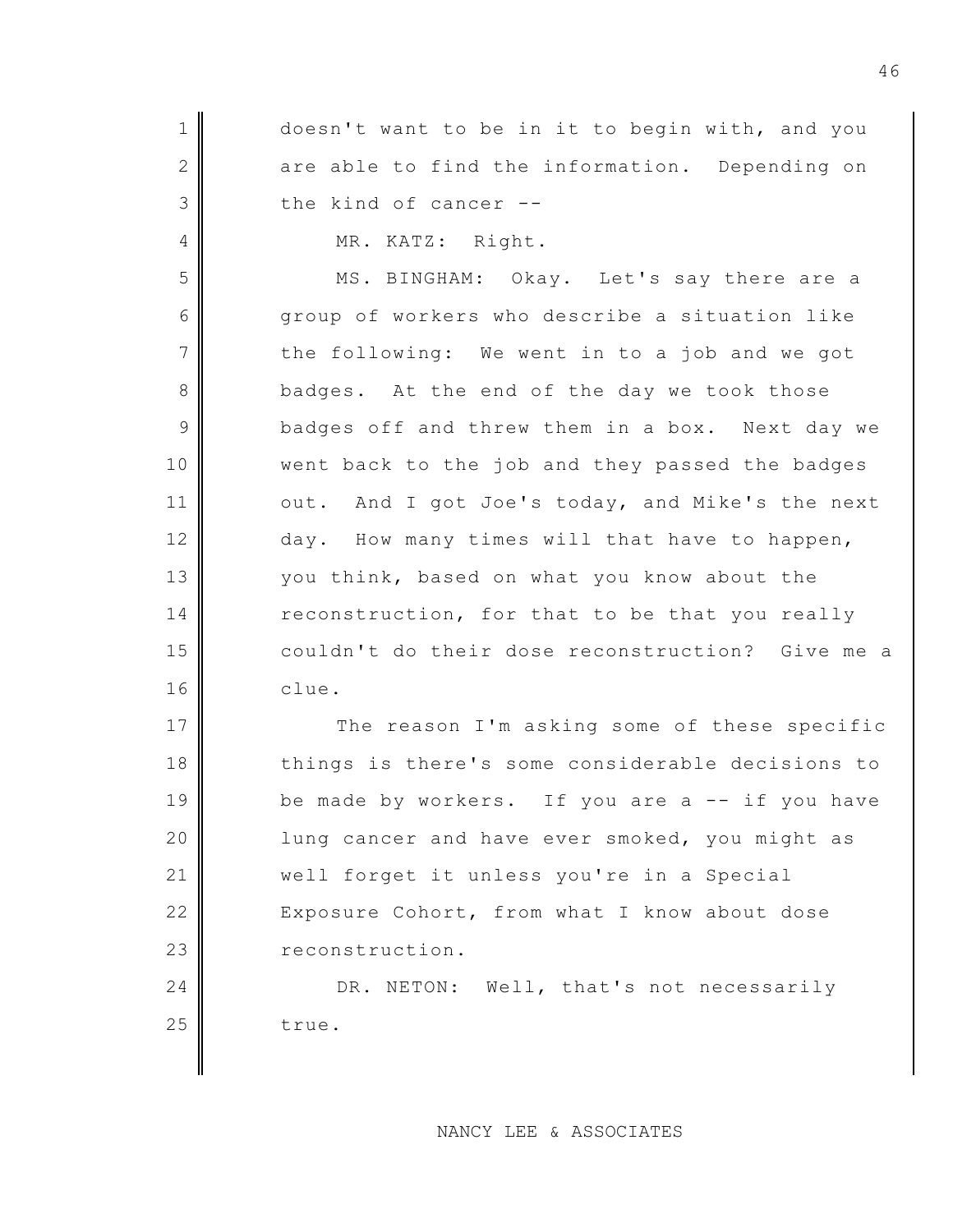1 MS. BINGHAM: Well, it's not necessarily.  $2$  But you have to have a whopping dose for a long 3 time. 4 DR. NETON: That's -- which has occurred in 5 the early-on days of operation of Department of 6 Energy facilities to some extent. But in more 7 recent --8 || MS. BINGHAM: Right. 9 DR. NETON: -- recent time periods you are 10 correct, the doses are much lower. 11 | MS. BINGHAM: Right. 12 DR. NETON: The original question on how 13 many times the badges would have to be exchanged 14 in that method for a dose reconstruction not to 15 be possible is somewhat difficult to answer. But 16 I think I can say that the badges are our first 17 || line of inquiry. 18 MS. BINGHAM: Well, 25 percent? Half the 19 time? 20  $\parallel$  DR. NETON: Well, we would -- the badge --21 we have several methods of evaluating exposure to 22 the workers. 23 || MS. BINGHAM: Right. 24 DR. NETON: The badges are the first line  $25$  because they tend to be the most, we believe, the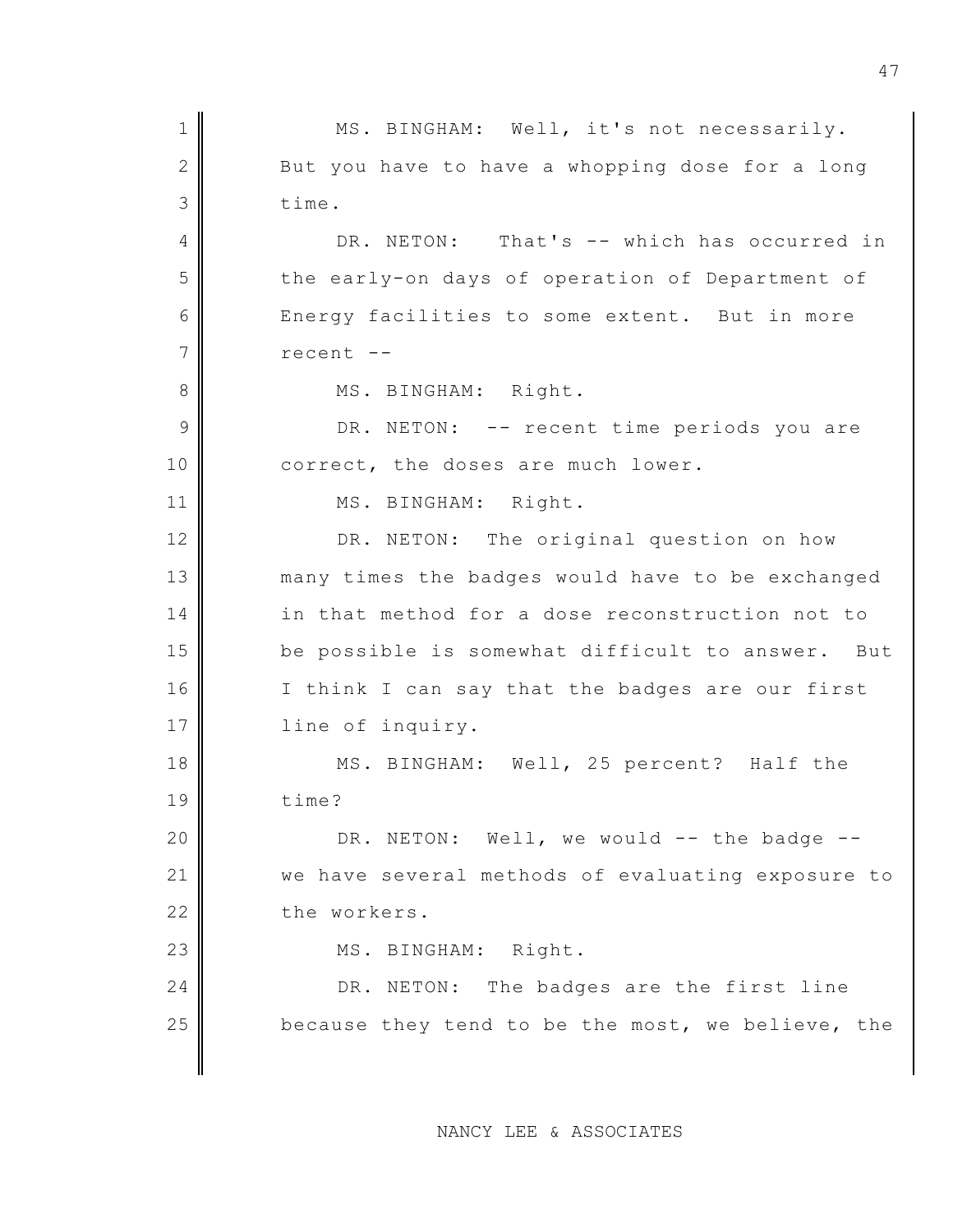| $\mathbf 1$    | most accurate depiction of their exposures.      |
|----------------|--------------------------------------------------|
| $\mathbf{2}$   | Given that we couldn't assume that anyone's      |
| 3              | badge was worn by an individual, we would say    |
| 4              | that's probably not a good indicator of their    |
| 5              | exposure. So we would back off and start looking |
| 6              | for air monitoring results. Did they have        |
| $\overline{7}$ | dosimeters in the area? Can we get a clue as to  |
| 8              | any magnitude or level of the dose that was in   |
| 9              | that facility?                                   |
| 10             | Then our third line would be to go and look      |
| 11             | at evaluation of radiation survey results that   |
| 12             | were taken with portable survey readers.         |
| 13             | If all those lines of inquiry were               |
| 14             | exhausted, then yes, we would say we can't do a  |
| 15             | dose reconstruction.                             |
| 16             | MS. BINGHAM: You look at the kind of -- the      |
| 17             | contaminant?                                     |
| 18             | DR. NETON: Well, right, the source               |
| 19             | material. Is there one gram of material that     |
| 20             | people are working with, or a ton? And that      |
| 21             | would be the last line.                          |
| 22             | And then if we couldn't determine that,          |
| 23             | that's only the first condition for a Special    |
| 24             | Exposure Cohort $--$ that is, the dose           |
| 25             | reconstruction can't be done. But the second,    |
|                |                                                  |

NANCY LEE & ASSOCIATES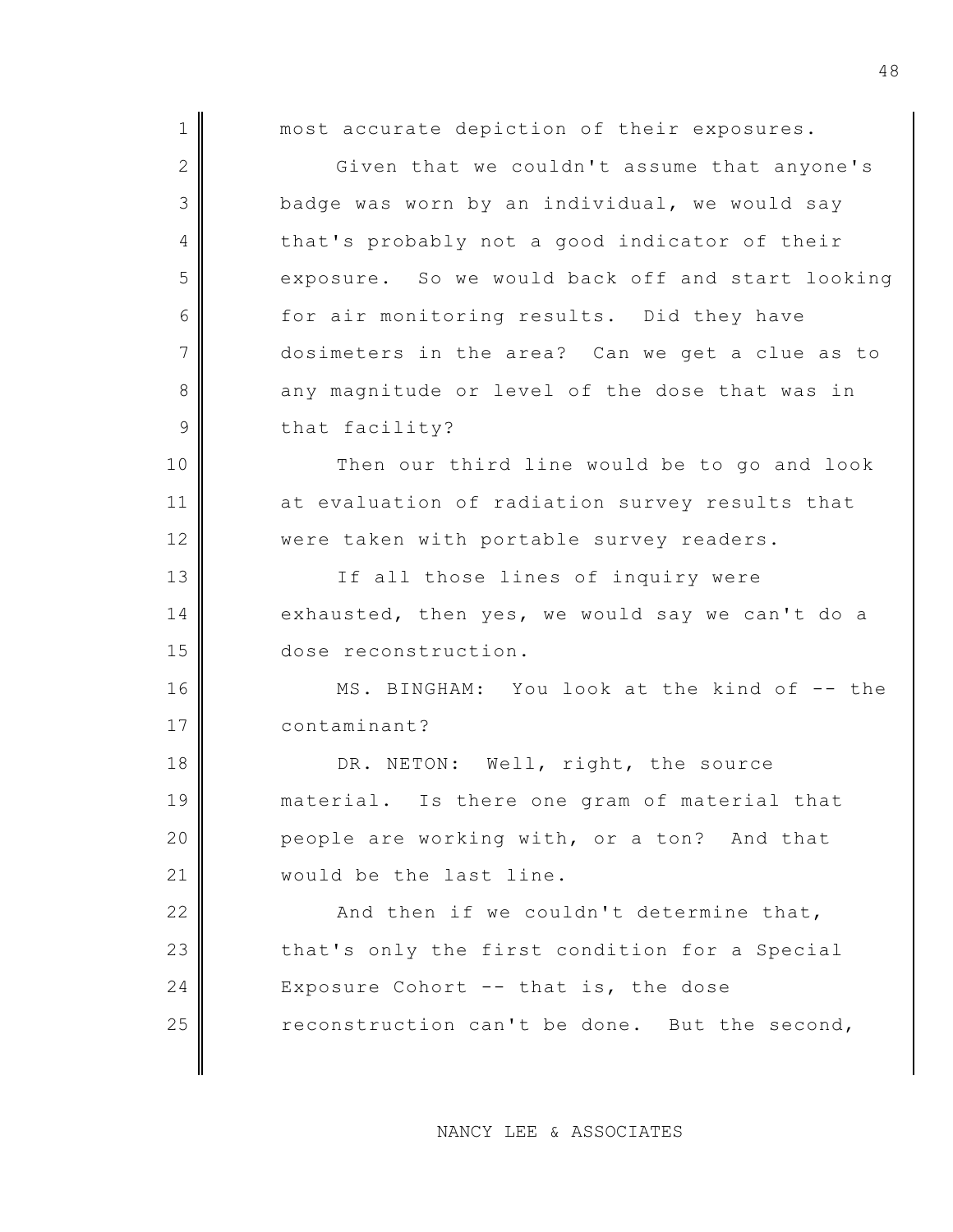$1$  and as important part, is that the health must 2 have been endangered by that potential exposure.

3 So then we get into the bracketing scenario. 4 How large could that dose have been, given that 5 we don't know much about it? Is it an order of 6 magnitude of the calculation that we would use?  $7$   $\parallel$  And if that appeared to be sufficient to have led 8 to a probable causation of 50 percent or greater,  $9$  then that would qualify.

10 MS. BINGHAM: Let me just say this for the 11 record. I'm asking these questions not just for 12 my own edification, but I think that being an old 13 regulator, as you know, it's very difficult for 14 | workers to read these regulations. And they'll 15 have to get somebody in the union. They'll have 16 to get a lawyer to help them out, because for 17 some people it's to their advantage, let's say, 18 to be in a Special Cohort. Let's say if you have 19 || lung cancer, by and large it probably is, and 20 have smoked.

21 Someone needs to, when you finalize that 22 rule, come up with some of this explanation so 23 that, let's say, a labor rep someplace can pull 24 those things out and can help groups of workers  $25$  and facilities make decisions.

NANCY LEE & ASSOCIATES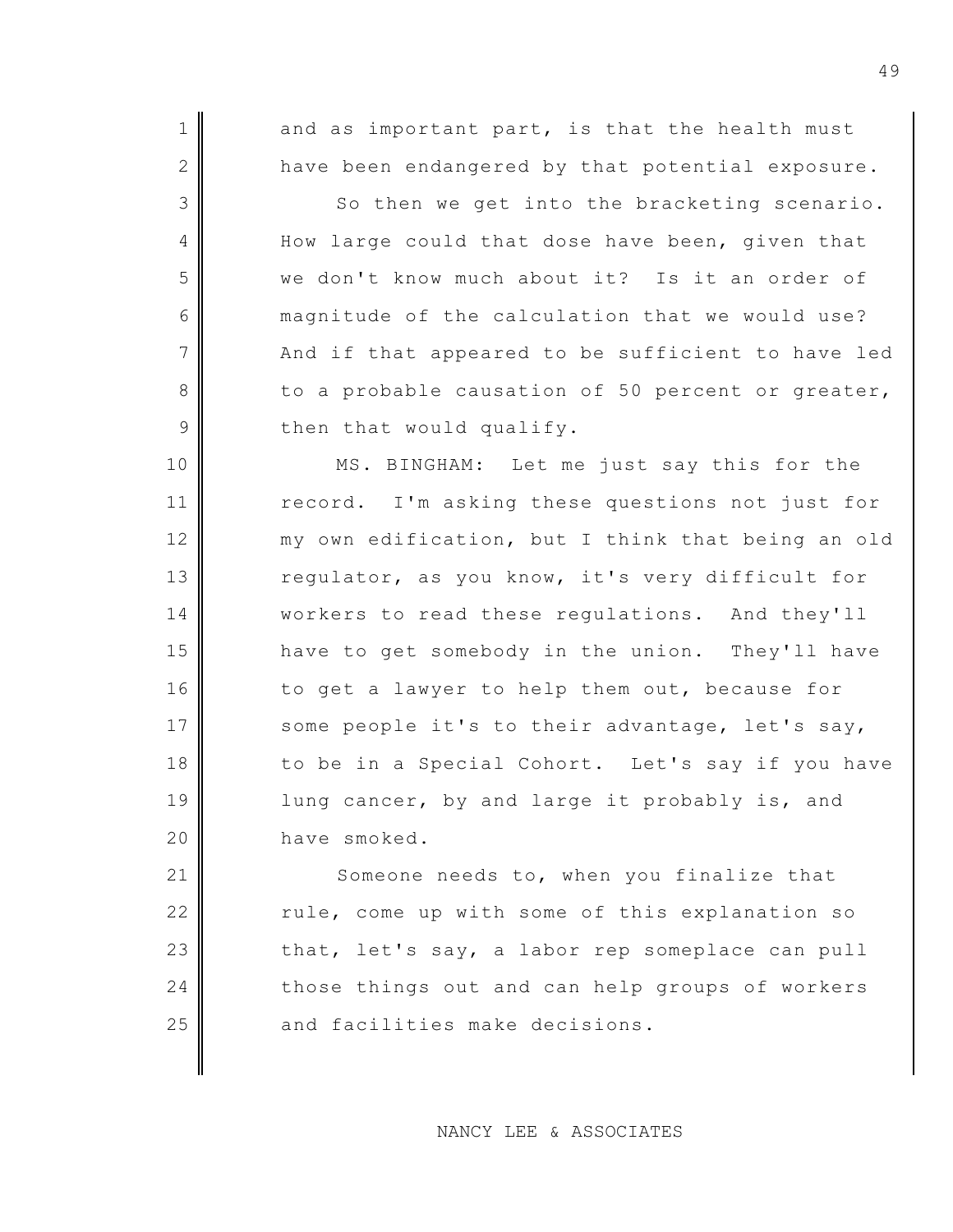1 I know NIOSH feels like most of this is 2 their responsibility. But, boy, they're going to 3 really get hit in the head and blamed for some 4 things that they'll think they're not responsible  $5 \parallel$  for. 6 I would say the more you can put in the  $7$  final rule, your justification you put in the 8 *Federal Register* to explain the cause and effect,  $9$  and if you do this, if you do that, the better 10 off you'll be. Because otherwise it'll be --11 it's going to all get turned over to attorneys. 12  $\parallel$  And some of them will be anyway, and I don't 13 think that's the way it's  $-$  this compensation 14 | was ever planned. That's all. 15 DR. NETON: Okay, thank you. 16 MR. KATZ: Thank you. 17 DR. NETON: I would say that related to the 18 previous question that we're not asking the 19 || claimants to prove that dose reconstruction can't 20 be done, but merely point us in the right 21 direction. We need to have a starting point, and  $22$   $\parallel$  that's really what we intend to do here. 23 MR. TABOR: I've got a question --24 MR. KATZ: Bob, please come to the mike. 25 MR. TABOR: Okay.

NANCY LEE & ASSOCIATES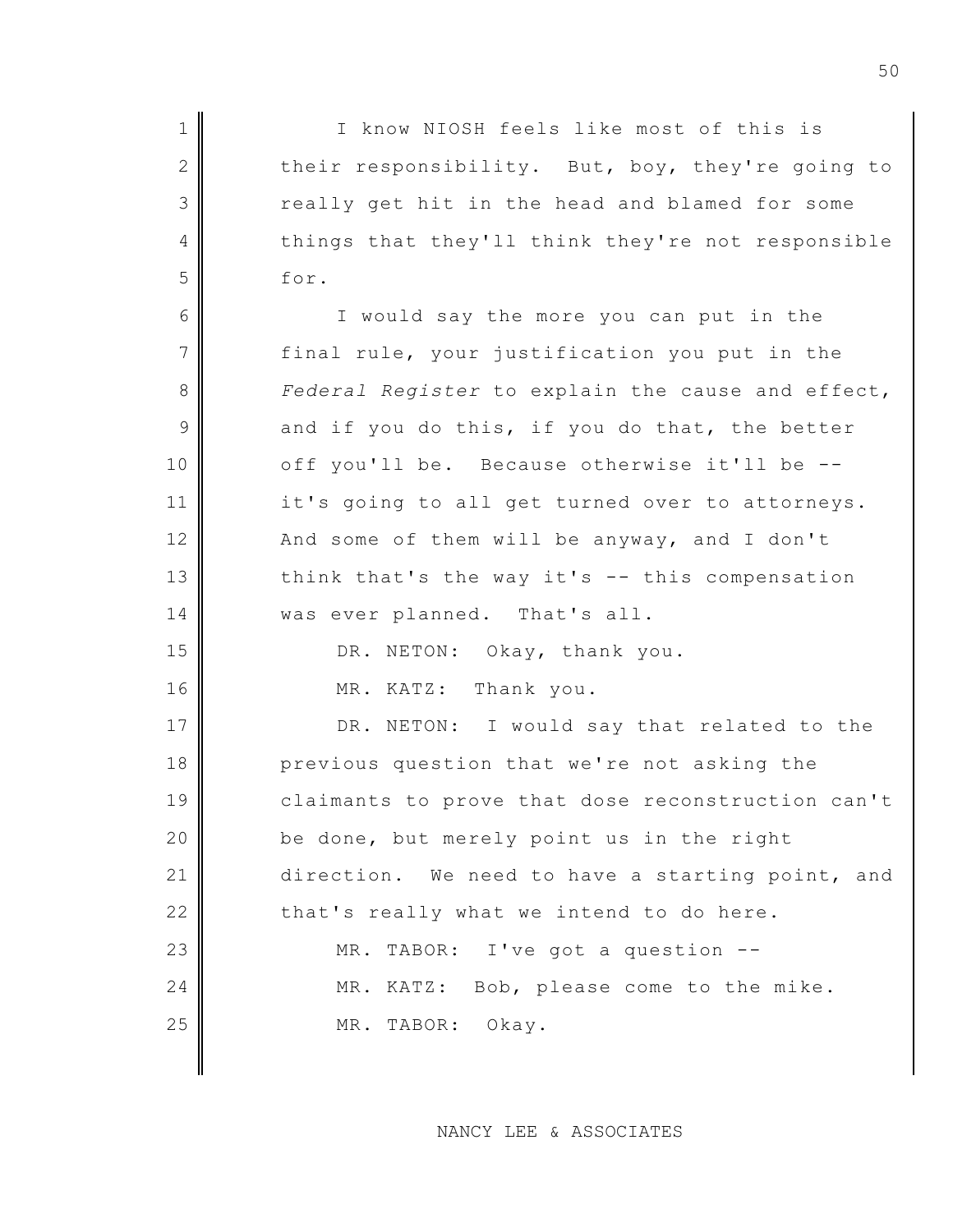| $\mathbf 1$     | MR. KATZ: Thank you.                              |
|-----------------|---------------------------------------------------|
| $\mathbf{2}$    | MR. TABOR: Bad leg. Bad back. Bob Tabor           |
| 3               | again. If you have a situation -- well, let's     |
| 4               | back up a second. Let's take Fernald, and let's   |
| 5               | go back. I started at Fernald in 1981. When I     |
| 6               | got there, there was very little as I recall, and |
| $7\phantom{.0}$ | it wasn't even mandatory to wear respiratory      |
| $8\,$           | protection. Shortly there was optional or         |
| $\mathcal{G}$   | opportunities to optionally wear respiratory      |
| 10              | protection.                                       |
| 11              | Now 1981, when you consider the fact that         |
| 12              | there was employees there that had worked there   |
| 13              | probably close to 30 years prior to my coming     |
| 14              | there, and I was quite familiar with the          |
| 15              | operations there of being a maintenance person,   |
| 16              | have seen a lot of the operations that took       |
| 17              | place. And I've seen those days of the type of    |
| 18              | things that those folks were exposed to when      |
| 19              | there was absolutely no protection provided       |
| 20              | whatsoever -- a lot of oxide airbornes, as far as |
| 21              | creosol, black oxides.                            |
| 22              | I guess what I'm looking at is in those days      |

NANCY LEE & ASSOCIATES

23 | I don't believe that you had exposures going on

24 like that. I'm not so sure that even  $--$  what am

 $\parallel$  I trying to say -- the badging at that time, that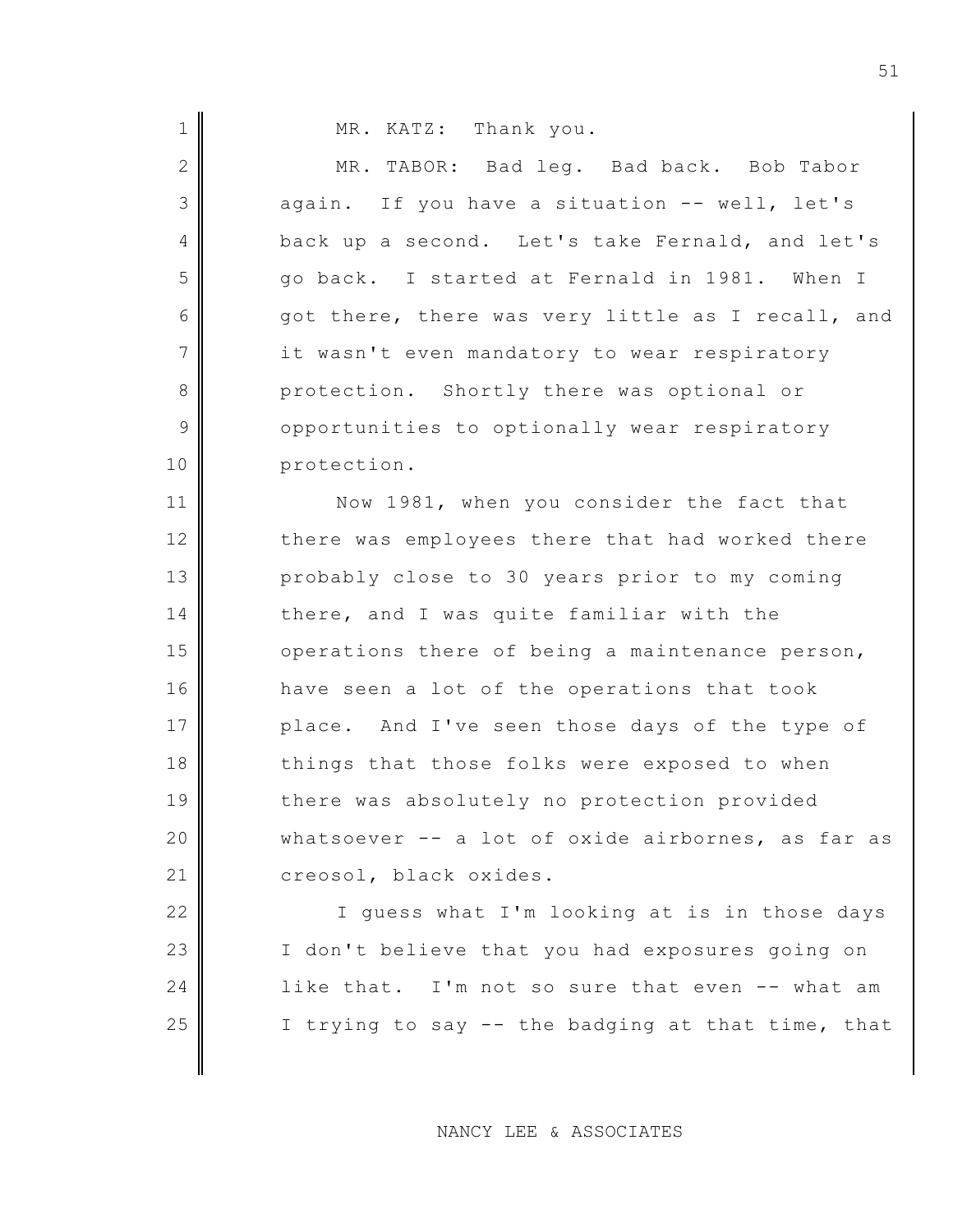1 1 they were even -- that was even being tracked  $2$  back in the early days. 3 So maybe Charlie can even answer that. I 4 don't know, did they initially have badges way 5 back in those days? 6 MR. ALVIS: Yeah, they changed them, Bob, 7 over the years. 8 MR. TABOR: Okay. 9 MR. ALVIS: But I don't think they improved 10 them. 11 MR. TABOR: Okay. Well, let's say that with 12 those type of exposures and with the very, very 13 crude technologies of those days, you really, in 14 my estimation, would have a hard time saying,  $15$  okay, do we have any evidence evolve that we 16 found some dose reconstruction on? 17 Well, here's my point. If you had a group 18 of people, let's say 29 out of 30, that didn't 19 qualify or you couldn't do dose reconstruction on 20 **because of the type of things that I just** 21 mentioned, but you have one over here that you 22 can, where does that leave the situation or the  $23$  class for petitioning, like if I was to petition 24 on behalf of the union for the class of 25 employees?

NANCY LEE & ASSOCIATES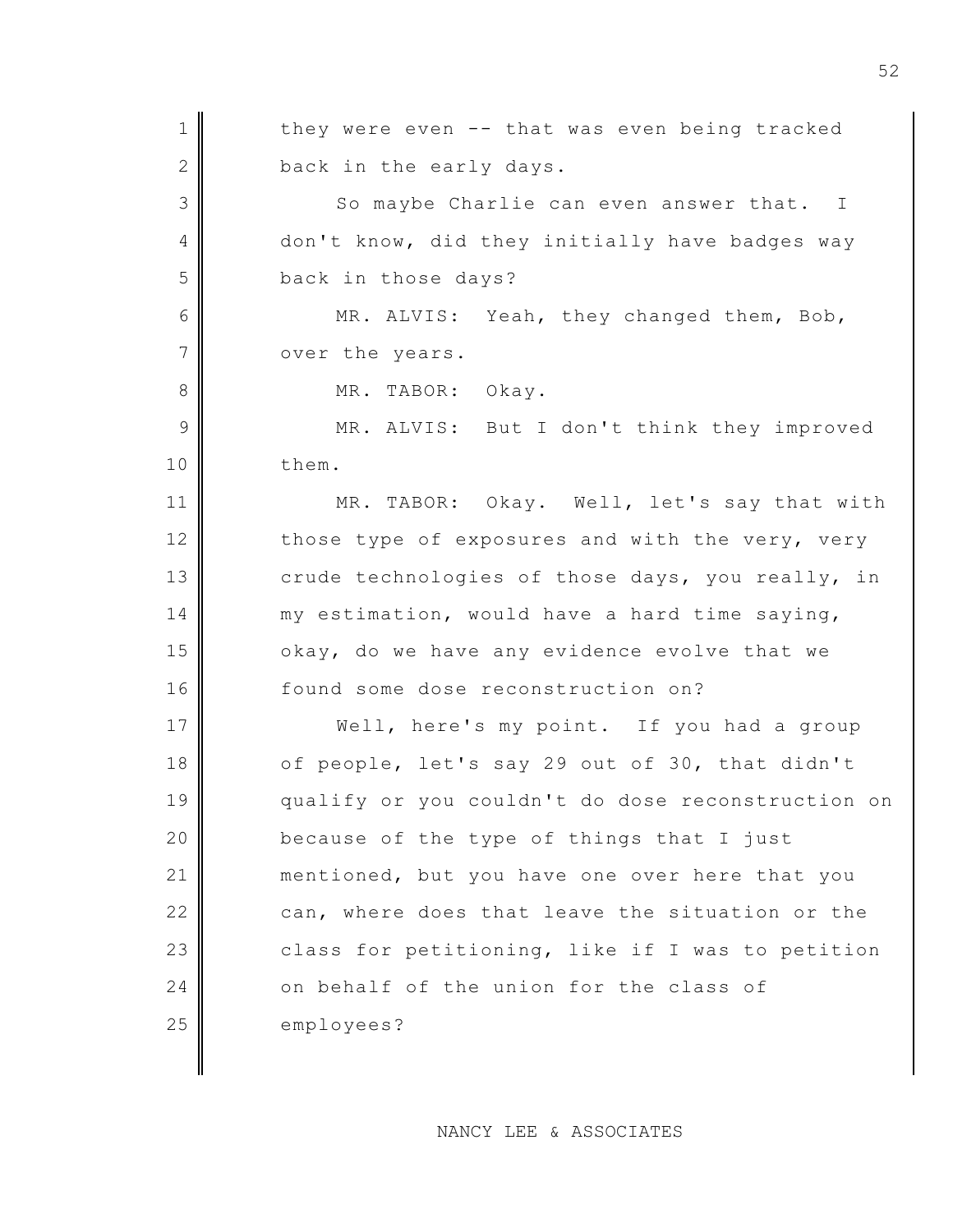| $\mathbf 1$    | I know there's going to be some that              |
|----------------|---------------------------------------------------|
| $\mathbf{2}$   | absolutely will qualify, where they say you       |
| $\mathfrak{Z}$ | cannot really do a dose reconstruction on these   |
| 4              | people because the length of time they worked     |
| 5              | there and the way we went about detecting that    |
| 6              | stuff. But then later on in years, Jim, like      |
| $\overline{7}$ | when I came there, you'd probably have a hard     |
| $8\,$          | time in my case -- I probably would. I'm just     |
| $\mathcal{G}$  | saying that probably if they did a dose           |
| 10             | reconstruction on me, there'd probably be enough  |
| 11             | evidence to do that. But I'm not so sure there'd  |
| 12             | be enough evidence for somebody who started in    |
| 13             | 1951 or 1952.                                     |
|                |                                                   |
| 14             | MR. ALVIS: I don't think there is.                |
| 15             | DR. NETON: We have a lot of latitude in           |
| 16             | establishing a class. It can be as small as one   |
| 17             | person and as large as the entire facility, or    |
| 18             | somewhere in between, of course. So in your       |
| 19             | particular example, we would have to evaluate the |
| 20             | work processes. And the one person who wasn't     |
| 21             | exposed very high, clearly sounds like he was     |
| 22             | doing something different, would not be included  |
| 23             | in that class.                                    |
| 24             | Let's take an example. Chemical operators         |
| 25             | may be a class. That's an example of a type of    |

NANCY LEE & ASSOCIATES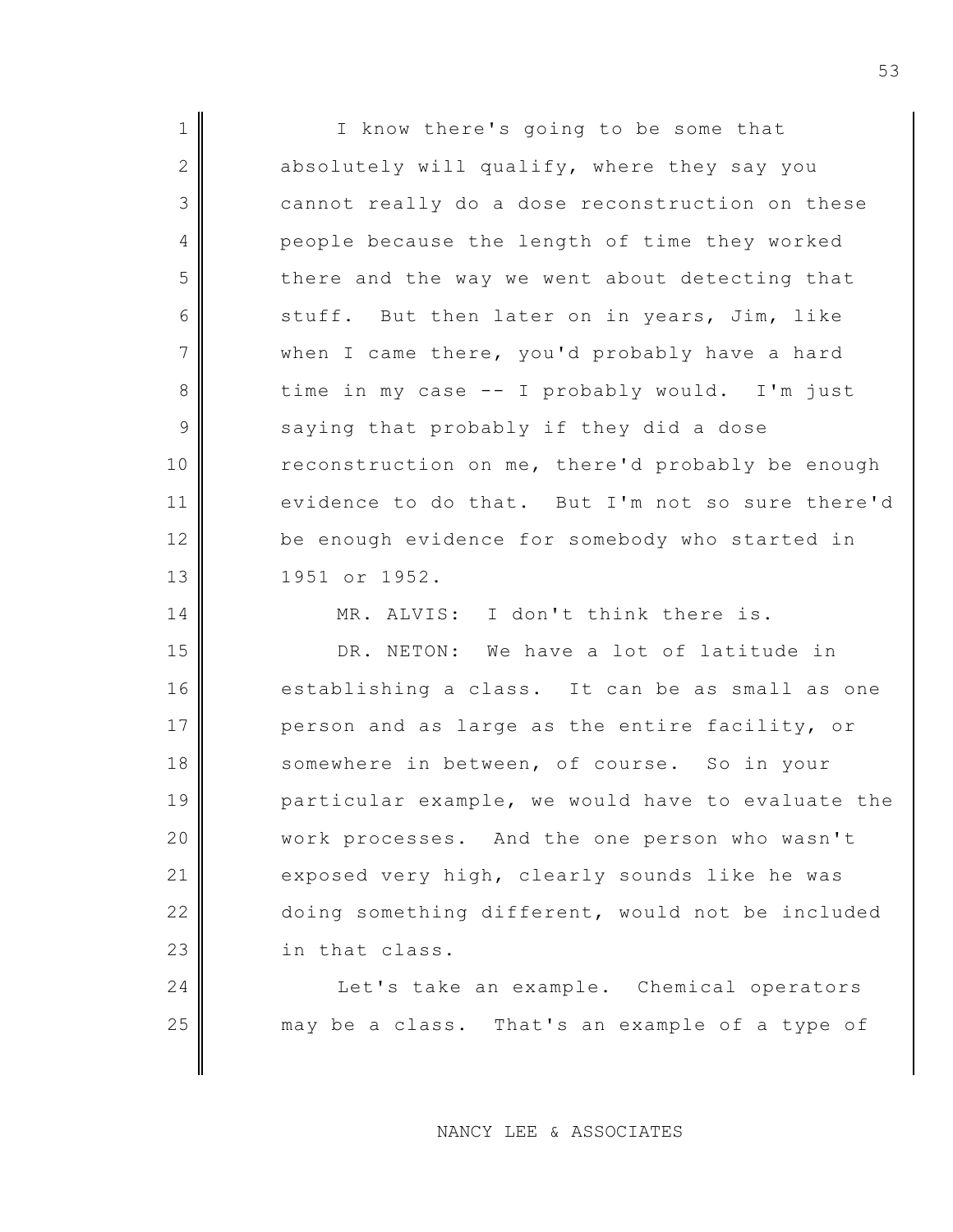$1$  job function that may be a class. And we also 2 and correct me if I'm wrong  $-$ - we can set the 3 dates for when that class is valid. So we can 4 say up through 1982, you had to have been 5 employed prior to 1982 and been a chemical 6 operator and worked in Plant Five, something like 7 that.

8 So it all depends upon the circumstances  $9$  that we find when we go to investigate the 10 petition.

11 MR. TABOR: Okay. Well, that gives me some 12 better information. Because we can look at 13 certain groups and certain sections of folks in 14 the operation, not necessarily, say, petition for 15  $\parallel$  the entire membership, you might say, of the 16 site?

17 DR. NETON: That's exactly right. In the 18 example that you provided it probably was 19 insoluble material, the lung may be the most 20 highly exposed organ. So we would use that organ 21 in our calculation from an internal perspective 22 to determine if the probability was as likely as 23 not that cancer could have been caused by these 24 evels of exposures, albeit unknown, but somehow 25  $\parallel$  graphable within a certain magnitude.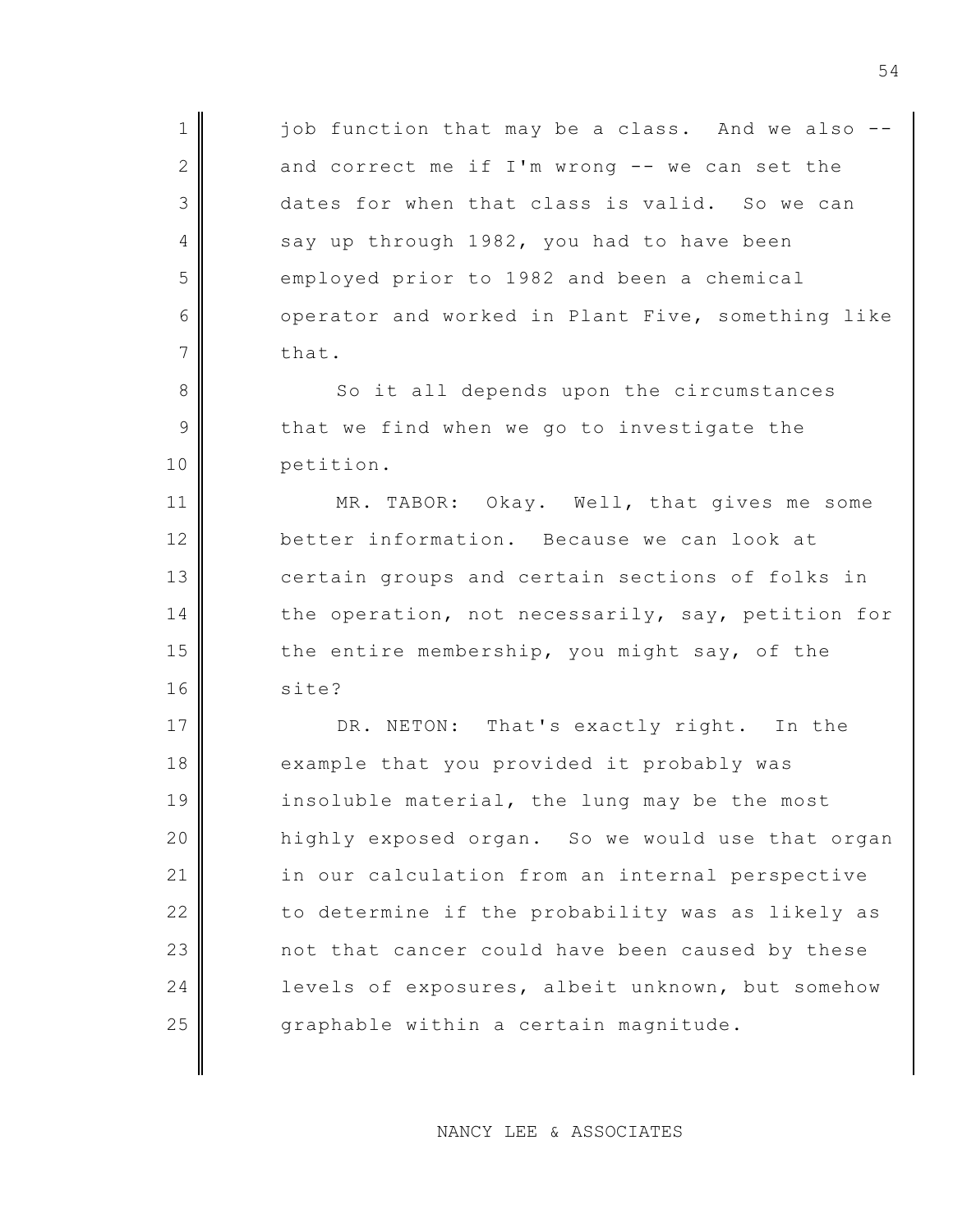1 MR. TABOR: Well, that lends some clarity 2 for me. Thank you. 3 MR. KATZ: That's for dose reconstruction 4 vou're talking about? 5 DR. NETON: No, I'm talking about 6 establishing a class. 7 MR. KATZ: We use the most radiogenic 8 cancer. 9 DR. NETON: For the -- well, most radiogenic 10 or most-exposed related. So in that particular 11 case -- I'm giving an example. The cancer would 12 vary. But if it was an inhalation exposure to a 13 uranium insoluble, more likely the most 14 radiogenic cause of cancer would be, should be, 15 | lung cancer. But I'd have to validate that. 16 MR. KATZ: And likewise, Bob, in your 17 example, in terms of you think practices haven't 18 changed over time, you would probably want to 19 define the period of time as part of the class. 20 MR. LEWIS: Hi. I'm Mark Lewis from PACE 21 International Union. I was noticing in Section 22 83.16, describes how the Secretary would cancel a 23 final decision to add a class to the cohort or 24 modify a final decision to reduce the scope of a  $25$  class the Secretary had added to the cohort.

NANCY LEE & ASSOCIATES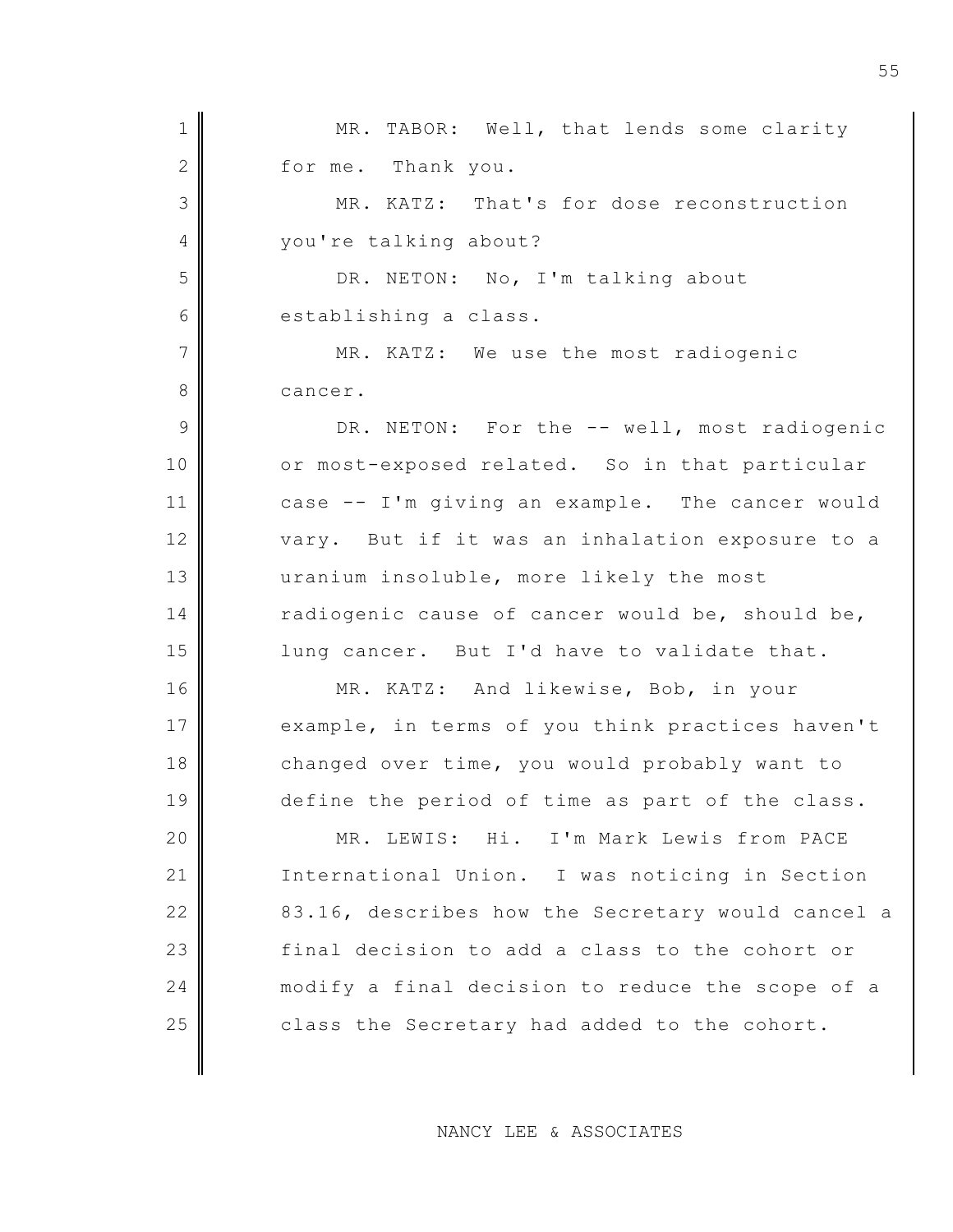1 || My question is, based on dose  $2$  reconstruction, and later on it says if they can 3 find dose reconstructions for the cohort, this 4 Section 83.16 describes how you can reverse that. 5 And I want to know what would happen to people 6 who already may have been awarded the money and  $7$  the compensation, and then how would they go 8 about finding out those other records so they can 9 do dose reconstruction? You've got somebody to 10 take a look into reconstructing the dose, even 11 after the cohort's been added. 12 MR. KATZ: So let me -- I'm not sure I 13 understood the second part of the question right. 14 But how would we cancel if you've already --15 MR. LEWIS: Just say somebody's had a 16 radiological cancer. 17 MR. KATZ: Yes. 18 MR. LEWIS: They've been added, the class  $19$  has been added to the cohort, okay. So 20 MR. KATZ: Right. 21 MR. LEWIS: -- the people worked here in 22 Fernald, they get awarded to be in the Special 23 Cohort. Maybe a few of them's been compensated. 24 Then somehow, someway, you can reconstruct the 25 dose? What mechanism is in place for this to

NANCY LEE & ASSOCIATES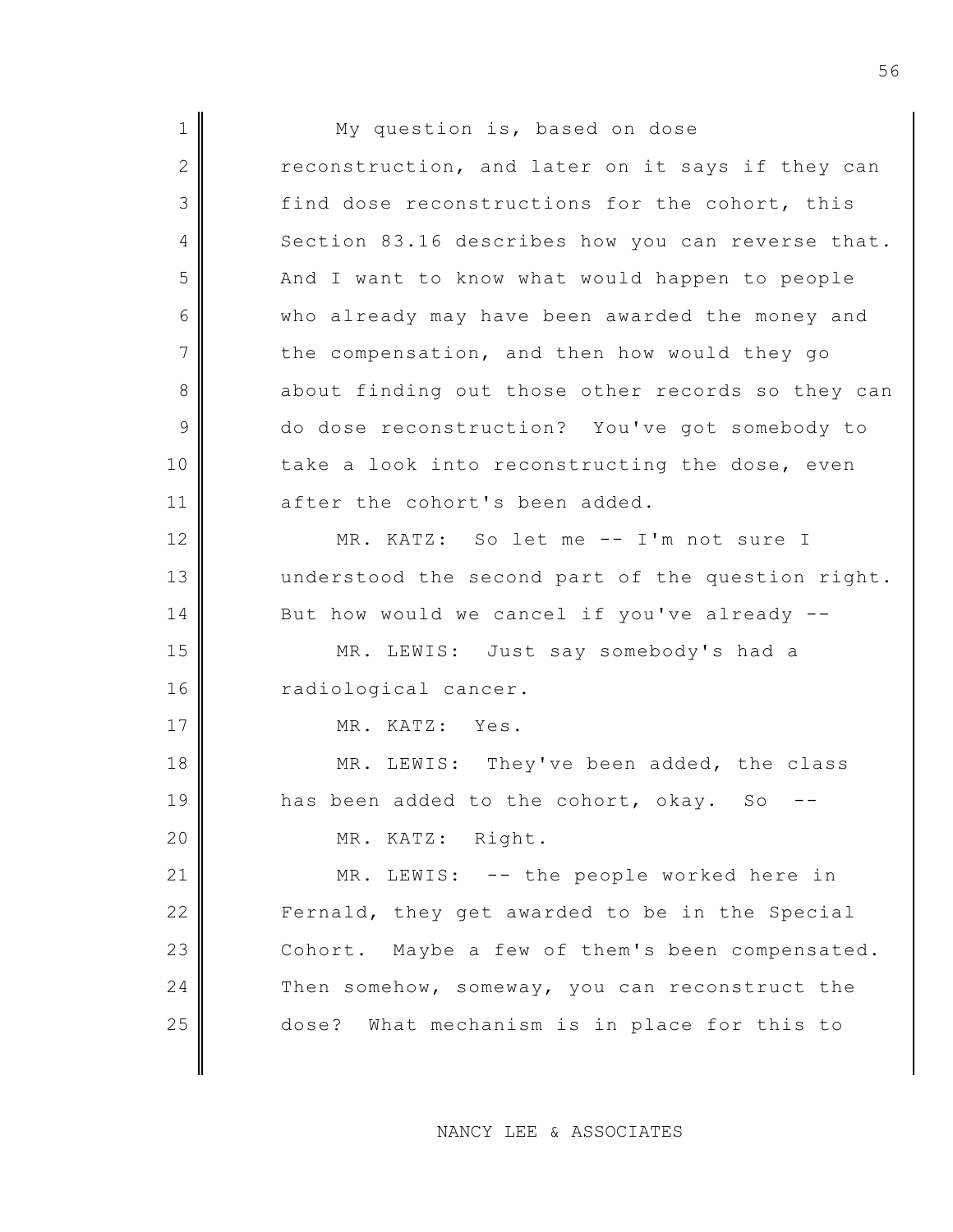| happen? And is there somebody working in the      |
|---------------------------------------------------|
| organization continually trying to work on doses? |
| After 180 days is it done, or what's -- What's    |
| the purpose of 83.16?                             |
| MR. KATZ: So now I understand you right.          |
| Let me explain that. It's not that after we add   |
| a class to the cohort that we will go searching   |
| for records to try to cancel the class from being |
| added to the cohort.                              |
| But we're going to be, as you know, we're         |
| going to be doing dose reconstructions            |
| perpetually from now till the end of time. And    |
| in the course of doing dose reconstructions we    |
| are going to run into records. We're going to     |
| learn about records that we didn't know existed.  |
| And it's at least a substantial probability that  |
| we will turn -- records will turn up or DOE will  |
| turn up some records at some point that they      |
| didn't realize they had in some building          |
| somewhere, in some boxes somewhere, or what have  |
| you.                                              |
| But it would only be in those circumstances       |
|                                                   |

23 where this arises, where we find ourself with 24 records that tell us very clearly we can do dose  $\parallel$  reconstructions where we had added a class, that

NANCY LEE & ASSOCIATES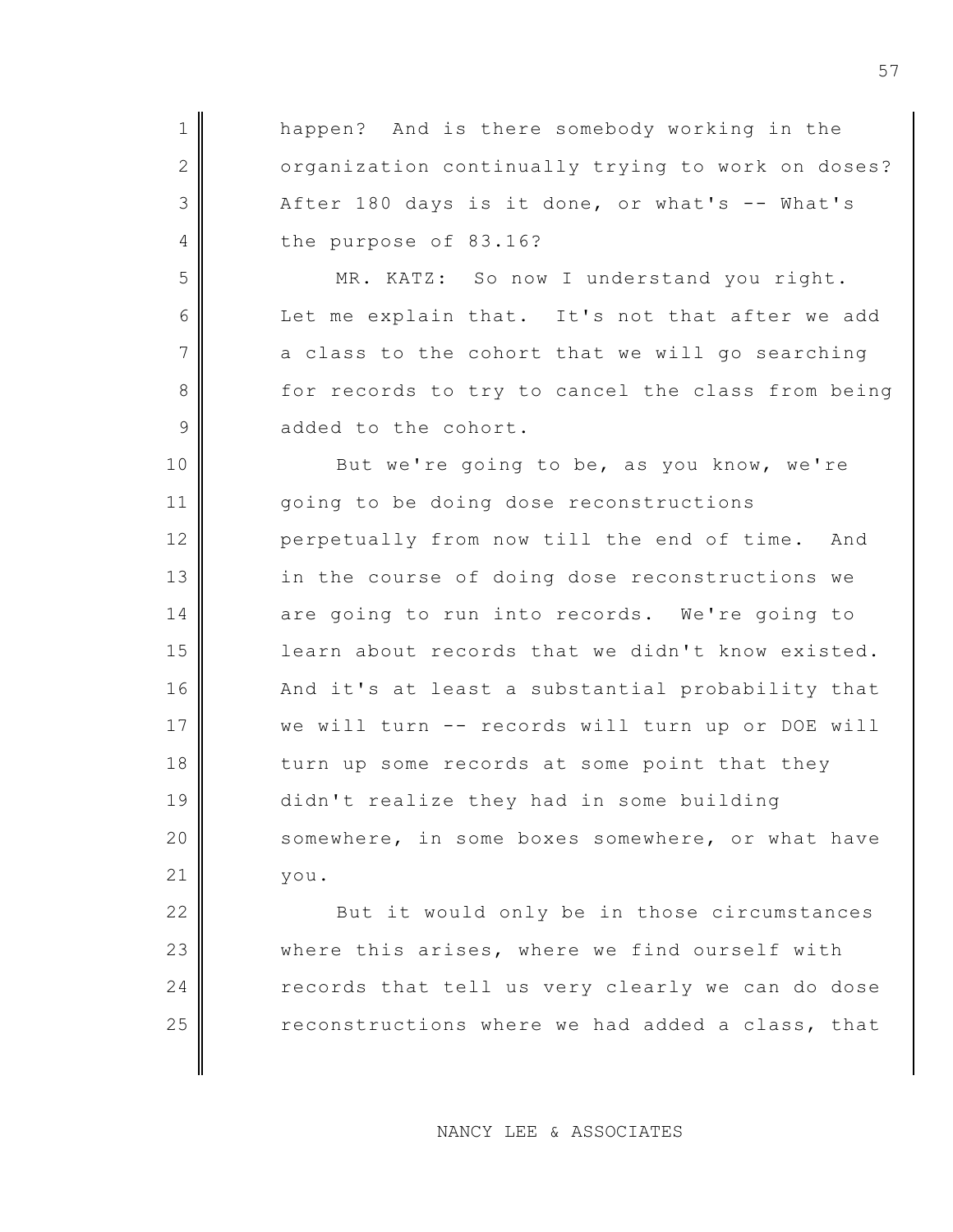1 We would then begin the process of deciding 2 whether we should remove that class. So it 3 wouldn't be -- there would be no hunt to attempt 4 to cancel classes, but this would happen 5 spontaneously. 6 MR. LEWIS: What would happen to the people 7 that's already been compensated? 8 MR. KATZ: So that, and the second part of 9 your question, what would happen to the people 10 | who have already been compensated? And this is 11 really a question for the Department of Labor, 12 because they're the ones who have to determine 13 what happens in that circumstance for people who 14 have already been compensated. 15 Roberta, do you want to take that question? 16 MS. MOSIER: Sure. We have not yet 17 determined what we will do under those 18 circumstances. This rule came out after our 19 rule. And we have an interim firewall in place 20 | right now. So this is something that we would 21 | meed to think about. 22 | I think if we were to declare an overpayment 23  $\parallel$  or something like that, there are rules that  $24$  apply to that that would -- we'd have to consider 25 the person's financial situation and things like